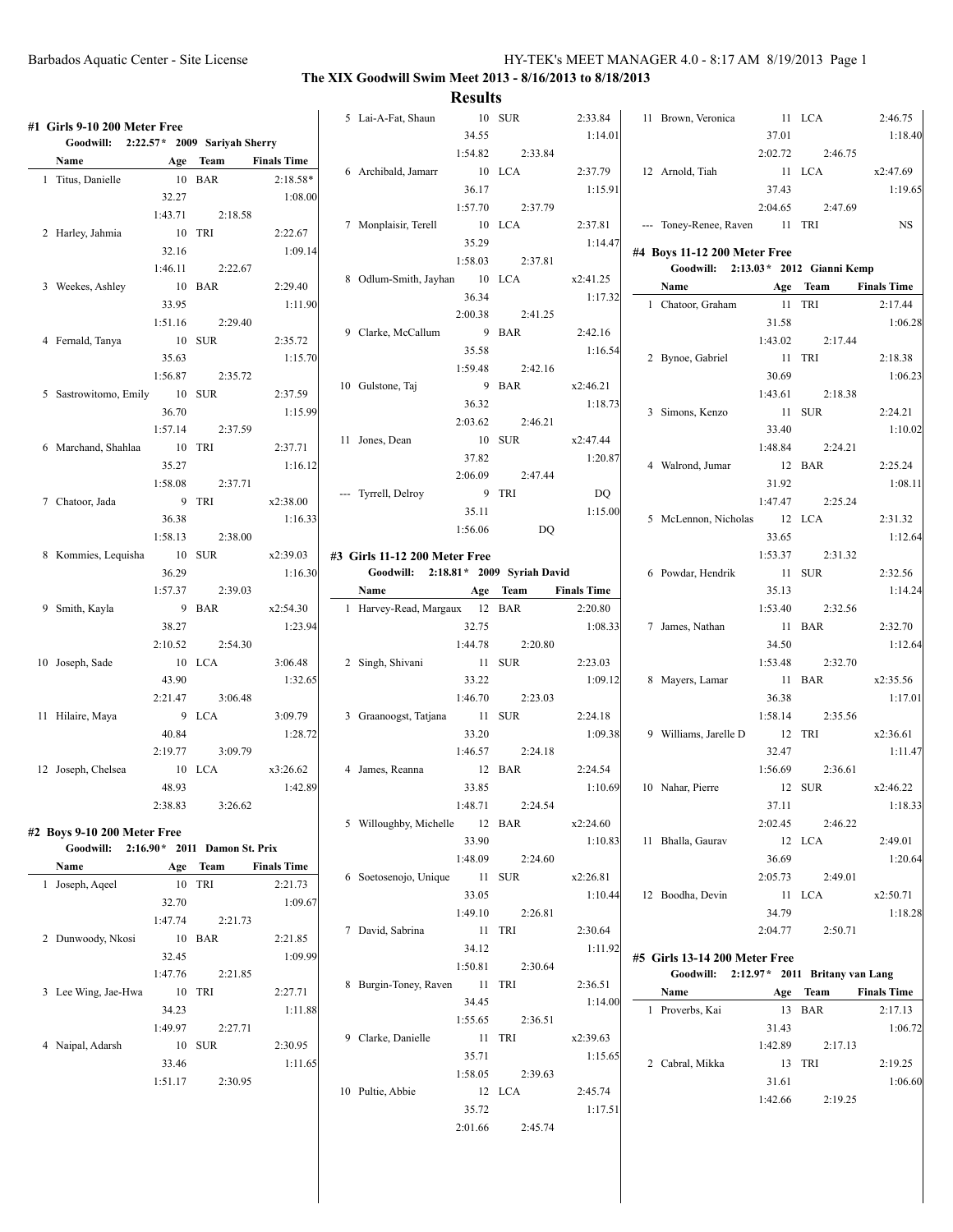| (#5 Girls 13-14 200 Meter Free)          |         |          |                    | 11 Phillips, Christopher                  | 13 LCA  |          | 2:20.63            | 2 Ramtahal, Vikash                       |         | 17 TRI                | 2:05.50            |
|------------------------------------------|---------|----------|--------------------|-------------------------------------------|---------|----------|--------------------|------------------------------------------|---------|-----------------------|--------------------|
| 3 Khan, Accalia                          |         | 13 GUY   | 2:20.61            |                                           | 30.65   |          | 1:07.27            |                                          | 27.47   |                       | 58.55              |
|                                          | 31.54   |          | 1:06.70            |                                           | 2:20.63 | 2:20.63  |                    |                                          | 1:31.38 | 2:05.50               |                    |
|                                          |         |          |                    |                                           |         |          |                    |                                          |         |                       |                    |
|                                          | 1:44.34 | 2:20.61  |                    | 12 Ernest, Kyle                           |         | 14 LCA   | 2:32.56            | 3 Gaskin, Hannibal                       |         | 15 GUY                | 2:06.82            |
| 4 Neus, Ashante                          |         | 14 SUR   | 2:20.97            |                                           | 33.11   |          | 1:12.66            |                                          | 27.96   |                       | 59.84              |
|                                          | 32.36   |          | 1:07.87            |                                           | 1:54.29 | 2:32.56  |                    |                                          | 1:33.64 | 2:06.82               |                    |
|                                          | 1:45.06 | 2:20.97  |                    | 13 Douglas, Yoerick                       | 13 LCA  |          | x2:37.91           | 4 Thomas, Bradley                        |         | 15 TRI                | 2:07.67            |
| 5 Rahan, Anjali                          |         | 13 SUR   | 2:29.70            |                                           | 33.38   |          | 1:12.80            |                                          | 28.23   |                       | 1:00.56            |
|                                          | 33.65   |          | 1:11.34            |                                           | 1:55.89 | 2:37.91  |                    |                                          | 1:34.93 | 2:07.67               |                    |
|                                          | 1:50.58 | 2:29.70  |                    |                                           |         |          |                    | 5 Pile, Jonathan                         |         | 17 BAR                | 2:08.79            |
| 6 Patterson, Briana                      |         | 14 TRI   | 2:33.19            | #7 Girls 15-17 200 Meter Free             |         |          |                    |                                          | 29.21   |                       | 1:00.99            |
|                                          | 33.43   |          | 1:12.63            | Goodwill: 2:14.54 * 2012 Britany van Lang |         |          |                    |                                          | 1:35.03 | 2:08.79               |                    |
|                                          | 1:52.78 | 2:33.19  |                    | Name                                      |         | Age Team | <b>Finals Time</b> | 6 Adjodha, Joshua                        |         | 17 LCA                | 2:11.67            |
| 7 Baptiste, Arianne                      |         | 13 TRI   | x2:38.53           | 1 Willoughby, Kimberley 15 BAR            |         |          | $2:09.84*$         |                                          | 30.15   |                       | 1:02.81            |
|                                          |         |          |                    |                                           | 29.79   |          | 1:01.92            |                                          |         |                       |                    |
|                                          | 34.56   |          | 1:13.75            |                                           | 1:35.86 | 2:09.84  |                    |                                          | 1:37.24 | 2:11.67               |                    |
|                                          | 1:56.00 | 2:38.53  |                    | 2 Singh, Sajni                            |         | 15 SUR   | 2:15.11            | 7 Adams, Omar                            |         | 15 GUY                | 2:12.53            |
| 8 Soeradi, Marion                        | 14 SUR  |          | x2:39.05           |                                           | 31.28   |          | 1:05.01            |                                          | 29.93   |                       | 1:02.16            |
|                                          | 34.69   |          | 1:14.03            |                                           | 1:39.98 | 2:15.11  |                    |                                          | 1:37.78 | 2:12.53               |                    |
|                                          | 1:55.87 | 2:39.05  |                    | 3 Simmons, Soroya                         |         | 16 GUY   | 2:18.49            | 8 Chan, Jordi                            |         | 15 SUR                | 2:12.89            |
| 9 Joseph, Kyra                           |         | 14 LCA   | 3:06.69            |                                           |         |          |                    |                                          | 29.13   |                       | 1:01.49            |
|                                          | 42.28   |          | 1:29.55            |                                           | 31.99   |          | 1:06.69            |                                          | 1:35.67 | 2:12.89               |                    |
|                                          | 2:19.28 | 3:06.69  |                    |                                           | 1:43.47 | 2:18.49  |                    | 9 Oldenstam, Jonathan                    |         | 15 SUR                | x2:17.66           |
|                                          |         |          |                    | 4 Bergasse, Thalia                        | 15 LCA  |          | 2:20.22            |                                          | 30.89   |                       | 1:04.71            |
| #6 Boys 13-14 200 Meter Free             |         |          |                    |                                           | 31.39   |          | 1:06.12            |                                          | 1:40.69 | 2:17.66               |                    |
| Goodwill: 1:59.28* 2010 Jonathan Gilette |         |          |                    |                                           | 1:42.85 | 2:20.22  |                    |                                          |         |                       |                    |
| Name                                     |         | Age Team | <b>Finals Time</b> | 5 Marcano, Marie                          | 17 TRI  |          | 2:20.43            | 10 Sampson, Jeremy                       |         | 15 TRI                | x2:18.97           |
| 1 Kemp, Gianni                           |         | 13 SUR   | 2:06.02            |                                           | 31.51   |          | 1:07.18            |                                          | 30.64   |                       | 1:05.10            |
|                                          | 29.82   |          | 1:01.95            |                                           | 1:44.80 | 2:20.43  |                    |                                          | 1:42.33 | 2:18.97               |                    |
|                                          | 1:34.28 | 2:06.02  |                    | 6 Hoost, Shanine                          | 15 SUR  |          | 2:23.56            | 11 Emmanuel, Stefon                      |         | 15 LCA                | 2:22.29            |
| 2 Hall, Nicholas                         |         | 13 BAR   | 2:07.11            |                                           | 31.77   |          | 1:06.42            |                                          | 31.80   |                       | 1:08.68            |
|                                          | 28.88   |          | 1:00.77            |                                           | 1:44.41 | 2:23.56  |                    |                                          | 1:47.99 | 2:22.29               |                    |
|                                          |         |          |                    |                                           |         |          |                    | 12 McLennon, Jonathon 16 LCA             |         |                       | x2:23.10           |
|                                          | 1:33.67 | 2:07.11  |                    | 7 Breidel, Gabrielle                      |         | 15 SUR   | x2:24.99           |                                          | 29.66   |                       | 1:05.99            |
| 3 Mullins, Kent                          |         | 13 BAR   | 2:07.38            |                                           | 31.64   |          | 1:07.35            |                                          | 1:45.29 | 2:23.10               |                    |
|                                          | 29.71   |          | 1:02.13            |                                           | 1:45.49 | 2:24.99  |                    |                                          |         |                       |                    |
|                                          | 1:35.13 | 2:07.38  |                    | 8 Gaskin, Athena                          |         | 17 GUY   | 2:26.82            | #9 Girls 9-10 100 Meter Fly              |         |                       |                    |
| 4 Forde, Jelani                          |         | 14 BAR   | x2:07.43           |                                           | 30.56   |          | 1:05.98            | Goodwill: 1:13.29 * 2012 Destiny Harding |         |                       |                    |
|                                          | 29.94   |          | 1:02.59            |                                           | 1:45.21 | 2:26.82  |                    | Name                                     |         | Age Team              | <b>Finals Time</b> |
|                                          | 1:35.43 | 2:07.43  |                    | 9 Keany, Vanessa-Ann                      |         | 15 BAR   | 2:26.88            | 1 Titus, Danielle                        |         | $10$ $\,$ BAR         | 1:15.09            |
| 5 Limburg, Juan                          |         | 13 SUR   | 2:10.21            |                                           | 31.87   |          | 1:07.78            |                                          | 35.81   | 1:15.09               |                    |
|                                          | 30.56   |          | 1:04.14            |                                           | 1:46.57 | 2:26.88  |                    | 2 Weekes, Ashley                         |         | $10\quad\mathrm{BAR}$ | 1:17.28            |
|                                          | 1:37.31 | 2:10.21  |                    | 10 Charles, Shara                         |         | 16 TRI   | 2:35.77            |                                          | 36.86   | 1:17.28               |                    |
| 6 Chan, Rochyl                           |         |          |                    |                                           |         |          |                    |                                          |         | $10$ TRI              |                    |
|                                          |         | 13 SUR   | x2:13.62           |                                           | 33.42   |          | 1:12.46            | 3 Harley, Jahmia                         |         |                       | 1:17.35            |
|                                          | 30.67   |          | 1:04.06            |                                           | 1:53.66 | 2:35.77  |                    |                                          | 36.97   | 1:17.35               |                    |
|                                          | 1:38.50 | 2:13.62  |                    | 11 Pilgrim, Savannah                      |         | 15 LCA   | 2:41.45            | 4 Baptiste, Mayah                        |         | $10$ $\,$ TRI         | 1:24.39            |
| 7 Hospedales, Antonio                    |         | 13 TRI   | 2:15.23            |                                           | 36.30   |          | 1:17.85            |                                          | 37.37   | 1:24.39               |                    |
|                                          | 31.46   |          | 1:06.28            |                                           | 2:00.70 | 2:41.45  |                    | 5 Fernald, Tanya                         |         | 10 SUR                | 1:25.20            |
|                                          | 1:41.29 |          |                    | 12 De Matas, Todah Joy                    |         | 15 TRI   | x2:43.30           |                                          | 40.70   | 1:25.20               |                    |
|                                          |         | 2:15.23  |                    |                                           |         |          |                    | 6 Marchand, Shahlaa                      |         |                       |                    |
| 8 deNobrega, Joseph                      |         | 13 GUY   | 2:16.41            |                                           | 36.38   |          | 1:16.73            |                                          |         | 10 TRI                |                    |
|                                          |         |          |                    |                                           |         |          |                    |                                          |         |                       | x1:26.53           |
|                                          | 31.52   |          | 1:05.93            |                                           | 2:00.30 | 2:43.30  |                    |                                          | 40.34   | 1:26.53               |                    |
|                                          | 1:41.22 | 2:16.41  |                    | #8 Boys 15-17 200 Meter Free              |         |          |                    | 7 McCollin, Britney                      |         | $10$ BAR              | x1:26.66           |
| 9 Mohammed, Christopher 13 TRI           |         |          | 2:17.72            | Goodwill: 1:59.29 * 2009 Justin Babb      |         |          |                    |                                          | 39.55   | 1:26.66               |                    |
|                                          | 30.37   |          | 2:17.72            | Name                                      |         | Age Team | <b>Finals Time</b> | 8 Kommies, Lequisha                      |         | $10$ $\,$ SUR         | 1:28.52            |
| 2:17.72                                  |         |          |                    | 1 Gemerts, Quincy                         |         | 17 SUR   | 2:02.72            |                                          | 39.01   | 1:28.52               |                    |
| 10 Fletcher, Christopher                 |         | 14 TRI   | x2:17.87           |                                           |         |          |                    | 9 Sastrowitomo, Emily                    |         | $10$ $\,$ SUR         | x1:28.79           |
|                                          | 30.84   |          | 1:05.48            |                                           | 26.52   |          | 56.75              |                                          | 40.17   | 1:28.79               |                    |
|                                          | 1:41.38 | 2:17.87  |                    |                                           | 1:29.42 | 2:02.72  |                    | 10 Hilaire, Maya                         |         | 9 LCA                 | 1:37.15            |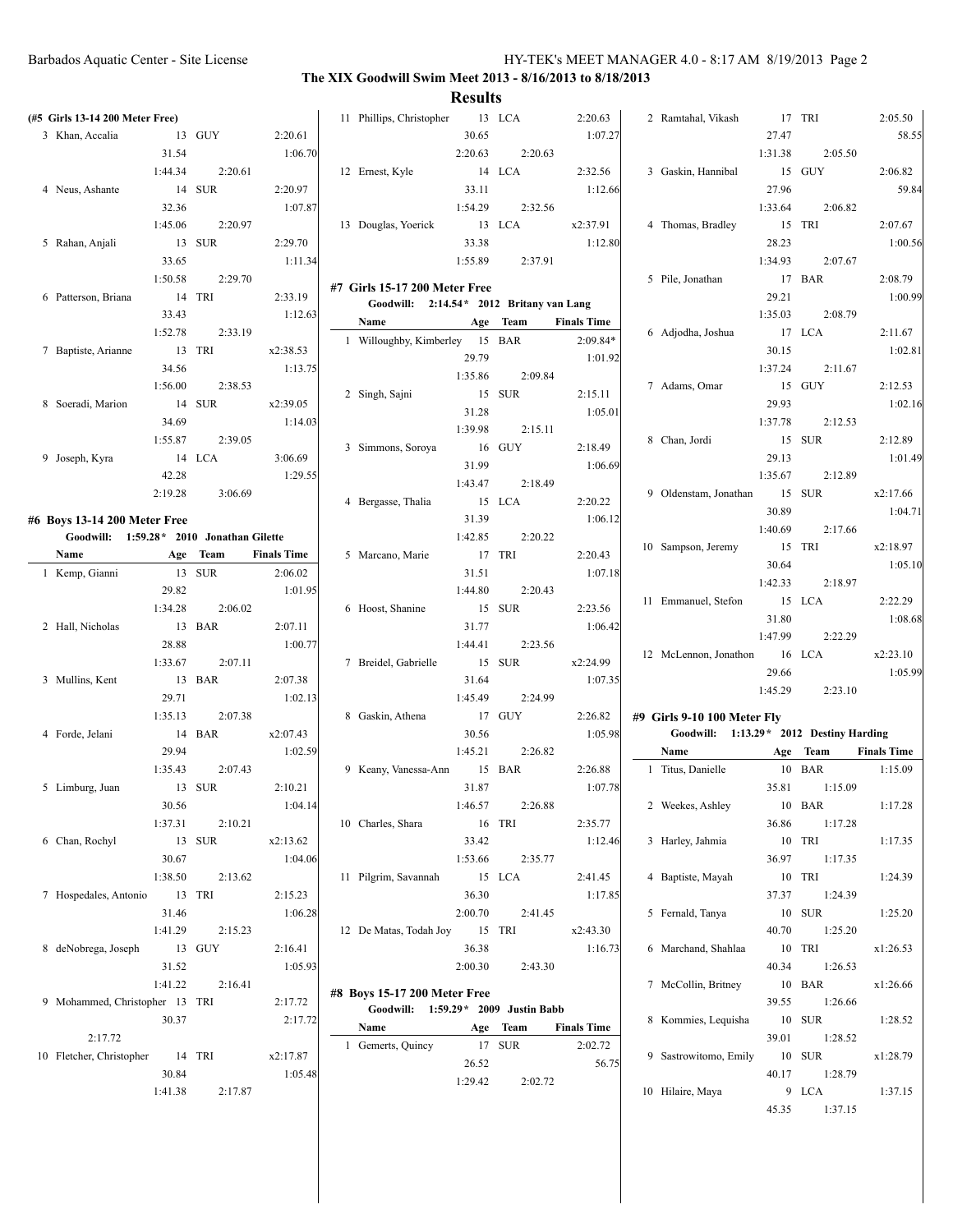## **The XIX Goodwill Swim Meet 2013 - 8/16/2013 to 8/18/2013**

## **Results**

|   | (#9 Girls 9-10 100 Meter Fly)                                               |        |                      |            |
|---|-----------------------------------------------------------------------------|--------|----------------------|------------|
|   | 11 Joseph, Sade                                                             |        | 10 LCA               | 1:54.57    |
|   |                                                                             | 53.24  | 1:54.57              |            |
|   | 12 Joseph, Chelsea                                                          |        | 10 LCA               | x2:04.70   |
|   |                                                                             | 58.06  | 2:04.70              |            |
|   |                                                                             |        |                      |            |
|   | #10 Boys 9-10 100 Meter Fly<br>Goodwill: 1:09.86* 2012 Yael Touw Ngie Tjouw |        |                      |            |
|   | Name                                                                        |        | Age Team Finals Time |            |
|   | 1 Joseph, Aqeel                                                             | 10     | TRI                  | 1:14.91    |
|   |                                                                             | 35.18  | 1:14.91              |            |
|   | 2 Dunwoody, Nkosi                                                           | 10     | <b>BAR</b>           | 1:15.19    |
|   |                                                                             | 35.64  | 1:15.19              |            |
|   | 3 Lee Wing, Jae-Hwa                                                         | 10     | TRI                  | 1:15.26    |
|   |                                                                             | 35.71  | 1:15.26              |            |
|   | 4 Lai-A-Fat, Shaun                                                          | 10     | <b>SUR</b>           | 1:21.57    |
|   |                                                                             | 38.14  | 1:21.57              |            |
|   | 5 Naipal, Adarsh                                                            | 10     | <b>SUR</b>           | 1:22.27    |
|   |                                                                             | 38.74  | 1:22.27              |            |
|   | 6 Tyrrell, Delroy                                                           |        | 9 TRI                | x1:22.86   |
|   |                                                                             | 37.54  | 1:22.86              |            |
|   | 7 Clarke, McCallum                                                          |        | 9 BAR                | 1:25.78    |
|   |                                                                             | 39.00  | 1:25.78              |            |
| 8 | Odlum-Smith, Jayhan                                                         |        | 10 LCA               | 1:25.79    |
|   |                                                                             | 40.98  | 1:25.79              |            |
|   | 9 Monplaisir, Terell                                                        |        | 10 LCA               | 1:29.86    |
|   |                                                                             | 42.79  | 1:29.86              |            |
|   | 10 Gulstone, Taj                                                            |        | 9 BAR                | x1:31.11   |
|   |                                                                             | 42.12  | 1:31.11              |            |
|   | 11 Jones, Dean                                                              |        | 10 SUR               | x1:31.97   |
|   |                                                                             | 41.33  | 1:31.97              |            |
|   | 12 Archibald, Jamarr                                                        |        | 10 LCA               | x1:34.95   |
|   |                                                                             |        | 44.03 1:34.95        |            |
|   |                                                                             |        |                      |            |
|   | #11 Girls 11-12 100 Meter Fly                                               |        |                      |            |
|   | Goodwill: 1:14.37* 2011 Megan de Freitas                                    |        |                      |            |
|   | Name Age Team Finals Time                                                   |        |                      |            |
|   | 1 Singh, Shivani                                                            | 11 SUR |                      | $1:11.68*$ |
|   |                                                                             |        | 33.96 1:11.68        |            |
|   | 2 Harvey-Read, Margaux 12 BAR                                               |        |                      | $1:13.29*$ |
|   |                                                                             | 35.41  | 1:13.29              |            |
|   | 3 Soetosenojo, Unique                                                       | 11     | <b>SUR</b>           | 1:16.13    |
|   |                                                                             | 35.94  | 1:16.13              |            |
| 4 | Dupigny, Gabrielle                                                          | 12     | BAR                  | 1:17.72    |
|   |                                                                             | 35.99  | 1:17.72              |            |
| 5 | James, Reanna                                                               | 12     | BAR                  | x1:18.41   |
|   |                                                                             | 36.15  | 1:18.41              |            |
| 6 | Graanoogst, Tatjana                                                         | 11     | <b>SUR</b>           | x1:22.44   |
|   |                                                                             | 36.56  | 1:22.44              |            |
| 7 | David, Sabrina                                                              | 11     | TRI                  | 1:25.51    |
|   |                                                                             | 38.80  | 1:25.51              |            |
| 8 | Christopher, Tsegaye                                                        | 12     | TRI                  | 1:25.68    |
|   |                                                                             | 37.96  | 1:25.68              |            |
|   | 9 Clarke, Danielle                                                          | 11     | TRI                  | x1:26.60   |
|   |                                                                             | 40.32  | 1:26.60              |            |
|   | 10 Brown, Veronica                                                          | 11     | <b>LCA</b>           | 1:36.52    |
|   |                                                                             | 44.05  | 1:36.52              |            |

|    | --- Arnold, Tiah                          |        | 11 LCA        | <b>NS</b>            |
|----|-------------------------------------------|--------|---------------|----------------------|
|    | #12 Boys 11-12 100 Meter Fly              |        |               |                      |
|    | Goodwill: 1:07.28* 2011 Zuhayr Pigot      |        |               |                      |
|    | Name                                      |        |               | Age Team Finals Time |
|    | 1 Simons, Kenzo                           |        | 11 SUR        | 1:11.97              |
|    |                                           |        | 33.03 1:11.97 |                      |
|    | 2 Stuger, Girano                          |        | 12 SUR        | 1:12.92              |
|    |                                           |        | 33.34 1:12.92 |                      |
|    | 3 Parag, Josiah                           |        | $12$ TRI      | 1:13.40              |
|    |                                           |        | 33.85 1:13.40 |                      |
| 4  | Bynoe, Gabriel                            |        | $11$ TRI      | 1:16.51              |
|    |                                           |        | 35.04 1:16.51 |                      |
|    | 5 McLennon, Nicholas                      |        | $12$ LCA      | 1:21.99              |
|    |                                           |        | 38.29 1:21.99 |                      |
|    | 6 Powdar, Hendrik                         |        | 11 SUR        | x1:22.32             |
|    |                                           |        | 40.33 1:22.32 |                      |
|    | 7 Mayers, Lamar                           |        | 11 BAR        | 1:24.16              |
|    |                                           |        | 38.72 1:24.16 |                      |
|    | 8 Williams, Jarelle D                     |        | 12 TRI        | x1:27.05             |
|    |                                           |        | 37.59 1:27.05 |                      |
| 9  | James, Nathan                             |        | 11 BAR        | 1:29.63              |
|    |                                           |        | 39.72 1:29.63 |                      |
|    | 10 Bhalla, Gaurav                         |        | $12$ LCA      | 1:35.13              |
|    |                                           |        | 41.21 1:35.13 |                      |
| 11 | Boodha, Devin                             |        | 11 LCA        | x1:40.74             |
|    |                                           |        | 41.04 1:40.74 |                      |
|    | #13 Girls 13-14 100 Meter Fly             |        |               |                      |
|    | Goodwill: 1:10.58 * 2012 Megan de Freitas |        |               |                      |
|    | Name                                      |        | Age Team      | <b>Finals Time</b>   |
|    | 1 Williams, T'Shelle                      | 14 TRI |               | 1:12.63              |
|    |                                           |        |               |                      |

|   | 1 Williams, I Shelle |       | 14 IKI        | 1:12.03  |
|---|----------------------|-------|---------------|----------|
|   |                      | 33.61 | 1:12.63       |          |
|   | 2 Rahan, Anjali      |       | 13 SUR        | 1:12.97  |
|   |                      | 33.88 | 1:12.97       |          |
|   | 3 Neus, Ashante      |       | 14 SUR        | 1:13.84  |
|   |                      | 33.80 | 1:13.84       |          |
|   | 4 Baptiste, Arianne  |       | 13 TRI        | 1:13.95  |
|   |                      |       | 33.94 1:13.95 |          |
|   | 5 Proverbs, Kai      |       | 13 BAR        | 1:16.38  |
|   |                      |       | 34.50 1:16.38 |          |
|   | 6 Cabral, Mikka      |       | 13 TRI        | x1:16.47 |
|   |                      | 35.92 | 1:16.47       |          |
|   | 7 Soeradi, Marion    |       | 14 SUR        | x1:31.54 |
|   |                      |       | 40.04 1:31.54 |          |
| 8 | Joseph, Kyra         |       | 14 LCA        | 1:32.85  |
|   |                      | 42.18 | 1:32.85       |          |

## **#14 Boys 13-14 100 Meter Fly Goodwill: 1:00.70\* 2011 Zuhayr Pigot**

|   | Name             | Age   | Team       | <b>Finals Time</b> |
|---|------------------|-------|------------|--------------------|
| 1 | Chan, Rochyl     | 13    | <b>SUR</b> | 1:02.94            |
|   |                  | 30.42 | 1:02.94    |                    |
|   | 2 Morris, Leshem | 14    | TRI        | 1:03.11            |
|   |                  | 29.89 | 1:03.11    |                    |
|   | 3 Limburg, Juan  | 13    | <b>SUR</b> | 1:06.52            |
|   |                  | 31.88 | 1:06.52    |                    |

|    | 4 Hall, Nicholas      |       | 13 BAR        | 1:07.01  |
|----|-----------------------|-------|---------------|----------|
|    |                       |       | 31.21 1:07.01 |          |
|    | 5 Kemp, Gianni        |       | 13 SUR        | x1:07.20 |
|    |                       | 32.25 | 1:07.20       |          |
| 6  | Fletcher, Christopher |       | 14 TRI        | 1:07.81  |
|    |                       |       | 31.54 1:07.81 |          |
|    | 7 Mullins, Kent       |       | 13 BAR        | 1:07.96  |
|    |                       |       | 31.91 1:07.96 |          |
| 8  | Phillips, Christopher |       | $13$ LCA      | 1:14.49  |
|    |                       | 35.56 | 1:14.49       |          |
| 9  | Douglas, Yoerick      |       | $13$ LCA      | 1:20.46  |
|    |                       | 35.52 | 1:20.46       |          |
| 10 | Ernest, Kyle          |       | $14$ LCA      | x1:21.35 |
|    |                       | 34.55 | 1:21.35       |          |
|    |                       |       |               |          |

### **#15 Girls 15-17 100 Meter Fly**

|              | Goodwill:          |       | 1:10.67 * 2009 Simone Maundy |                    |
|--------------|--------------------|-------|------------------------------|--------------------|
|              | Name               | Age   | Team                         | <b>Finals Time</b> |
| $\mathbf{1}$ | Singh, Sajni       | 15    | <b>SUR</b>                   | 1:09.78*           |
|              |                    | 32.85 | 1:09.78                      |                    |
| 2            | Breidel, Gabrielle | 15    | <b>SUR</b>                   | 1:11.13            |
|              |                    | 33.56 | 1:11.13                      |                    |
|              | 3 Marcano, Marie   |       | 17 TRI                       | 1:13.06            |
|              |                    | 33.81 | 1:13.06                      |                    |
|              | 4 Hoost, Shanine   |       | 15 SUR                       | x1:13.22           |
|              |                    | 34.05 | 1:13.22                      |                    |
|              | 5 Searles, Jade    | 15    | <b>BAR</b>                   | 1:14.35            |
|              |                    | 34.81 | 1:14.35                      |                    |
| 6            | Parag, Colleen     | 17    | TRI                          | 1:17.19            |
|              |                    | 34.96 | 1:17.19                      |                    |
| 7            | Charles, Shara     |       | 16 TRI                       | x1:17.41           |
|              |                    | 35.18 | 1:17.41                      |                    |

#### **#16 Boys 15-17 100 Meter Fly**

| Goodwill: 58.73* 2007 Macelino Richards |  |               |                      |
|-----------------------------------------|--|---------------|----------------------|
| Name                                    |  |               | Age Team Finals Time |
| 1 Chan, Jordi                           |  | 15 SUR        | 1:00.73              |
|                                         |  | 28.05 1:00.73 |                      |
| 2 Ramtahal, Vikash                      |  | 17 TRI        | 1:00.98              |
|                                         |  | 28.22 1:00.98 |                      |
| 3 Gemerts, Quincy                       |  | 17 SUR        | 1:01.58              |
|                                         |  | 28.15 1:01.58 |                      |
| 4 Gunby, Gabriel                        |  | 17 BAR        | 1:03.48              |
|                                         |  | 28.00 1:03.48 |                      |
| 5 Gaskin, Hannibal                      |  | 15 GUY        | 1:05.58              |
|                                         |  | 29.46 1:05.58 |                      |
| 6 Adjodha, Joshua                       |  | 17 LCA        | 1:07.01              |
|                                         |  | 31.63 1:07.01 |                      |
| 7 Sampson, Jeremy                       |  | 15 TRI        | 1:07.78              |
|                                         |  | 30.71 1:07.78 |                      |
| 8 Oldenstam, Jonathan                   |  | 15 SUR        | x1:07.90             |
|                                         |  | 30.89 1:07.90 |                      |
| 9 Emmanuel, Stefon                      |  | 15 LCA        | 1:16.15              |
|                                         |  | 33.41 1:16.15 |                      |
| 10 McLennon, Jonathon 16 LCA            |  |               | x1:16.52             |
|                                         |  | 35.20 1:16.52 |                      |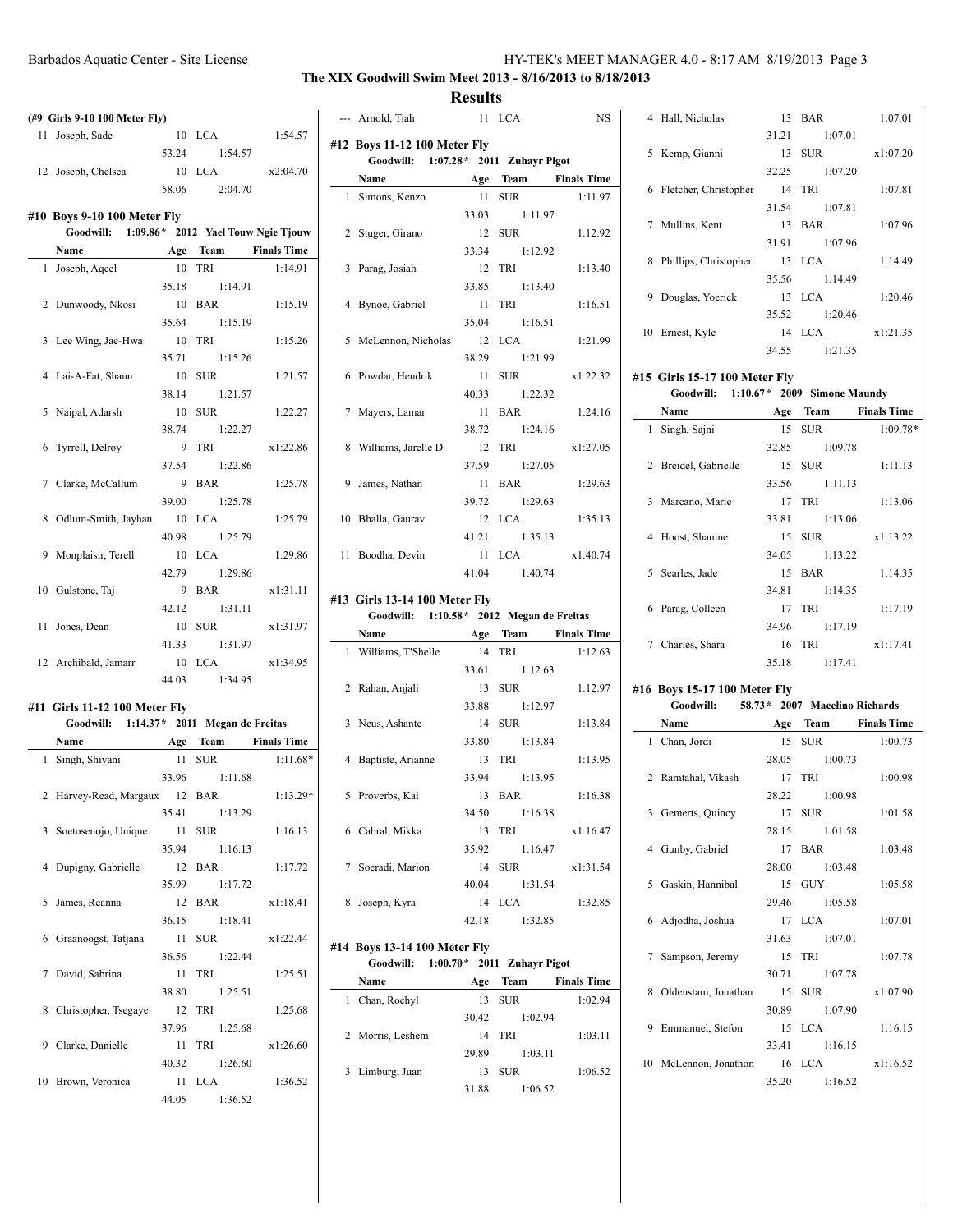#### **#17 Girls 8&U 50 Meter Breast**

|    | Goodwill:<br>$43.22*$    |     |            | 2009 Nekysha Pelhan |
|----|--------------------------|-----|------------|---------------------|
|    | Name                     | Age | Team       | <b>Finals Time</b>  |
| 1  | Touw Ngie Tjouw, Talia   | 8   | SUR        | 47.63               |
|    | 2 Anthony, Zoe           | 8   | TRI        | 47.66               |
| 3  | Moeslan, Caithlin        | 8   | <b>SUR</b> | 47.85               |
| 4  | Dunwoody, Aza            | 8   | BAR        | 49.02               |
| 5  | Welch, Ti-Juana          | 8   | <b>BAR</b> | 50.37               |
| 6  | Hazzell, Naima           | 7   | <b>LCA</b> | 50.64               |
| 7  | Talma, Keilani           | 8   | BAR        | x51.83              |
| 8  | Caseman, Neishelah       | 6   | TRI        | 52.98               |
| 9  | Muler, Rachel            | 7   | <b>SUR</b> | x53.62              |
| 10 | Moses, Marilyn           | 8   | TRI        | x53.65              |
| 11 | Soomer-Charles, Gabriell | 8   | <b>LCA</b> | 1:00.24             |
| 12 | Mauricette, Sunshine     | 8   | LCA        | x1:02.99            |

### **#18 Boys 8&U 50 Meter Breast**

|    | Goodwill:<br>$40.90*$  |     |            | 2001 Shelemaih REdmond |
|----|------------------------|-----|------------|------------------------|
|    | Name                   | Age | Team       | <b>Finals Time</b>     |
| 1  | Joseph, Riquelio       | 8   | <b>TRI</b> | 43.79                  |
| 2  | Stuger, Feranto        | 8   | <b>SUR</b> | 45.57                  |
| 3  | Trotman, Kai           | 8   | <b>BAR</b> | 45.72                  |
| 4  | Taylor, Zachary        | 8   | BAR        | 46.51                  |
| 5  | Changar, Josiah        | 7   | TRI        | 46.96                  |
| 6  | Pollard, Christopher   | 8   | BAR        | x49.78                 |
| 7  | Blanchard, D'Andre     | 7   | <b>LCA</b> | 49.97                  |
| 8  | Seaton, Leon           | 8   | GUY        | 50.00                  |
| 9  | Matamoro, Johann-Matth | 8   | TRI        | x50.35                 |
| 10 | Kasdiran, Preston      | 8   | SUR        | 50.42                  |
| 11 | Moeljodirjo, Sven      | 7   | SUR        | x51.17                 |
| 12 | Ambrose, Kyle          | 8   | <b>LCA</b> | 51.65                  |
| 13 | Reynolds, Ziv          | 8   | LCA        | x52.76                 |

#### **#19 Girls 9-10 50 Meter Breast**

|    | Goodwill:           | $37.60*$ |            | 2009 Valery Amstelveen |
|----|---------------------|----------|------------|------------------------|
|    | Name                | Age      | Team       | <b>Finals Time</b>     |
|    | 1 Titus, Danielle   | 10       | BAR        | 38.48                  |
| 2  | Weekes, Ashley      | 10       | BAR        | 38.91                  |
| 3  | Fernald, Tanya      | 10       | <b>SUR</b> | 42.19                  |
| 4  | Baptiste, Mayah     | 10       | TRI        | 43.11                  |
| 5  | Smith, Kayla        | 9        | BAR        | x43.32                 |
| 6  | Marchand, Shahlaa   | 10       | TRI        | 43.48                  |
| 7  | Chatoor, Jada       | 9        | TRI        | x43.95                 |
| 8  | Starke, Serena      | 10       | <b>SUR</b> | 44.57                  |
| 9  | Sastrowitomo, Emily | 10       | <b>SUR</b> | x44.59                 |
| 10 | Mottley, Lovelle J  | 10       | <b>LCA</b> | 46.76                  |
| 11 | Joseph, Chelsea     | 10       | <b>LCA</b> | 52.24                  |
| 12 | Joseph, Sade        | 10       | <b>LCA</b> | x52.78                 |

#### **#20 Boys 9-10 50 Meter Breast**

|    | Goodwill:<br>$38.29*$ |     |            | 2012 Yael Touw Ngie Tiouw |
|----|-----------------------|-----|------------|---------------------------|
|    | Name                  | Age | Team       | <b>Finals Time</b>        |
| 1  | Dunwoody, Nkosi       | 10  | BAR        | 38.25*                    |
|    | 2 Halfhide, Jair      | 9   | <b>SUR</b> | 39.50                     |
| 3. | Joseph, Aqeel         | 10  | <b>TRI</b> | 39.93                     |
|    | 4 Monplaisir, Terell  | 10  | LCA        | 42.02                     |
|    | 5 Tyrrell, Delroy     | 9   | <b>TRI</b> | 43.17                     |
|    | Jones, Dean           | 10  | SUR        | 43.30                     |

| 7              | Lee Wing, Jae-Hwa                                        | 10  | TRI         | x43.66                 |
|----------------|----------------------------------------------------------|-----|-------------|------------------------|
| 8              | Naipal, Adarsh                                           | 10  | <b>SUR</b>  | x44.03                 |
| 9              | Skinner, Niel                                            | 9   | <b>BAR</b>  | 45.87                  |
| 10             | Samuel, Andre                                            | 10  | <b>LCA</b>  | 46.73                  |
| 11             | Archibald, Jamarr                                        | 10  | <b>LCA</b>  | x50.01                 |
|                | --- Clarke, McCallum                                     | 9   | <b>BAR</b>  | DQ                     |
|                |                                                          |     |             |                        |
|                | #21 Girls 11-12 50 Meter Breast                          |     |             |                        |
|                | $37.47*$<br>Goodwill:                                    |     |             | 2007 Zandel Holder     |
|                | Name                                                     | Age | Team        | <b>Finals Time</b>     |
| 1              | Singh, Shivani                                           | 11  | <b>SUR</b>  | 37.97                  |
| 2              | Pultie, Abbie                                            | 12  | <b>LCA</b>  | 38.47                  |
| 3              | Willoughby, Michelle                                     | 12  | <b>BAR</b>  | 39.53                  |
| $\overline{4}$ | Graanoogst, Tatjana                                      | 11  | <b>SUR</b>  | 39.77                  |
| 5              | Dupigny, Gabrielle                                       | 12  | <b>BAR</b>  | 40.87                  |
| 6              | Dundas, Sefanja                                          | 12  | <b>SUR</b>  | x41.20                 |
| 7              | David, Sabrina                                           | 11  | TRI         | 41.90                  |
| 8              | Burgin-Toney, Raven                                      | 11  | TRI         | 42.36                  |
| 9              | Clarke, Danielle                                         | 11  | TRI         | x42.44                 |
| 10             | Harvey-Read, Margaux                                     | 12  | <b>BAR</b>  | x43.14                 |
| 11             | Arnold, Tiah                                             | 11  | <b>LCA</b>  | 45.39                  |
| 12             | Brown, Abigail                                           | 12  | <b>LCA</b>  | x47.02                 |
| ---            | Toney-Renee, Raven                                       | 11  | TRI         | NS                     |
|                | #22 Boys 11-12 50 Meter Breast                           |     |             |                        |
|                | $35.08*$<br>Goodwill:                                    |     |             | 2007 Daniel Tardieu    |
|                | Name                                                     | Age | <b>Team</b> | <b>Finals Time</b>     |
| 1              | Walrond, Jumar                                           | 12  | <b>BAR</b>  | 36.67                  |
| 2              | Simons, Kenzo                                            | 11  | <b>SUR</b>  | 38.20                  |
| 3              | Bynoe, Gabriel                                           | 11  | TRI         | 38.48                  |
| 4              | Williams, Jarelle D                                      | 12  | TRI         | 39.22                  |
| 5              | Stuger, Girano                                           | 12  | <b>SUR</b>  | 39.24                  |
| 6              | Hacket, Nathon                                           | 11  | <b>GUY</b>  | 39.51                  |
| 7              | Chatoor, Graham                                          | 11  | TRI         | x39.69                 |
| 8              | Powdar, Hendrik                                          | 11  | <b>SUR</b>  | x41.29                 |
| 9              | McLennon, Nicholas                                       | 12  | <b>LCA</b>  | 41.74                  |
| 10             | Boodha, Devin                                            | 11  | <b>LCA</b>  | 42.00                  |
| 11             | Taylor, Cavaari                                          | 11  | <b>LCA</b>  | x42.72                 |
| 12             | James, Nathan                                            | 11  | <b>BAR</b>  | 43.76                  |
| 13             | Hinds, Zari                                              | 12  | <b>BAR</b>  | x48.32                 |
| 14             | Beaton, Nkosi                                            | 11  | GUY         | 49.88                  |
|                |                                                          |     |             |                        |
|                | #23 Girls 13-14 50 Meter Breast<br>$36.37*$<br>Goodwill: |     |             | 2012 Valery Amstelveen |
|                | Name                                                     | Age | Team        | <b>Finals Time</b>     |
| 1              | Proverbs, Kai                                            | 13  | <b>BAR</b>  | 37.01                  |
| 2              | Patterson, Briana                                        | 14  | TRI         | 39.33                  |
| 3              | Neus, Ashante                                            | 14  | <b>SUR</b>  | 39.58                  |
| 4              | Rahan, Anjali                                            | 13  | <b>SUR</b>  | 39.94                  |
| 5              | Williams, T'Shelle                                       | 14  | TRI         | 40.55                  |
| 6              | Soeradi, Marion                                          | 14  | <b>SUR</b>  | x41.35                 |
| 7              | McKenzie, Amber                                          | 13  | <b>BAR</b>  | 42.04                  |
| 8              | Baptiste, Arianne                                        | 13  | TRI         | x43.17                 |
| 9              | Joseph, Kyra                                             | 14  | LCA         | 44.54                  |
| 10             | Graham, Davia                                            | 13  | BAR         | x46.31                 |
|                |                                                          |     |             |                        |
|                |                                                          |     |             |                        |
|                |                                                          |     |             |                        |
|                |                                                          |     |             |                        |

|     | Goodwill:<br>$31.78*$                                   |      |            | 2010 Jonathan Gillette  |
|-----|---------------------------------------------------------|------|------------|-------------------------|
|     | Name                                                    | Age  | Team       | <b>Finals Time</b>      |
| 1   | Limburg, Juan                                           | 13   | SUR        | 32.72                   |
| 2   | Mullins, Kent                                           | 13   | <b>BAR</b> | 33.38                   |
| 3   | Kemp, Gianni                                            | 13   | <b>SUR</b> | 33.82                   |
| 4   | Forde, Jelani                                           | 14   | <b>BAR</b> | 33.89                   |
| 5   | Morris, Leshem                                          | 14   | TRI        | 34.97                   |
| 6   | Hall, Nicholas                                          | 13   | BAR        | x35.54                  |
| 7   | Halfhide, Jordan                                        | 14   | <b>SUR</b> | x35.66                  |
| 8   | Hospedales, Antonio                                     | 13   | TRI        | 36.87                   |
| 9   | Mohammed, Christopher                                   | 13   | TRI        | x37.08                  |
| 10  | Phillips, Christopher                                   | 13   | <b>LCA</b> | 37.52                   |
| 11  | Ernest, Kyle                                            | 14   | <b>LCA</b> | 39.05                   |
| 12  | Felix, Haydn                                            | 13   | <b>LCA</b> | x39.70                  |
|     |                                                         | 14   |            | 45.06                   |
| 13  | Skeete, Jamaal                                          |      | GUY        |                         |
|     | #25 Girls 15-17 50 Meter Breast                         |      |            |                         |
|     | 37.00*<br>Goodwill:                                     | 2012 |            | <b>Britany van Lang</b> |
|     | Name                                                    | Age  | Team       | <b>Finals Time</b>      |
| 1   | Willoughby, Kimberley                                   | 15   | <b>BAR</b> | $36.25*$                |
| 2   | Parag, Colleen                                          | 17   | TRI        | 37.40                   |
|     | 3 Gaskin, Athena                                        | 17   | <b>GUY</b> | 38.93                   |
| 4   | Breidel, Gabrielle                                      | 15   | <b>SUR</b> | 39.64                   |
| 5   | Tion A Joe, Arantxa                                     | 15   | <b>SUR</b> | 39.67                   |
| 6   | Marcano, Marie                                          | 17   | TRI        | 39.70                   |
| 7   | Bruce, Laura                                            | 16   | <b>LCA</b> | 40.22                   |
| 8   | Singh, Sajni                                            | 15   | <b>SUR</b> | x40.49                  |
| 9   | Keany, Vanessa-Ann                                      | 15   | <b>BAR</b> | 41.09                   |
| 10  | Charles, Shara                                          | 16   | TRI        | x41.60                  |
| 11  | Bergasse, Thalia                                        | 15   | <b>LCA</b> | 41.61                   |
| 12  | Sanmoogan, Jamila                                       | 15   | GUY        | 41.86                   |
| 13  | Searles, Jade                                           | 15   | BAR        | x41.99                  |
| 14  | Pilgrim, Savannah                                       | 15   | <b>LCA</b> | x44.48                  |
|     |                                                         |      |            |                         |
|     | #26 Boys 15-17 50 Meter Breast<br>$30.54*$<br>Goodwill: |      |            | 2009 Abraham Mc Leod    |
|     | Name                                                    | Age  | Team       | <b>Finals Time</b>      |
| 1   | Gunby, Gabriel                                          | 17   | <b>BAR</b> | 32.09                   |
|     | 2 Gangaram Panday, Sanjiv 15 SUR                        |      |            | 33.10                   |
| 3   | Thomas, Bradley                                         | 15   | TRI        | 33.26                   |
| 4   | Harrison, Kyle                                          | 17   | TRI        | 33.33                   |
| 5   | Emmanuel, Stefon                                        | 15   | <b>LCA</b> | 33.39                   |
|     | 6 Ramtahal, Vikash                                      | 17   | TRI        | x33.77                  |
|     | 7 Coles, Joshua                                         | 17   | BAR        | 34.29                   |
| 8   | Dunn, Omari                                             | 15   | GUY        | 35.75                   |
| 9   | Bernhardt, Marius                                       | 17   | BAR        | x35.80                  |
| 10  | McLennon, Jonathon                                      | 16   | <b>LCA</b> | 36.48                   |
| 11  | Ramsaroop, Derrick                                      | 16   | GUY        | 37.00                   |
| 12  | Wilson Chalmers, Jaeden                                 | 15   | LCA        | x37.14                  |
|     |                                                         |      |            |                         |
| --- | Gemerts, Quincy                                         | 17   | SUR        | DQ                      |
|     | #27 Girls 8&U 50 Meter Fly                              |      |            |                         |
|     | 38.44*<br>Goodwill:                                     |      |            | 2006 Brienne Renfurm    |
|     | Name                                                    | Age  | Team       | <b>Finals Time</b>      |
| 1   | Moeslan, Caithlin                                       | 8    | SUR        | 39.63                   |
| 2   | Anthony, Zoe                                            | 8    | TRI        | 41.23                   |
|     |                                                         |      |            |                         |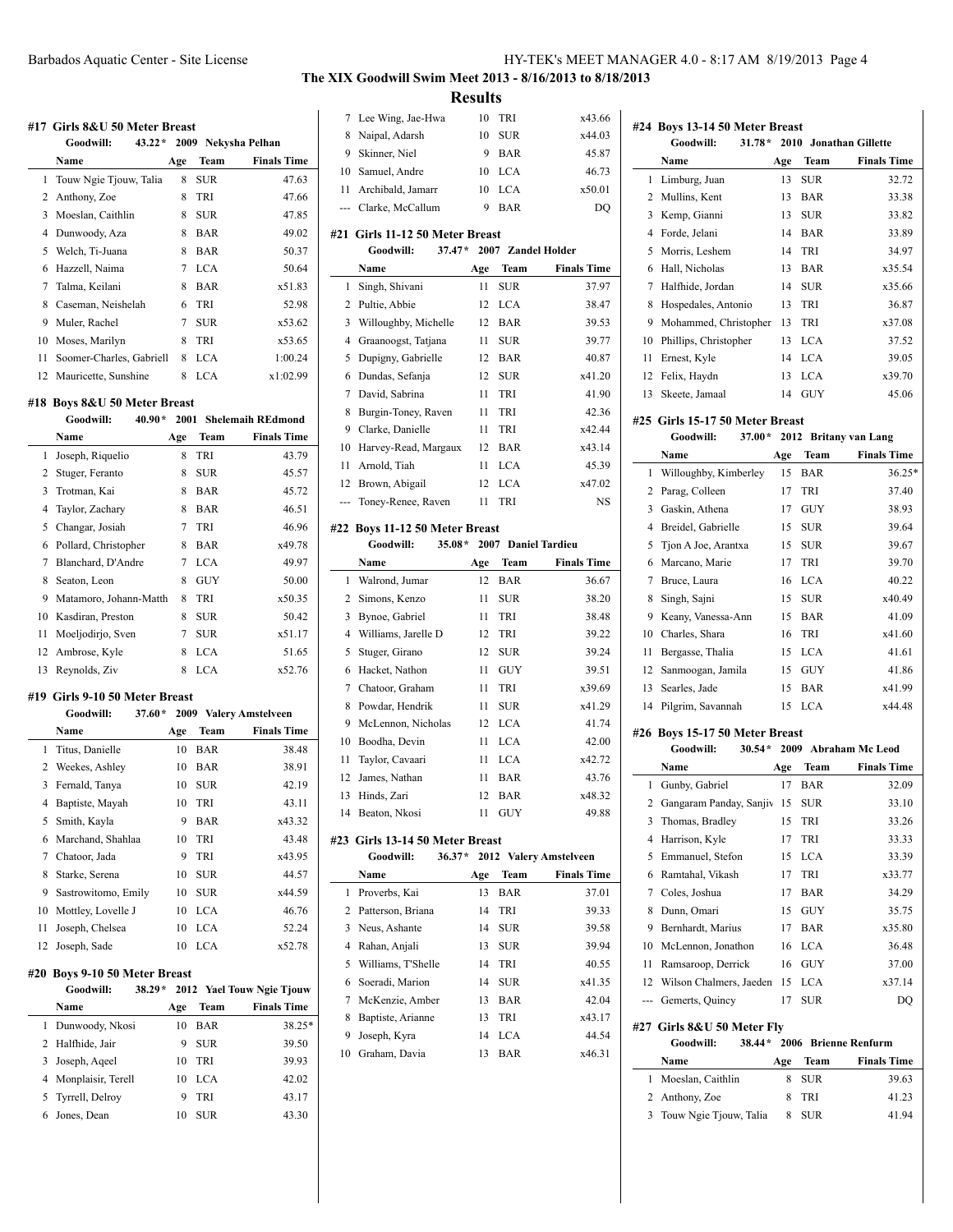#### **(#27 Girls 8&U 50 Meter Fly)**

|   | 4 Marcelle, Mya             | 8 | <b>TRI</b> | 41.97    |
|---|-----------------------------|---|------------|----------|
|   | 5 Dunwoody, Aza             | 8 | BAR        | 42.54    |
|   | 6 Karwofodi, Cheverny       | 8 | <b>SUR</b> | x42.91   |
|   | 7 Renwick, Kayla            | 8 | BAR        | 43.32    |
|   | 8 Talma, Keilani            | 8 | <b>BAR</b> | x45.01   |
| 9 | Caseman, Neishelah          | 6 | <b>TRI</b> | x47.09   |
|   | 10 Hazzell, Naima           | 7 | <b>LCA</b> | 56.80    |
|   | 11 Mauricette, Sunshine     | 8 | <b>LCA</b> | 1:03.24  |
|   | 12 Soomer-Charles, Gabriell | 8 | LCA.       | x1:10.14 |

 $\overline{a}$ 

#### **#28 Boys 8&U 50 Meter Fly**

|    | Goodwill:<br>$33.81*$  |     |            | 2010 Yael Touw Ngie Tjouw |
|----|------------------------|-----|------------|---------------------------|
|    | Name                   | Age | Team       | <b>Finals Time</b>        |
| 1  | Stuger, Feranto        | 8   | <b>SUR</b> | 36.75                     |
| 2  | Joseph, Riquelio       | 8   | TRI        | 38.63                     |
| 3  | Pollard, Christopher   | 8   | BAR        | 39.03                     |
| 4  | Taylor, Zachary        | 8   | BAR        | 39.81                     |
| 5  | Matamoro, Johann-Matth | 8   | TRI        | 39.91                     |
| 6  | Changar, Josiah        | 7   | TRI        | x40.56                    |
| 7  | Seaton, Leon           | 8   | GUY        | 41.37                     |
| 8  | Dulieu, Diego          | 8   | BAR        | x43.88                    |
| 9  | Kasdiran, Preston      | 8   | <b>SUR</b> | 43.90                     |
| 10 | Ambrose, Kyle          | 8   | <b>LCA</b> | 48.71                     |
| 11 | Moeljodirjo, Sven      | 7   | <b>SUR</b> | x48.73                    |
| 12 | Blanchard, D'Andre     | 7   | <b>LCA</b> | 48.76                     |
| 13 | Ernest, Akim           | 8   | LCA        | x50.33                    |

#### **#29 Girls 9-10 50 Meter Fly**

|              | Goodwill:<br>$32.47*$ |     |            | 2012 Destiny Harding |
|--------------|-----------------------|-----|------------|----------------------|
|              | <b>Name</b>           | Age | Team       | <b>Finals Time</b>   |
| $\mathbf{1}$ | Titus, Danielle       | 10  | BAR        | 33.39                |
| 2            | Harley, Jahmia        | 10  | <b>TRI</b> | 33.45                |
| 3            | Weekes, Ashley        | 10  | <b>BAR</b> | 35.22                |
| 4            | Kommies, Lequisha     | 10  | SUR        | 35.38                |
| 5            | Baptiste, Mayah       | 10  | TRI        | 35.46                |
| 6            | Starke, Serena        | 10  | <b>SUR</b> | 37.77                |
| 7            | Fernald, Tanya        | 10  | <b>SUR</b> | x38.54               |
| 8            | Marchand, Shahlaa     | 10  | TRI        | x39.20               |
| 9            | Hilaire, Maya         | 9   | LCA        | 39.33                |
| 10           | Smith, Kayla          | 9   | <b>BAR</b> | x40.33               |
| 11           | Mottley, Lovelle J    | 10  | LCA        | 47.54                |
| 12           | Joseph, Sade          | 10  | LCA        | x51.29               |

### **#30 Boys 9-10 50 Meter Fly**

|    | <b>Goodwill:</b><br>$31.94*$ |     |            | 2012 Yael Touw Ngie Tjouw |
|----|------------------------------|-----|------------|---------------------------|
|    | <b>Name</b>                  | Age | Team       | <b>Finals Time</b>        |
| 1  | Joseph, Ageel                | 10  | <b>TRI</b> | 32.91                     |
|    | 2 Dunwoody, Nkosi            | 10  | <b>BAR</b> | 33.66                     |
|    | 3 Lee Wing, Jae-Hwa          | 10  | <b>TRI</b> | 34.75                     |
|    | 4 Odlum-Smith, Jayhan        | 10  | LCA.       | 34.96                     |
|    | 5 Tyrrell, Delroy            | 9   | <b>TRI</b> | x35.25                    |
|    | 6 Naipal, Adarsh             | 10  | <b>SUR</b> | 35.83                     |
|    | 7 Lai-A-Fat, Shaun           | 10  | <b>SUR</b> | 36.13                     |
| 8  | Gulstone, Taj                | 9   | <b>BAR</b> | 36.31                     |
| 9  | Jones, Dean                  | 10  | <b>SUR</b> | x38.28                    |
| 10 | Clarke, McCallum             | 9   | BAR        | x38.82                    |

## **The XIX Goodwill Swim Meet 2013 - 8/16/2013 to 8/18/2013**

| 11             | Archibald, Jamarr            | 10   | LCA        | 41.14                   |
|----------------|------------------------------|------|------------|-------------------------|
|                | --- Samuel, Andre            | 10   | LCA        | DQ                      |
|                |                              |      |            |                         |
|                | #31 Girls 11-12 50 Meter Fly |      |            |                         |
|                | $32.57*$<br>Goodwill:        |      |            | 2012 Kimberley Gonesh   |
|                | Name                         | Age  | Team       | <b>Finals Time</b>      |
| 1              | Singh, Shivani               | 11   | <b>SUR</b> | 32.73                   |
| 2              | Harvey-Read, Margaux         | 12   | BAR        | 32.83                   |
| 3              | Dundas, Sefanja              | 12   | <b>SUR</b> | 33.20                   |
| 4              | Dupigny, Gabrielle           | 12   | BAR        | 34.11                   |
| 5              | Graanoogst, Tatjana          | 11   | <b>SUR</b> | x34.16                  |
| 6              | Christopher, Tsegaye         | 12   | TRI        | 35.61                   |
| 7              |                              | 12   | BAR        | x36.38                  |
|                | James, Reanna                |      |            |                         |
| 8              | Clarke, Danielle             | 11   | TRI        | 37.14                   |
| 9              | David, Sabrina               | 11   | TRI        | x37.80                  |
| 10             | Pultie, Abbie                | 12   | LCA        | 39.35                   |
| 11             | Arnold, Tiah                 | 11   | <b>LCA</b> | 41.47                   |
|                | 12 Brown, Veronica           | 11   | <b>LCA</b> | x43.75                  |
|                | #32 Boys 11-12 50 Meter Fly  |      |            |                         |
|                | Goodwill:<br>$29.75*$        | 2010 |            | <b>Zuhayr Pigot</b>     |
|                | Name                         | Age  | Team       | <b>Finals Time</b>      |
| 1              | Stuger, Girano               | 12   | <b>SUR</b> | 31.67                   |
| 2              | Bynoe, Gabriel               | 11   | TRI        | 32.11                   |
| 3              | Simons, Kenzo                | 11   | <b>SUR</b> | 32.13                   |
| $\overline{4}$ | Parag, Josiah                | 12   | TRI        | 33.02                   |
| 5              | Williams, Jarelle D          | 12   | TRI        | x33.97                  |
| 6              |                              | 12   |            |                         |
|                | Walrond, Jumar               |      | BAR        | 34.57                   |
| 7              | Mayers, Lamar                | 11   | <b>BAR</b> | 34.63                   |
| 8              | Nahar, Pierre                | 12   | <b>SUR</b> | x35.27                  |
| 9              | McLennon, Nicholas           | 12   | <b>LCA</b> | 35.85                   |
| 10             | Bhalla, Gaurav               | 12   | <b>LCA</b> | 38.01                   |
| 11             | Boodha, Devin                | 11   | LCA        | x38.46                  |
| 12             | Hinds, Zari                  | 12   | BAR        | x43.20                  |
|                | #33 Girls 13-14 50 Meter Fly |      |            |                         |
|                | Goodwill:<br>$31.46*$        | 2011 |            | <b>Hadassah Morales</b> |
|                | Name                         | Age  | Team       | <b>Finals Time</b>      |
| 1              | Neus, Ashante                | 14   | <b>SUR</b> | 31.87                   |
| 2              | Rahan, Anjali                | 13   | <b>SUR</b> | 32.23                   |
|                | *3 Cabral, Mikka             | 13   | TRI        | 32.56                   |
| *3             | Williams, T'Shelle           | 14   | TRI        | 32.56                   |
| 5              | Baptiste, Arianne            | 13   | TRI        | x33.18                  |
| 6              | Gonesh, Kimberley            | 13   | <b>SUR</b> | x33.27                  |
| 7              | Proverbs, Kai                | 13   | BAR        | 34.13                   |
| 8              | McKenzie, Amber              | 13   | <b>BAR</b> | 39.40                   |
| 9              | Joseph, Kyra                 | 14   | LCA        | 40.69                   |
| 10             | Piggott, Tara                | 14   | BAR        | x42.64                  |
|                |                              |      |            |                         |
|                | #34 Boys 13-14 50 Meter Fly  |      |            |                         |
|                | $26.92*$<br>Goodwill:        | 2011 |            | Zuhayr Pigot            |
|                | Name                         | Age  | Team       | <b>Finals Time</b>      |
| 1              | Chan, Rochyl                 | 13   | SUR        | 27.62                   |
| 2              | Limburg, Juan                | 13   | SUR        | 28.90                   |
| 3              | Morris, Leshem               | 14   | TRI        | 29.10                   |
| 4              | Forde, Jelani                | 14   | BAR        | 29.20                   |
| 5              | Kemp, Gianni                 | 13   | <b>SUR</b> | x29.78                  |
| 6              | Fletcher, Christopher        | 14   | TRI        | 30.01                   |
| 7              | Phillips, Christopher        | 13   | LCA        | 30.18                   |
|                |                              |      |            |                         |

| 8                                                                            | Mullins, Kent                             | 13               | BAR                      | 30.57              |  |  |  |  |  |  |  |
|------------------------------------------------------------------------------|-------------------------------------------|------------------|--------------------------|--------------------|--|--|--|--|--|--|--|
| 9                                                                            | Hospedales, Antonio                       | 13               | TRI                      | x30.71             |  |  |  |  |  |  |  |
| 10                                                                           | Hall, Nicholas                            | 13               | <b>BAR</b>               | x30.93             |  |  |  |  |  |  |  |
| 11                                                                           | Ernest, Kyle                              | 14               | <b>LCA</b>               | 31.61              |  |  |  |  |  |  |  |
| 12                                                                           | deNobrega, Joseph                         | 13               | <b>GUY</b>               | 33.68              |  |  |  |  |  |  |  |
| 13                                                                           | Douglas, Yoerick                          | 13               | <b>LCA</b>               | x34.28             |  |  |  |  |  |  |  |
|                                                                              |                                           |                  |                          |                    |  |  |  |  |  |  |  |
|                                                                              | #35 Girls 15-17 50 Meter Fly<br>Goodwill: | $31.24*$<br>2009 | <b>Simone Maundy</b>     |                    |  |  |  |  |  |  |  |
|                                                                              | Name                                      | Age              | Team                     | <b>Finals Time</b> |  |  |  |  |  |  |  |
| 1                                                                            | Willoughby, Kimberley                     | 15               | <b>BAR</b>               | $30.51*$           |  |  |  |  |  |  |  |
| 2                                                                            | Breidel, Gabrielle                        | 15               | <b>SUR</b>               | 31.13*             |  |  |  |  |  |  |  |
| 3                                                                            | Hoost, Shanine                            | 15               | <b>SUR</b>               | 31.78              |  |  |  |  |  |  |  |
| 4                                                                            | Marcano, Marie                            | 17               | TRI                      | 32.26              |  |  |  |  |  |  |  |
| 5                                                                            | Gaskin, Athena                            | 17               | <b>GUY</b>               | 32.70              |  |  |  |  |  |  |  |
| 6                                                                            | Singh, Sajni                              | 15               | <b>SUR</b>               | x32.85             |  |  |  |  |  |  |  |
| 7                                                                            | Bruce, Laura                              | 16               | <b>LCA</b>               | 33.14              |  |  |  |  |  |  |  |
| 8                                                                            | Charles, Shara                            | 16               | TRI                      | 33.80              |  |  |  |  |  |  |  |
| 9                                                                            | Keany, Vanessa-Ann                        | 15               | <b>BAR</b>               | 34.23              |  |  |  |  |  |  |  |
| 10                                                                           | Searles, Jade                             | 15               | <b>BAR</b>               | x34.25             |  |  |  |  |  |  |  |
| 11                                                                           | Simmons, Soroya                           | 16               | <b>GUY</b>               | 34.58              |  |  |  |  |  |  |  |
| 12                                                                           | Parag, Colleen                            | 17               | TRI                      | x34.91             |  |  |  |  |  |  |  |
|                                                                              |                                           |                  |                          |                    |  |  |  |  |  |  |  |
| #36 Boys 15-17 50 Meter Fly<br>$25.94*$<br>2007<br><b>Marcelino RIchards</b> |                                           |                  |                          |                    |  |  |  |  |  |  |  |
|                                                                              | <b>Goodwill:</b>                          |                  |                          |                    |  |  |  |  |  |  |  |
|                                                                              | Name                                      | Age              | <b>Team</b>              | <b>Finals Time</b> |  |  |  |  |  |  |  |
| 1                                                                            | Gemerts, Quincy                           | 17               | <b>SUR</b>               | 26.90              |  |  |  |  |  |  |  |
| 2                                                                            | Chan, Jordi                               | 15               | <b>SUR</b>               | 27.43              |  |  |  |  |  |  |  |
| 3                                                                            | Ramtahal, Vikash                          | 17               | TRI                      | 27.45              |  |  |  |  |  |  |  |
| 4                                                                            | Gunby, Gabriel                            | 17               | <b>BAR</b>               | 27.75              |  |  |  |  |  |  |  |
| 5                                                                            | Pile, Jonathan                            | 17               | <b>BAR</b>               | 28.62              |  |  |  |  |  |  |  |
| 6                                                                            | Sampson, Jeremy                           | 15               | TRI                      | 28.83              |  |  |  |  |  |  |  |
| 7                                                                            | Gaskin, Hannibal                          | 15               | <b>GUY</b>               | 29.21              |  |  |  |  |  |  |  |
| 8                                                                            | Oldenstam, Jonathan                       | 15               | <b>SUR</b>               | x29.29             |  |  |  |  |  |  |  |
| 9<br>10                                                                      | Adjodha, Joshua<br>Adams, Omar            | 17<br>15         | <b>LCA</b>               | 30.11<br>30.76     |  |  |  |  |  |  |  |
|                                                                              |                                           |                  | <b>GUY</b>               |                    |  |  |  |  |  |  |  |
| 11<br>12                                                                     | Emmanuel, Stefon                          | 15               | <b>LCA</b>               | 30.87              |  |  |  |  |  |  |  |
| 13                                                                           | McLennon, Jonathon<br>Bernhardt, Marius   | 16<br>17         | <b>LCA</b><br><b>BAR</b> | x31.05<br>x32.48   |  |  |  |  |  |  |  |
|                                                                              |                                           |                  |                          |                    |  |  |  |  |  |  |  |
|                                                                              | #37 Girls 9-10 400 Meter Free Relay       |                  |                          |                    |  |  |  |  |  |  |  |
|                                                                              | Goodwill: 4:35.34* 2012 TRI               |                  |                          |                    |  |  |  |  |  |  |  |
|                                                                              | J Chai, H Harley, D Edwards, V Faure      |                  |                          |                    |  |  |  |  |  |  |  |
|                                                                              | Team                                      |                  | Relay                    | <b>Finals Time</b> |  |  |  |  |  |  |  |
| 1                                                                            | TRI                                       |                  | А                        | 4:42.80            |  |  |  |  |  |  |  |
|                                                                              |                                           | 34.46            |                          | 1:11.73            |  |  |  |  |  |  |  |
|                                                                              |                                           | 1:45.53          |                          | 2:23.82            |  |  |  |  |  |  |  |
|                                                                              |                                           | 2:58.62          |                          | 3:37.81            |  |  |  |  |  |  |  |
|                                                                              |                                           | 4:08.95          | 4:42.80                  |                    |  |  |  |  |  |  |  |
| 2                                                                            | BAR                                       |                  | А                        | 4:45.56            |  |  |  |  |  |  |  |
|                                                                              |                                           | 33.76            |                          | 1:10.60            |  |  |  |  |  |  |  |
|                                                                              |                                           | 1:47.19          |                          | 2:27.32            |  |  |  |  |  |  |  |
|                                                                              |                                           | 3:01.64          |                          | 3:42.29            |  |  |  |  |  |  |  |
|                                                                              |                                           | 4:12.17          | 4:45.56                  |                    |  |  |  |  |  |  |  |
|                                                                              |                                           |                  |                          |                    |  |  |  |  |  |  |  |
|                                                                              |                                           |                  |                          |                    |  |  |  |  |  |  |  |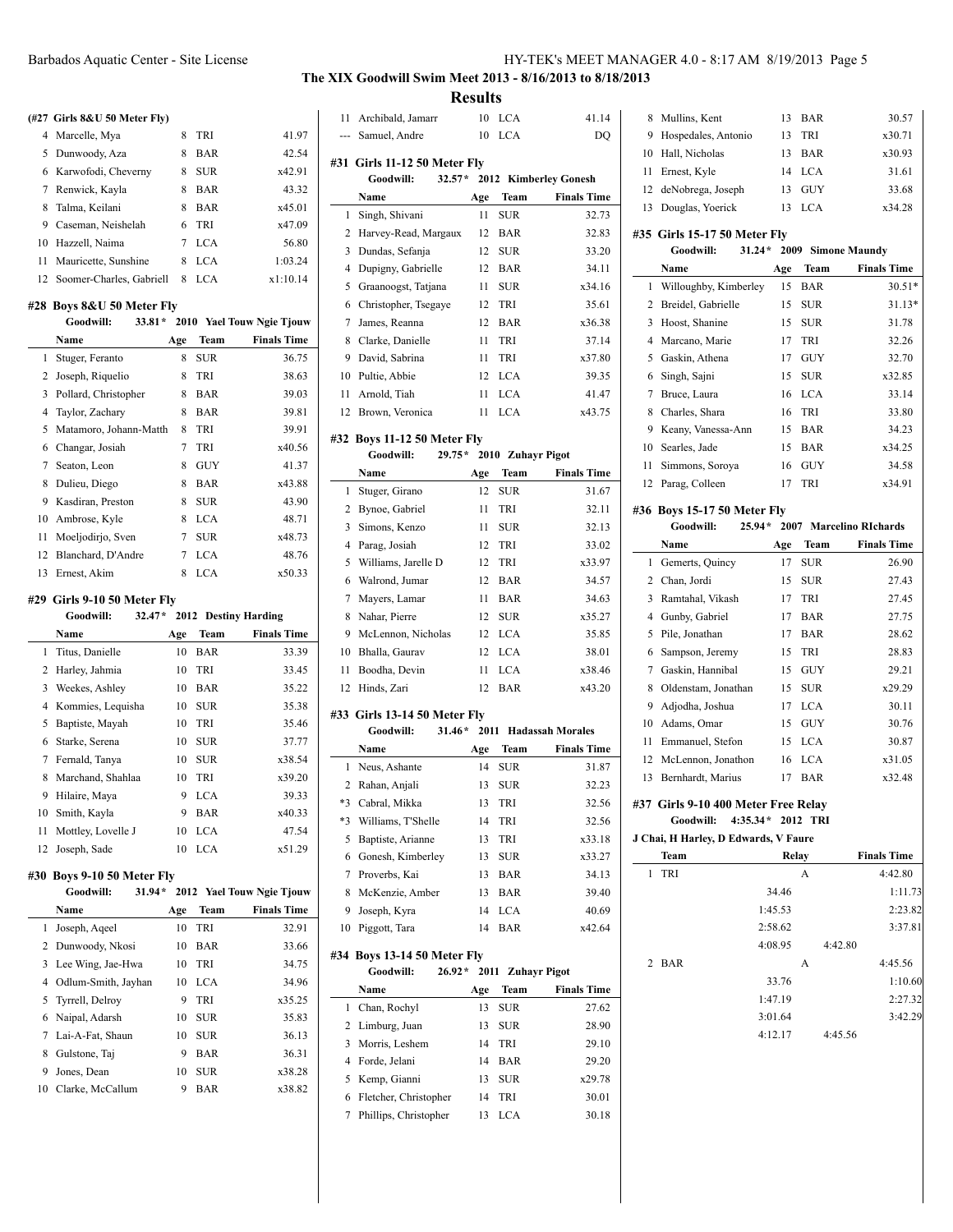| (#37 Girls 9-10 400 Meter Free Relay)             |                                  |         |                    | 4 LCA | A                                           |         | 5:15.91            |         | #42 Boys 13-14 400 Meter Free Relay           |                    |
|---------------------------------------------------|----------------------------------|---------|--------------------|-------|---------------------------------------------|---------|--------------------|---------|-----------------------------------------------|--------------------|
| 3 SUR                                             | A                                |         | 5:10.66            |       | 37.88                                       |         | 1:19.52            |         | Goodwill: 3:52.47* 2010 TRI                   |                    |
|                                                   | 37.37                            |         | 1:17.89            |       | 1:58.61                                     |         | 3:15.36            | Team    | Relay                                         | <b>Finals Time</b> |
|                                                   | 1:53.91                          |         | 2:36.19            |       | 3:57.28                                     |         | 4:35.99            | 1 SUR   | A                                             | 3:53.21            |
|                                                   | 3:13.85                          |         | 3:53.72            |       | 5:15.91                                     | 5:15.91 |                    |         | 27.81                                         | 57.44              |
|                                                   | 4:30.39                          | 5:10.66 |                    |       | #40 Boys 11-12 400 Meter Free Relay         |         |                    |         | 1:25.09                                       | 1:56.82            |
| 4 LCA                                             | A                                |         | 6:10.12            |       | Goodwill: 4:13.71* 2012 Suriname            |         |                    |         | 2:24.74                                       | 2:56.27            |
|                                                   | 43.23                            |         | 1:29.55            |       | G Kemp, S Mac Intosh, J Telting, W Zinhagel |         |                    |         | 3:23.02                                       | 3:53.21            |
|                                                   | 2:13.25                          |         | 3:05.03            | Team  | Relay                                       |         | <b>Finals Time</b> | 2 TRI   | A                                             | 3:58.82            |
|                                                   | 3:51.27                          |         | 4:44.51            | 1 SUR | A                                           |         | 4:35.23            |         | 27.57                                         | 58.50              |
|                                                   | 5:24.81                          | 6:10.12 |                    |       | 30.82                                       |         | 1:05.57            |         | 1:26.63                                       | 1:58.06            |
| #38 Boys 9-10 400 Meter Free Relay                |                                  |         |                    |       | 1:39.73                                     |         | 2:18.46            |         | 2:26.93                                       | 2:59.62            |
|                                                   | Goodwill: 4:38.93* 2012 SUR      |         |                    |       | 2:52.72                                     |         | 3:28.45            |         | 3:27.42                                       | 3:58.82            |
| A Naipal, J Halfhide, K Simons, Y Touw Ngie Tjouw |                                  |         |                    |       | 3:59.46                                     | 4:35.23 |                    | 3 BAR   | A                                             | 4:06.15            |
| Team                                              | Relay                            |         | <b>Finals Time</b> | 2 TRI | A                                           |         | 4:39.44            |         | 28.61                                         | 1:00.10            |
| 1 TRI                                             | A                                |         | 4:44.04            |       | 31.23                                       |         | 1:04.29            |         | 1:30.80                                       | 2:05.20            |
|                                                   | 34.61                            |         | 1:11.31            |       | 1:35.71                                     |         | 2:11.26            |         | 2:33.97                                       | 3:06.22            |
|                                                   | 1:25.47                          |         | 1:44.75            |       | 2:44.92                                     |         | 3:22.54            |         | 3:34.60                                       | 4:06.15            |
|                                                   | 2:55.81                          |         | 3:36.37            |       | 3:53.81                                     | 4:39.44 |                    | 4 LCA   | A                                             | 4:49.79            |
|                                                   | 4:08.81                          | 4:44.04 |                    | 3 BAR | $\boldsymbol{A}$                            |         | 4:56.16            |         | 31.08                                         | 1:06.23            |
| 2 SUR                                             | A                                |         | 4:55.25            |       | 33.45                                       |         | 1:10.72            |         | 1:39.31                                       | 2:19.10            |
|                                                   | 34.28                            |         | 1:12.43            |       | 1:46.50                                     |         | 2:24.66            |         | 2:54.95                                       | 3:35.03            |
|                                                   | 1:48.19                          |         | 2:27.27            |       | 3:48.20                                     |         | 4:19.52            |         | 4:09.15                                       | 4:49.79            |
|                                                   | 3:04.00                          |         | 3:44.17            |       | 4:56.16                                     | 4:56.16 |                    |         |                                               |                    |
|                                                   | 4:18.66                          | 4:55.25 |                    | 4 LCA | A                                           |         | 5:09.07            |         | #43 Girls 15-17 400 Meter Free Relay          |                    |
| 3 BAR                                             | A                                |         | 4:55.85            |       | 32.43                                       |         | 1:08.66            |         | Goodwill: 4:21.79 * 2009 Trinidad and Tobago  |                    |
|                                                   | 35.51                            |         | 1:16.33            |       | 1:45.60                                     |         | 2:31.10            |         | S Maundy, R Gordon, S Granderson, M Armstrong |                    |
|                                                   | 1:50.99                          |         | 2:31.69            |       | 3:06.54                                     |         | 3:47.71            | Team    | Relay                                         | <b>Finals Time</b> |
|                                                   | 3:07.00                          |         | 3:48.71            |       | 4:25.30                                     | 5:09.07 |                    | 1 SUR   | $\mathbf{A}$                                  | $4:21.11*$         |
|                                                   | 4:20.53                          | 4:55.85 |                    |       |                                             |         |                    |         | 30.92                                         | 1:03.67            |
| 4 LCA                                             | A                                |         | 5:12.46            |       | #41 Girls 13-14 400 Meter Free Relay        |         |                    |         | 1:34.55                                       | 2:09.98            |
|                                                   | 35.30                            |         | 1:13.09            |       | Goodwill: 4:24.43* 2010 TRI                 |         |                    |         | 2:40.99                                       | 3:15.22            |
|                                                   |                                  |         |                    | Team  | Relay                                       |         | <b>Finals Time</b> |         | 3:46.50                                       | 4:21.11            |
|                                                   | 1:48.03                          |         | 2:26.00            | 1 SUR | A                                           |         | 4:31.23            | 2 BAR   | A                                             | 4:27.89            |
|                                                   | 3:06.43                          |         | 3:59.79            |       | 32.54                                       |         | 1:13.65            |         | 31.43                                         | 1:06.10            |
|                                                   | 4:33.26                          | 5:12.46 |                    |       | 1:43.83                                     |         | 2:19.90            |         | 1:40.06                                       | 2:19.87            |
| #39 Girls 11-12 400 Meter Free Relay              |                                  |         |                    |       | 2:51.69                                     |         | 3:26.95            |         | 2:51.65                                       | 3:26.68            |
|                                                   | Goodwill: 4:32.21* 2011 Suriname |         |                    |       | 3:56.87                                     | 4:31.23 |                    |         | 3:55.90                                       | 4:27.89            |
| M DE Freitas, M Soeradi, D Amatredjo, A Neus      |                                  |         |                    | 2 TRI | A                                           |         | 4:34.03            | 3 TRI   | A                                             | 4:32.87            |
| Team                                              | Relay                            |         | <b>Finals Time</b> |       | 32.17                                       |         | 1:07.71            |         | 31.66                                         | 1:07.40            |
| 1 SUR                                             | $\mathbf{A}$                     |         | $4:27.63*$         |       | 1:40.14                                     |         | 2:18.21            |         | 1:41.71                                       | 2:18.45            |
|                                                   | 32.48                            |         | 1:40.14            |       | 2:51.27                                     |         | 3:28.92            |         | 2:50.92                                       | 3:27.67            |
|                                                   | 2:47.38                          |         | 3:22.36            |       | 4:00.05                                     | 4:34.03 |                    |         | 3:57.55                                       | 4:32.87            |
|                                                   | 3:34.45                          |         | 3:53.27            | 3 BAR | $\overline{A}$                              |         | 5:06.85            | --- LCA | $\mathbf{A}$                                  | X4:50.15           |
|                                                   | 4:27.63                          | 4:27.63 |                    |       | 35.93                                       |         | 1:17.51            |         | 31.19                                         | 1:05.18            |
| 2 BAR                                             | A                                |         | 4:28.91*           |       | 1:57.61                                     |         | 2:41.00            |         | 1:37.54                                       | 2:13.81            |
|                                                   | 32.42                            |         | 1:07.57            |       | 3:18.38                                     |         | 3:59.44            |         | 2:51.84                                       | 3:36.10            |
|                                                   | 1:39.95                          |         | 2:15.16            |       | 4:31.01                                     | 5:06.85 |                    |         | 4:12.35                                       | 4:50.15            |
|                                                   | 2:46.86                          |         | 3:23.04            |       |                                             |         |                    |         |                                               |                    |
|                                                   | 3:54.91                          | 4:28.91 |                    |       |                                             |         |                    |         |                                               |                    |
| 3 TRI                                             | $\mathbf{A}$                     |         | 4:52.47            |       |                                             |         |                    |         |                                               |                    |
|                                                   | 33.60                            |         | 1:11.46            |       |                                             |         |                    |         |                                               |                    |
|                                                   | 1:46.90                          |         | 2:26.54            |       |                                             |         |                    |         |                                               |                    |
|                                                   | 3:00.86                          |         | 3:41.86            |       |                                             |         |                    |         |                                               |                    |
|                                                   | 4:14.63                          | 4:52.47 |                    |       |                                             |         |                    |         |                                               |                    |
|                                                   |                                  |         |                    |       |                                             |         |                    |         |                                               |                    |
|                                                   |                                  |         |                    |       |                                             |         |                    |         |                                               |                    |
|                                                   |                                  |         |                    |       |                                             |         |                    |         |                                               |                    |
|                                                   |                                  |         |                    |       |                                             |         |                    |         |                                               |                    |
|                                                   |                                  |         |                    |       |                                             |         |                    |         |                                               |                    |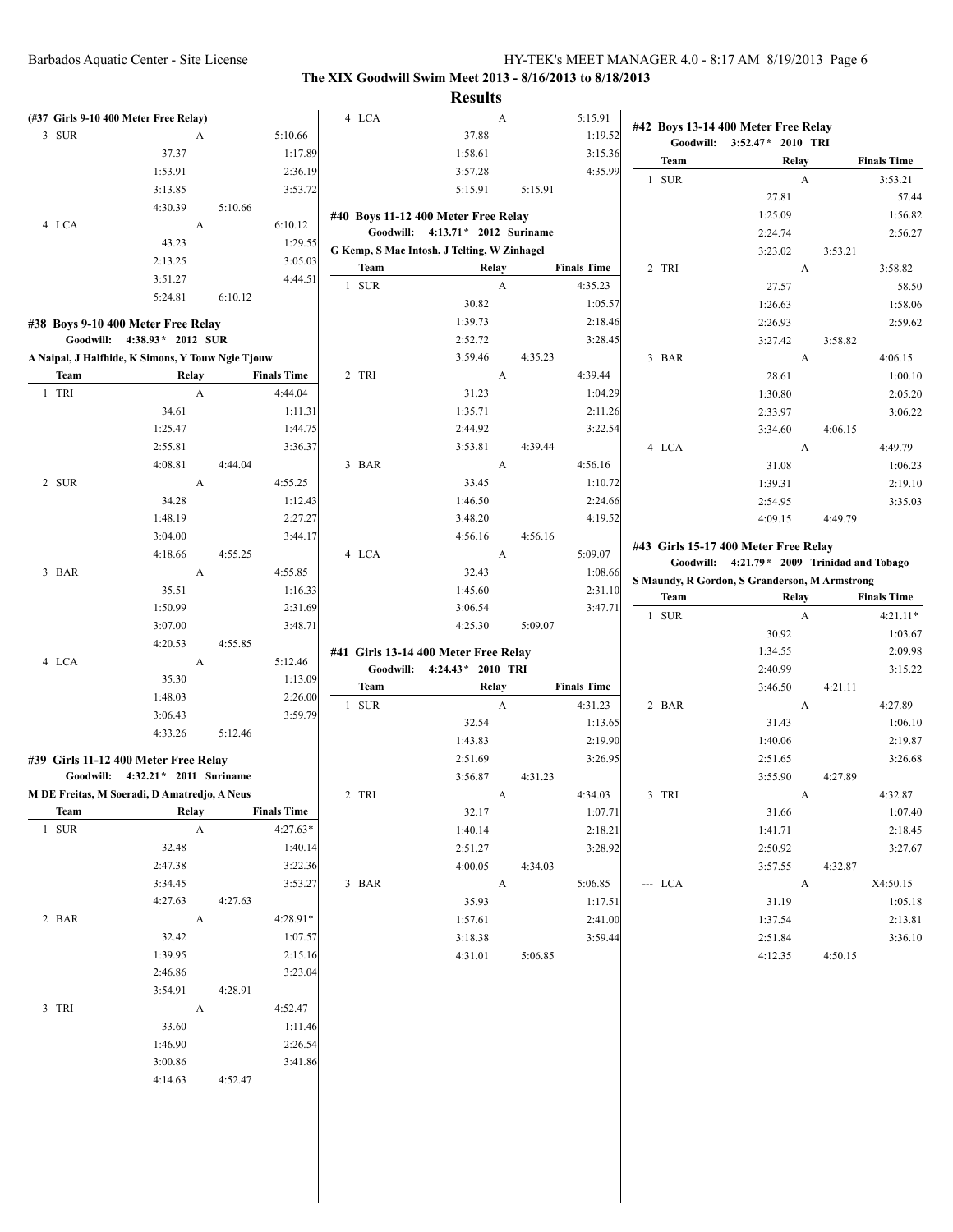| #44 Boys 15-17 400 Meter Free Relay         |         |                    |                    | #46 Boys 8&U 100 Meter IM             |                 |                  |                    |                                                                      | 42.43   |          | x3:15.57<br>1:31.64                                                                                                                |
|---------------------------------------------|---------|--------------------|--------------------|---------------------------------------|-----------------|------------------|--------------------|----------------------------------------------------------------------|---------|----------|------------------------------------------------------------------------------------------------------------------------------------|
| Goodwill: $3:41.57*$ 2007 Trinidad & Tobago |         |                    |                    | Goodwill: 1:16.88* 2009 Damon St.Prix |                 |                  |                    |                                                                      | 2:31.93 | 3:15.57  |                                                                                                                                    |
| <b>Team</b>                                 | Relay   |                    | <b>Finals Time</b> | Name                                  |                 | Age Team         | <b>Finals Time</b> | 10 Joseph, Sade                                                      |         | 10 LCA   | 3:31.91                                                                                                                            |
| 1 SUR                                       |         | $\mathbf{A}$       | 3:47.75            | 1 Taylor, Zachary                     |                 | 8 BAR            | 1:24.88            |                                                                      | 52.06   |          | 1:46.41                                                                                                                            |
|                                             | 26.84   |                    | 56.10              |                                       | 39.84           | 1:24.88          |                    |                                                                      | 2:47.02 | 3:31.91  |                                                                                                                                    |
|                                             | 1:24.14 |                    | 1:54.29            | 2 Stuger, Feranto                     |                 | 8 SUR            | 1:26.30            | 11 Hilaire, Maya                                                     |         | 9 LCA    | 3:35.25                                                                                                                            |
|                                             | 2:22.01 |                    | 2:52.79            |                                       | 40.88           | 1:26.30          |                    |                                                                      | 47.44   |          | 1:41.64                                                                                                                            |
| 2 TRI                                       | 3:18.63 | 3:47.75<br>A       | 3:51.54            | 3 Changar, Josiah                     | 40.62           | 7 TRI<br>1:27.31 | 1:27.31            |                                                                      | 2:46.69 | 3:35.25  |                                                                                                                                    |
|                                             | 26.78   |                    | 57.06              |                                       |                 | 8 TRI            | 1:28.46            | 12 Joseph, Chelsea                                                   |         | 10 LCA   | x3:45.12                                                                                                                           |
|                                             | 1:23.92 |                    | 1:54.42            | 4 Joseph, Riquelio                    | 41.89           | 1:28.46          |                    |                                                                      | 55.20   |          | 1:51.66                                                                                                                            |
|                                             | 2:22.57 |                    | 2:54.91            | 5 Matamoro, Johann-Matth 8 TRI        |                 |                  | x1:29.28           |                                                                      | 2:54.75 | 3:45.12  |                                                                                                                                    |
|                                             | 3:21.71 | 3:51.54            |                    |                                       | 39.68           | 1:29.28          |                    |                                                                      |         |          |                                                                                                                                    |
| 3 BAR                                       |         | $\mathbf{A}$       | 4:01.72            | 6 Pollard, Christopher                |                 | 8 BAR            | 1:29.86            | #48 Boys 9-10 200 Meter IM<br>Goodwill: 2:36.60* 2011 Damon St. Prix |         |          |                                                                                                                                    |
|                                             | 27.65   |                    | 57.23              |                                       | 41.01           | 1:29.86          |                    | Name                                                                 |         | Age Team | <b>Finals Time</b>                                                                                                                 |
|                                             | 1:28.41 |                    | 2:03.42            | 7 Kasdiran, Preston                   |                 | 8 SUR            | 1:31.91            | 1 Dunwoody, Nkosi                                                    |         | 10 BAR   | 2:37.99                                                                                                                            |
|                                             | 2:31.52 |                    | 3:02.84            |                                       | 42.78           | 1:31.91          |                    |                                                                      | 34.92   |          | 1:17.53                                                                                                                            |
|                                             | 3:30.74 | 4:01.72            |                    | 8 Seaton, Leon                        |                 | 8 GUY            | 1:35.98            |                                                                      | 2:03.85 | 2:37.99  |                                                                                                                                    |
| 4 LCA                                       |         | $\mathbf{A}$       | 4:12.80            |                                       | 42.62           | 1:35.98          |                    | 2 Joseph, Aqeel                                                      |         | 10 TRI   | 2:38.04                                                                                                                            |
|                                             | 29.00   |                    | 1:00.83            | 9 Dulieu, Diego                       |                 | 8 BAR            | x1:38.18           |                                                                      | 35.26   |          | 1:17.54                                                                                                                            |
|                                             | 1:31.12 |                    | 2:05.72            |                                       | 44.31           | 1:38.18          |                    |                                                                      | 2:04.38 | 2:38.04  |                                                                                                                                    |
|                                             | 2:34.86 |                    | 3:09.60            | 10 Blanchard, D'Andre                 |                 | 7 LCA            | 1:38.79            | 3 Lee Wing, Jae-Hwa                                                  |         | 10 TRI   | 2:48.09                                                                                                                            |
|                                             | 3:39.58 | 4:12.80            |                    |                                       | 47.26           | 1:38.79          |                    |                                                                      | 36.62   |          | 1:19.46                                                                                                                            |
| 5 GUY                                       |         | A                  | 4:13.26            | 11 Moeljodirjo, Sven                  |                 | 7 SUR            | x1:38.91           |                                                                      | 2:10.31 | 2:48.09  |                                                                                                                                    |
|                                             | 29.08   |                    | 1:01.30            |                                       | 50.70           | 1:38.91          |                    | 4 Naipal, Adarsh                                                     |         | 10 SUR   | 2:53.00                                                                                                                            |
|                                             | 1:32.52 |                    | 2:08.41            | 12 Reynolds, Ziv                      |                 | 8 LCA            | 1:44.48            |                                                                      | 36.50   |          | 1:22.47                                                                                                                            |
|                                             | 2:38.76 |                    | 3:14.45            |                                       | 48.62           | 1:44.48          |                    |                                                                      | 2:15.84 | 2:53.00  |                                                                                                                                    |
|                                             |         |                    |                    |                                       |                 |                  |                    |                                                                      |         |          |                                                                                                                                    |
|                                             |         |                    |                    |                                       |                 |                  |                    |                                                                      |         |          |                                                                                                                                    |
|                                             | 3:42.15 | 4:13.26            |                    | 13 Ambrose, Kyle                      |                 | 8 LCA            | x1:51.55           | 5 Tyrrell, Delroy                                                    |         | 9 TRI    | x2:55.60                                                                                                                           |
| #45 Girls 8&U 100 Meter IM                  |         |                    |                    |                                       | 51.96           | 1:51.55          |                    |                                                                      | 37.74   |          |                                                                                                                                    |
| Goodwill: 1:25.56* 2009 Nekysha Pelhan      |         |                    |                    | #47 Girls 9-10 200 Meter IM           |                 |                  |                    |                                                                      | 2:18.50 | 2:55.60  |                                                                                                                                    |
| Name                                        |         | Age Team           | <b>Finals Time</b> | Goodwill: 2:41.26* 2007 Deandre Small |                 |                  |                    | 6 Clarke, McCallum                                                   |         | 9 BAR    | 2:55.98                                                                                                                            |
| 1 Anthony, Zoe                              |         | 8 TRI              | 1:29.52            | Name                                  |                 | Age Team         | <b>Finals Time</b> |                                                                      | 38.53   |          |                                                                                                                                    |
|                                             | 41.01   | 1:29.52            |                    | 1 Titus, Danielle                     |                 | 10 BAR           | $2:34.67*$         |                                                                      | 2:17.14 | 2:55.98  |                                                                                                                                    |
| 2 Dunwoody, Aza                             |         | 8 BAR              | 1:29.53            |                                       | 34.70           |                  | 1:12.78            | 7 Monplaisir, Terell                                                 |         | 10 LCA   | 2:56.62                                                                                                                            |
|                                             | 41.27   | 1:29.53            |                    |                                       | 1:58.63         | 2:34.67          |                    |                                                                      | 40.91   |          |                                                                                                                                    |
| 3 Karwofodi, Cheverny                       |         | 8 SUR              | 1:34.14            | 2 Weekes, Ashley                      |                 | 10 BAR           | 2:46.77            |                                                                      | 2:15.52 | 2:56.62  |                                                                                                                                    |
|                                             | 41.76   | 1:34.14            |                    |                                       | 37.17           |                  | 1:21.74            | 8 Archibald, Jamarr                                                  |         | 10 LCA   |                                                                                                                                    |
| 4 Moeslan, Caithlin                         |         | 8 SUR              | 1:34.22            |                                       | 2:08.30         | 2:46.77          |                    |                                                                      | 40.60   |          |                                                                                                                                    |
|                                             | 43.00   | 1:34.22            |                    | 3 Harley, Jahmia                      | 10 TRI          |                  | 2:49.83            |                                                                      | 2:22.46 | 3:01.97  |                                                                                                                                    |
| 5 Touw Ngie Tjouw, Talia 8 SUR              |         |                    | x1:34.47           |                                       | 38.04           |                  | 1:20.61            | 9 Lai-A-Fat, Shaun                                                   |         | 10 SUR   |                                                                                                                                    |
|                                             | 43.29   | 1:34.47            |                    |                                       | 2:14.93         | 2:49.83          |                    |                                                                      | 38.33   |          |                                                                                                                                    |
| *6 Talma, Keilani                           |         | 8 BAR              | x1:37.32           | 4 Fernald, Tanya                      | 10 SUR          |                  | 2:56.49            |                                                                      | 2:26.19 | 3:04.11  |                                                                                                                                    |
|                                             | 46.47   | 1:37.32            |                    |                                       | 39.48           |                  | 1:25.77            | 10 Halfhide, Jair                                                    |         | 9 SUR    |                                                                                                                                    |
| *6 Renwick, Kayla                           |         | 8 BAR              | 1:37.32            |                                       | 2:17.20         | 2:56.49          |                    |                                                                      | 41.69   |          |                                                                                                                                    |
|                                             | 45.82   | 1:37.32            |                    | 5 Baptiste, Mayah                     | 10 TRI          |                  | 2:56.77            |                                                                      | 2:24.16 | 3:04.19  |                                                                                                                                    |
| 8 Moses, Marilyn                            |         | 8 TRI              | 1:38.67            |                                       | 37.97           |                  | 1:22.98            | 11 Skinner, Niel                                                     |         | 9 BAR    |                                                                                                                                    |
|                                             | 45.53   | 1:38.67            |                    |                                       | 2:16.96         | 2:56.77          |                    |                                                                      | 46.51   |          |                                                                                                                                    |
| 9 Caseman, Neishelah                        |         | 6 TRI              | x1:41.70           | 6 Marchand, Shahlaa                   | 10 TRI          |                  | x3:02.44           |                                                                      | 2:36.36 | 3:19.14  |                                                                                                                                    |
|                                             | 44.45   | 1:41.70            |                    |                                       | 41.45           |                  | 1:32.18            | --- Odlum-Smith, Jayhan                                              | 10 LCA  |          | DQ                                                                                                                                 |
| 10 Hazzell, Naima                           |         | 7 LCA              | 1:58.10            |                                       | 2:23.69         | 3:02.44          |                    |                                                                      | 39.35   |          |                                                                                                                                    |
|                                             | 54.43   | 1:58.10            |                    | 7 Sastrowitomo, Emily                 | 10 SUR          |                  | 3:04.13            |                                                                      | 2:25.97 | DQ       |                                                                                                                                    |
| 11 Mauricette, Sunshine                     |         | 8 LCA              | 2:04.26            |                                       | 41.50           |                  | 1:29.00            |                                                                      |         |          |                                                                                                                                    |
|                                             | 55.55   | 2:04.26            |                    |                                       | 2:23.30         | 3:04.13          |                    |                                                                      |         |          | 1:24.58<br>1:23.22<br>1:24.84<br>3:01.97<br>1:24.37<br>3:04.11<br>1:26.06<br>x3:04.19<br>1:31.63<br>x3:19.14<br>1:38.22<br>1:28.90 |
| 12 Stiede, Raven                            |         |                    | x2:08.49           | 8 McCollin, Britney                   |                 |                  | x3:08.04           |                                                                      |         |          |                                                                                                                                    |
|                                             | 1:03.58 | $8$ LCA<br>2:08.49 |                    |                                       | 10 BAR<br>39.97 |                  | 1:29.38            |                                                                      |         |          |                                                                                                                                    |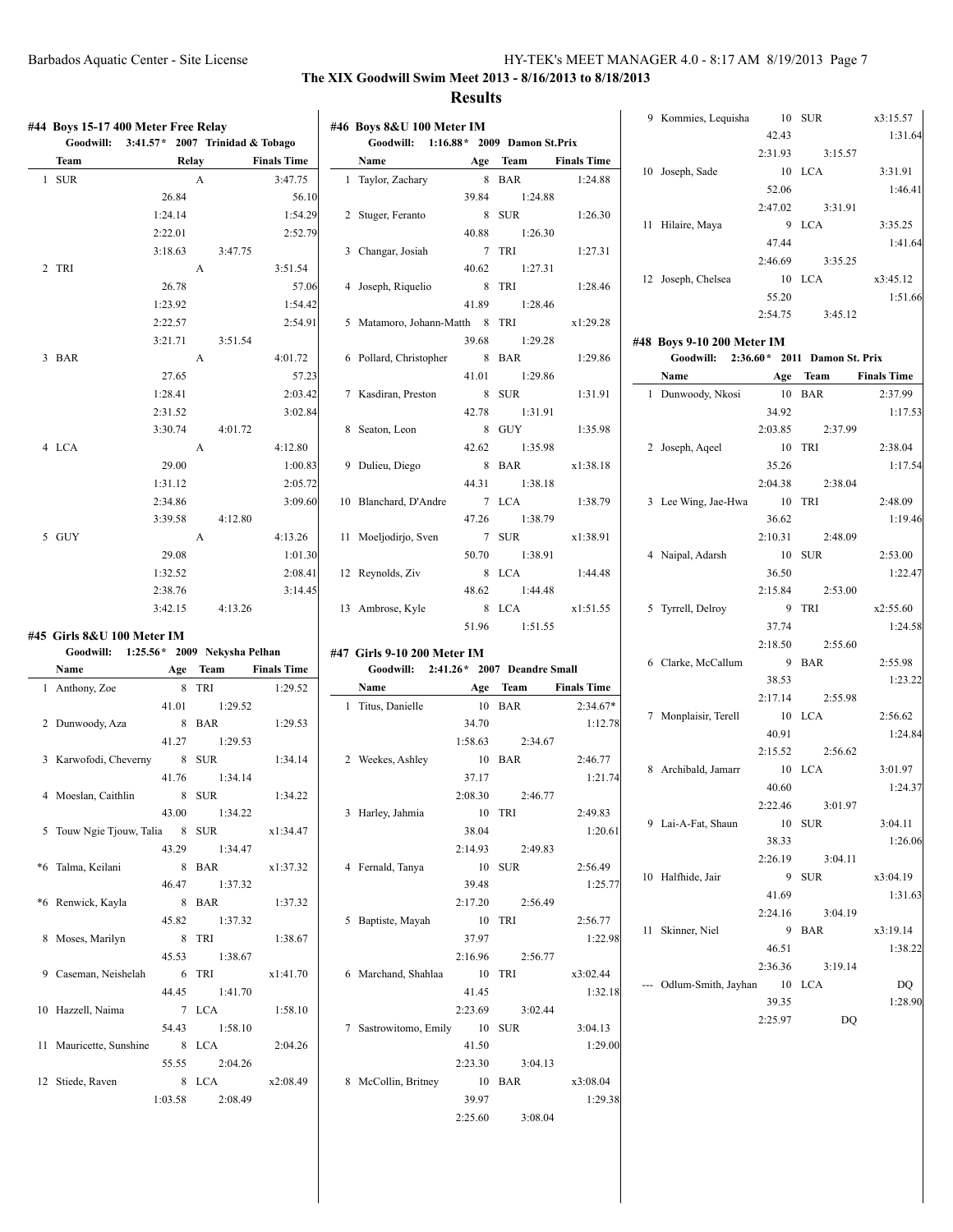| #49 Girls 11-12 200 Meter IM         |         |          |                    | 5 Powdar, Hendrik                        | 38.85   | 11 SUR   | x2:50.21<br>1:21.89 | #52 Boys 13-14 200 Meter IM                |         |          |                    |
|--------------------------------------|---------|----------|--------------------|------------------------------------------|---------|----------|---------------------|--------------------------------------------|---------|----------|--------------------|
| Goodwill: 2:39.74* 2009 Syriah David |         |          |                    |                                          | 2:11.34 | 2:50.21  |                     | Goodwill: 2:15.23 * 2010 Jonathan Gillette |         |          |                    |
| Name                                 |         | Age Team | <b>Finals Time</b> |                                          |         | 12 LCA   | 2:51.73             | Name                                       | Age     | Team     | <b>Finals Time</b> |
| 1 Singh, Shivani                     |         | 11 SUR   | 2:41.19            | 6 McLennon, Nicholas                     | 37.94   |          | 1:21.44             | 1 Kemp, Gianni                             |         | 13 SUR   | 2:24.05            |
|                                      | 34.00   |          | 1:17.89            |                                          |         |          |                     |                                            | 32.61   |          | 1:10.27            |
|                                      | 2:03.49 | 2:41.19  |                    |                                          | 2:12.77 | 2:51.73  |                     |                                            | 1:52.13 | 2:24.05  |                    |
| 2 David, Sabrina                     |         | 11 TRI   | 2:43.14            | 7 Williams, Jarelle D                    |         | 12 TRI   | 2:56.47             | 2 Limburg, Juan                            |         | 13 SUR   | 2:26.30            |
|                                      | 36.37   |          | 1:18.46            |                                          | 35.25   |          | 1:20.46             |                                            | 31.45   |          | 1:10.36            |
|                                      | 2:06.58 | 2:43.14  |                    |                                          | 2:17.90 | 2:56.47  |                     |                                            | 1:53.23 | 2:26.30  |                    |
| 3 Soetosenojo, Unique                | 11 SUR  |          | 2:49.77            | 8 Parag, Josiah                          |         | 12 TRI   | x2:58.57            | 3 Hall, Nicholas                           |         | 13 BAR   | 2:26.44            |
|                                      | 34.77   |          | 1:16.03            |                                          | 35.57   |          | 1:20.84             |                                            | 31.83   |          | 1:09.66            |
|                                      | 2:11.10 | 2:49.77  |                    |                                          | 2:16.53 | 2:58.57  |                     |                                            | 1:52.29 | 2:26.44  |                    |
| 4 Willoughby, Michelle               |         | 12 BAR   | 2:50.59            | 9 Mayers, Lamar                          |         | 11 BAR   | 3:00.56             | 4 Mullins, Kent                            |         | 13 BAR   | 2:27.42            |
|                                      | 38.81   |          | 1:23.26            |                                          | 38.54   |          | 1:26.53             |                                            | 31.97   |          | 1:11.08            |
|                                      | 2:12.47 | 2:50.59  |                    |                                          | 2:20.54 | 3:00.56  |                     |                                            | 1:54.47 | 2:27.42  |                    |
|                                      |         |          |                    | 10 Bhalla, Gaurav                        |         | 12 LCA   | 3:10.34             |                                            |         |          |                    |
| 5 Dupigny, Gabrielle                 |         | 12 BAR   | 2:50.63            |                                          | 39.05   |          | 1:28.27             | 5 Chan, Rochyl                             |         | 13 SUR   | x2:30.79           |
|                                      | 36.74   |          | 1:19.02            |                                          | 2:28.59 | 3:10.34  |                     |                                            | 30.00   |          | 1:08.60            |
|                                      | 2:11.76 | 2:50.63  |                    | 11 Taylor, Cavaari                       |         | 11 LCA   | x3:28.44            |                                            | 1:56.11 | 2:30.79  |                    |
| 6 Graanoogst, Tatjana                |         | 11 SUR   | x2:52.13           |                                          | 52.38   |          | 1:46.88             | 6 Morris, Leshem                           |         | 14 TRI   | 2:30.91            |
|                                      | 35.44   |          | 1:19.85            |                                          | 2:42.10 | 3:28.44  |                     |                                            | 32.16   |          | 1:10.88            |
|                                      | 2:13.01 | 2:52.13  |                    | --- Hinds, Zari                          |         | 12 BAR   | DQ                  |                                            | 1:58.28 | 2:30.91  |                    |
| 7 Pultie, Abbie                      |         | 12 LCA   | 3:02.23            |                                          | 1:40.85 |          | 2:40.55             | 7 Hospedales, Antonio                      | 13 TRI  |          | 2:32.32            |
|                                      | 42.21   |          | 1:31.26            |                                          |         |          |                     |                                            | 32.49   |          | 1:11.83            |
|                                      | 2:20.25 | 3:02.23  |                    |                                          | 3:26.51 | DQ       |                     |                                            | 1:56.99 | 2:32.32  |                    |
| 8 Clarke, Danielle                   |         | 11 TRI   | 3:05.74            | #51 Girls 13-14 200 Meter IM             |         |          |                     | 8 Mohammed, Christopher 13 TRI             |         |          | x2:33.76           |
|                                      | 41.82   |          | 1:27.04            | Goodwill: 2:36.00* 2012 Megan de Freitas |         |          |                     |                                            | 32.08   |          | 1:10.60            |
|                                      | 2:22.51 | 3:05.74  |                    | Name                                     |         | Age Team | <b>Finals Time</b>  |                                            | 1:57.28 | 2:33.76  |                    |
| 9 Burgin-Toney, Raven                | 11 TRI  |          | x3:05.80           | 1 Proverbs, Kai                          |         | 13 BAR   | 2:36.21             | 9 Forde, Jelani                            |         | 14 BAR   | x2:34.70           |
|                                      | 40.36   |          | 1:28.73            |                                          | 34.59   |          | 1:15.80             |                                            | 31.54   |          | 1:10.74            |
|                                      | 2:23.37 | 3:05.80  |                    |                                          | 1:59.14 | 2:36.21  |                     |                                            | 1:56.07 | 2:34.70  |                    |
| 10 Brown, Veronica                   | 11 LCA  |          | 3:13.55            | 2 Rahan, Anjali                          |         | 13 SUR   | 2:45.09             | 10 Phillips, Christopher                   |         | 13 LCA   | 2:35.04            |
|                                      | 44.65   |          | 1:32.55            |                                          | 35.76   |          | 1:17.61             |                                            | 33.26   |          | 1:12.92            |
|                                      | 2:30.21 | 3:13.55  |                    |                                          | 2:07.04 | 2:45.09  |                     |                                            | 1:59.62 | 2:35.04  |                    |
|                                      | 12 LCA  |          |                    |                                          |         | 13 TRI   |                     |                                            |         |          |                    |
| 11 Brown, Abigail                    |         |          | x3:25.89           | 3 Cabral, Mikka                          |         |          | 2:45.76             | 11 Felix, Haydn                            |         | 13 LCA   | 3:03.89            |
|                                      | 48.03   |          | 1:42.91            |                                          | 35.07   |          | 1:16.44             |                                            | 38.53   |          | 1:27.08            |
|                                      | 2:39.47 | 3:25.89  |                    |                                          | 2:09.05 | 2:45.76  |                     |                                            | 2:20.71 | 3:03.89  |                    |
| --- Harvey-Read, Margaux 12 BAR      |         |          | DQ                 | 4 Neus, Ashante                          |         | 14 SUR   | 2:49.32             | 12 Ernest, Kyle                            |         | 14 LCA   | x3:06.46           |
|                                      | 35.14   |          | 1:17.21            |                                          | 36.28   |          | 1:21.52             |                                            | 36.94   |          | 1:29.62            |
|                                      | 2:08.20 | DQ       |                    |                                          | 2:12.55 | 2:49.32  |                     |                                            | 2:26.24 | 3:06.46  |                    |
| #50 Boys 11-12 200 Meter IM          |         |          |                    | 5 Patterson, Briana                      |         | 14 TRI   | 2:49.48             | #53 Girls 15-17 200 Meter IM               |         |          |                    |
| Goodwill: 2:32.09* 2010 Zuhayr Pigot |         |          |                    |                                          | 35.82   |          | 1:20.02             | Goodwill: 2:38.14* 2009 Renee Gordon       |         |          |                    |
| Name                                 |         | Age Team | <b>Finals Time</b> |                                          | 2:10.25 | 2:49.48  |                     | Name                                       |         | Age Team | <b>Finals Time</b> |
| 1 Simons, Kenzo                      |         | 11 SUR   | 2:37.89            | 6 Soeradi, Marion                        |         | 14 SUR   | x2:52.55            | 1 Willoughby, Kimberley 15 BAR             |         |          | $2:30.76*$         |
|                                      |         |          |                    |                                          | 36.60   |          | 1:22.19             |                                            |         |          |                    |
|                                      | 33.95   |          | 1:14.41            |                                          | 2:11.76 | 2:52.55  |                     |                                            | 32.33   |          | 1:11.24            |
|                                      | 2:02.69 | 2:37.89  |                    | 7 Williams, T'Shelle                     |         | 14 TRI   | x2:55.68            |                                            | 1:56.75 | 2:30.76  |                    |
| 2 Bynoe, Gabriel                     |         | 11 TRI   | 2:39.71            |                                          | 35.54   |          | 1:17.87             | 2 Singh, Sajni                             |         | 15 SUR   | $2:31.29*$         |
|                                      | 34.00   |          | 1:16.77            |                                          | 2:12.97 | 2:55.68  |                     |                                            | 33.26   |          | 1:12.18            |
|                                      | 2:02.98 | 2:39.71  |                    | 8 McKenzie, Amber                        |         |          |                     |                                            | 1:57.26 | 2:31.29  |                    |
| 3 Walrond, Jumar                     |         | 12 BAR   | 2:46.21            |                                          |         | 13 BAR   | 3:10.23             | 3 Marcano, Marie                           |         | 17 TRI   | 2:42.82            |
|                                      | 36.14   |          | 1:19.85            |                                          | 41.21   |          | 1:31.06             |                                            | 33.98   |          | 1:15.46            |
|                                      | 2:08.39 | 2:46.21  |                    |                                          | 2:24.70 | 3:10.23  |                     |                                            | 2:06.29 | 2:42.82  |                    |
| 4 Stuger, Girano                     |         | 12 SUR   | 2:46.97            | 9 Joseph, Kyra                           |         | 14 LCA   | 3:22.21             | 4 Searles, Jade                            |         | 15 BAR   | 2:46.83            |
|                                      | 33.74   |          | 1:16.52            |                                          | 45.90   |          | 1:37.67             |                                            | 35.46   |          | 1:20.08            |
|                                      | 2:06.66 | 2:46.97  |                    |                                          | 2:36.08 | 3:22.21  |                     |                                            | 2:09.95 | 2:46.83  |                    |
|                                      |         |          |                    |                                          |         |          |                     |                                            |         |          |                    |
|                                      |         |          |                    |                                          |         |          |                     |                                            |         |          |                    |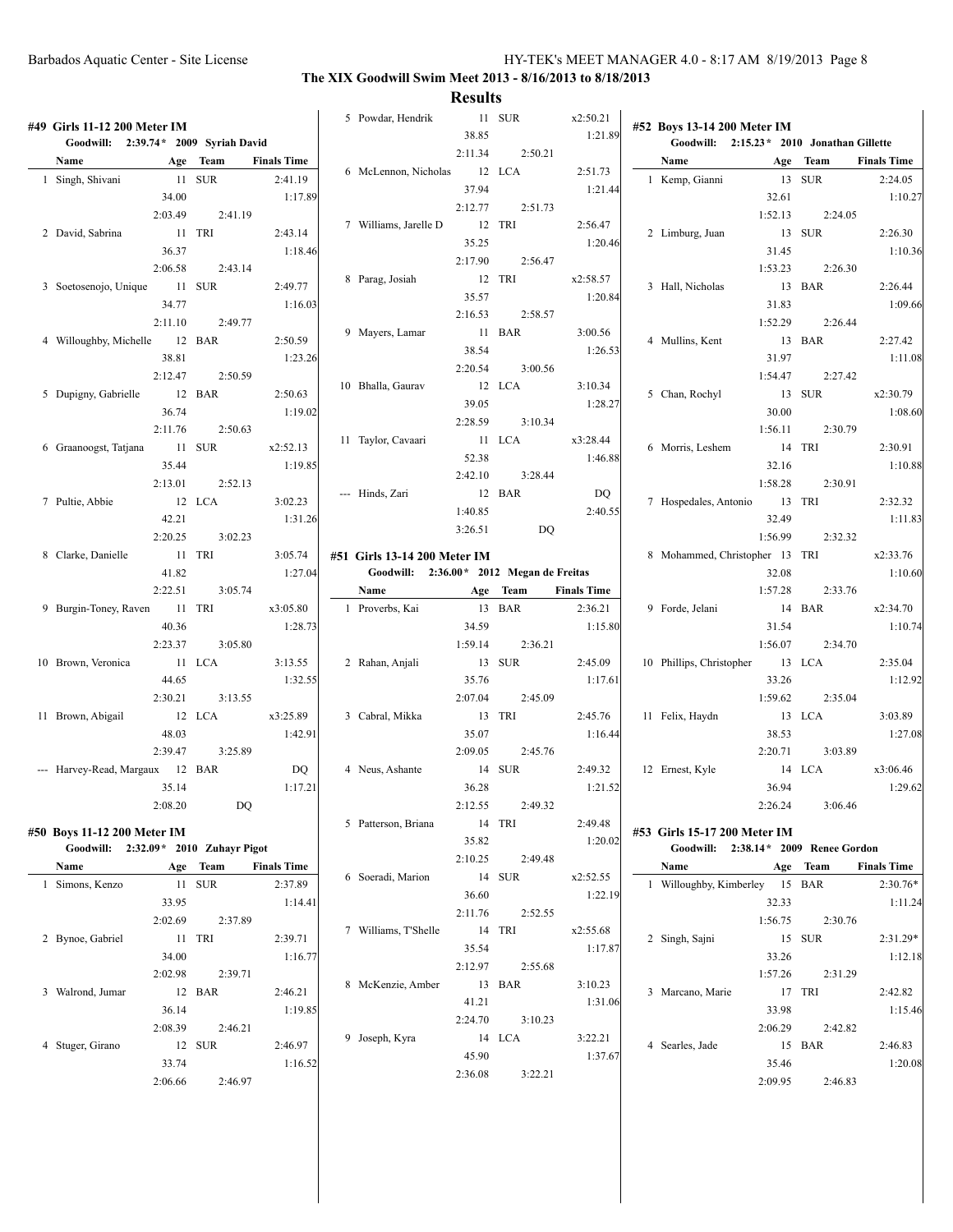**Results**

|   | (#53 Girls 15-17 200 Meter IM) |         |            |          |
|---|--------------------------------|---------|------------|----------|
| 5 | Hoost, Shanine                 | 15      | <b>SUR</b> | 2:47.56  |
|   |                                | 34.90   |            | 1:17.35  |
|   |                                | 2:09.02 | 2:47.56    |          |
| 6 | Keany, Vanessa-Ann             |         | 15 BAR     | x2:48.18 |
|   |                                | 35.40   |            | 1:17.61  |
|   |                                | 2:08.88 | 2:48.18    |          |
| 7 | Parag, Colleen                 | 17      | TRI        | 2:51.00  |
|   |                                | 35.43   |            | 1:19.36  |
|   |                                | 2:09.96 | 2:51.00    |          |
| 8 | Charles, Shara                 |         | 16 TRI     | x2:57.49 |
|   |                                | 36.41   |            | 1:23.94  |
|   |                                | 2:16.00 | 2:57.49    |          |
|   | --- Tion A Joe, Arantxa        |         | 15 SUR     | DO       |
|   |                                | 35.96   |            | 1:19.68  |
|   |                                | 2:11.32 | DO         |          |
|   |                                |         |            |          |

#### **#54 Boys 15-17 200 Meter IM**

#### **Goodwill: 2:15.23\* 2009 Abraham Mc Leod Name Age Team Finals Time**

|   | ivame                   | Age     | ream            | rinais lime |
|---|-------------------------|---------|-----------------|-------------|
|   | 1 Ramtahal, Vikash      | 17      | TRI             | 2:20.79     |
|   |                         | 28.87   |                 | 1:03.70     |
|   |                         | 1:47.40 | 2:20.79         |             |
|   | 2 Chan, Jordi           | 15      | <b>SUR</b>      | 2:24.23     |
|   |                         | 29.16   |                 | 1:05.25     |
|   |                         |         | 1:49.88 2:24.23 |             |
|   | 3 Thomas, Bradley       | 15 TRI  |                 | 2:26.91     |
|   |                         | 32.25   |                 | 1:10.67     |
|   |                         |         | 1:54.34 2:26.91 |             |
|   | 4 Oldenstam, Jonathan   | 15 SUR  |                 | 2:30.96     |
|   |                         | 31.19   |                 | 1:09.46     |
|   |                         | 1:57.57 | 2:30.96         |             |
| 5 | Adjodha, Joshua         | 17      | <b>LCA</b>      | 2:31.19     |
|   |                         | 31.50   |                 | 1:07.78     |
|   |                         | 1:55.05 | 2:31.19         |             |
|   | 6 Gemerts, Quincy       | 17      | SUR             | x2:38.33    |
|   |                         | 28.60   |                 | 1:11.73     |
|   |                         |         | 2:02.99 2:38.33 |             |
|   | 7 McLennon, Jonathon 16 |         | <b>LCA</b>      | 2:39.22     |
|   |                         | 33.47   |                 | 1:12.78     |
|   |                         | 1:59.89 | 2:39.22         |             |
| 8 | Emmanuel, Stefon 15     |         | <b>LCA</b>      | x2:41.94    |
|   |                         | 36.15   |                 | 1:22.68     |
|   |                         | 2:05.20 | 2:41.94         |             |

#### **#55 Girls 8&U 100 Meter Free**

|   | Goodwill:             | $1:15.15*$ 2011 Danielle Titus |            |                    |
|---|-----------------------|--------------------------------|------------|--------------------|
|   | Name                  | Age                            | Team       | <b>Finals Time</b> |
| 1 | Dunwoody, Aza         | 8                              | <b>BAR</b> | 1:19.21            |
|   |                       | 37.54                          |            | 1:19.21            |
|   | 2 Anthony, Zoe        | 8                              | <b>TRI</b> | 1:22.03            |
|   |                       | 38.93                          |            | 1:22.03            |
|   | 3 Talma, Keilani      | 8                              | <b>BAR</b> | 1:24.63            |
|   |                       | 39.78                          |            | 1:24.63            |
|   | 4 Karwofodi, Cheverny | 8                              | <b>SUR</b> | 1:25.34            |
|   |                       | 42.42                          |            | 1.25.34            |

| 5  | Touw Ngie Tjouw, Talia  |       | 8 SUR         | 1:25.44  |
|----|-------------------------|-------|---------------|----------|
|    |                         | 41.26 | 1:25.44       |          |
|    | 6 Marcelle, Mya         | 8     | TRI           | 1:25.48  |
|    |                         | 38.67 | 1:25.48       |          |
| 7  | Moeslan, Caithlin       | 8     | <b>SUR</b>    | x1:25.69 |
|    |                         | 40.60 | 1:25.69       |          |
| 8  | Caseman, Neishelah      | 6     | TRI           | x1:27.28 |
|    |                         |       | 41.52 1:27.28 |          |
| 9  | Renwick, Kayla          | 8     | <b>BAR</b>    | x1:28.44 |
|    |                         |       | 41.54 1:28.44 |          |
|    | 10 Hazzell, Naima       |       | 7 I.CA        | 1:49.78  |
|    |                         |       | 48.11 1:49.78 |          |
| 11 | Persaud, Aleka          | 6     | <b>GUY</b>    | 1:51.25  |
|    | 12 Mauricette, Sunshine | 8     | <b>LCA</b>    | 1:53.88  |
|    |                         | 52.77 | 1:53.88       |          |
| 13 | Stiede, Raven           | 8     | <b>LCA</b>    | x1:56.27 |
|    |                         | 52.56 | 1:56.27       |          |

### **#56 Boys 8&U 100 Meter Free**

### **Goodwill: 1:08.72\* 2009 Damon St.Prix**

| Name                           |                     | Age Team Finals Time |
|--------------------------------|---------------------|----------------------|
| 1 Taylor, Zachary              | 8 BAR               | 1:14.75              |
|                                | 35.27 1:14.75       |                      |
| 2 Stuger, Feranto              | 8 SUR               | 1:16.03              |
|                                | 36.02 1:16.03       |                      |
| 3 Wilson, Zarek W              | 7 TRI               | 1:16.28              |
|                                | 36.41 1:16.28       |                      |
| 4 Pollard, Christopher         | 8 BAR               | 1:18.09              |
|                                | 36.83 1:18.09       |                      |
| 5 Changar, Josiah              | 7 TRI               | 1:18.60              |
|                                | 37.11 1:18.60       |                      |
| 6 Kasdiran, Preston            | 8 SUR               | 1:20.20              |
|                                | 38.22 1:20.20       |                      |
| 7 Matamoro, Johann-Matth 8 TRI |                     | x1:20.55             |
|                                | $1:20.55$ $1:20.55$ |                      |
| 8 Seaton, Leon                 | 8 GUY               | 1:20.80              |
|                                | 38.38 1:20.80       |                      |
| 9 Trotman, Kai                 | 8 BAR               | x1:20.90             |
|                                | 38.96 1:20.90       |                      |
| 10 Tangali, Shafiq             | 8 SUR               | x1:22.06             |
|                                | 38.73 1:22.06       |                      |
| 11 Reynolds, Ziv               | 8 LCA               | 1:32.65              |
|                                | 42.91 1:32.65       |                      |
| 12 Noel, Raekwon               | 7 GUY               | 1:34.42              |
|                                | 42.46 1:34.42       |                      |
| 13 Blanchard, D'Andre          | 7 LCA               | 1:37.68              |
|                                | 45.50 1:37.68       |                      |
| 14 Ernest, Akim                | 8 LCA               | x1:40.87             |
|                                | 49.25 1:40.87       |                      |
| 15 Munroe, Lajaun              |                     | 7 GUY x1:54.41       |
|                                | 48.91 1:54.41       |                      |

#### **#57 Girls 9-10 100 Meter Free Goodwill: 1:04.26\* 2007 Deandre Small**

| <b>Name</b>       |       | Age Team | <b>Finals Time</b> |
|-------------------|-------|----------|--------------------|
| 1 Titus, Danielle |       | 10 BAR   | 1:04.89            |
|                   | 32.48 | 1:04.89  |                    |

| 2 Harley, Jahmia      | 10 TRI         | 1:05.57  |
|-----------------------|----------------|----------|
|                       | 32.77 1:05.57  |          |
| 3 Weekes, Ashley      | 10 BAR         | 1:08.94  |
|                       | 33.58 1:08.94  |          |
| 4 Sastrowitomo, Emily | 10 SUR         | 1:12.41  |
|                       | 35.02 1:12.41  |          |
| 5 Chatoor, Jada       | 9 TRI          | 1:12.96  |
|                       | 34.97 1:12.96  |          |
| 6 Smith, Kayla        | $9$ BAR        | x1:13.36 |
|                       | 33.39 1:13.36  |          |
| 7 Kommies, Lequisha   | 10 SUR         | 1:13.38  |
|                       | 34.02 1:13.38  |          |
| 8 Fernald, Tanya      | 10 SUR         | x1:13.53 |
|                       | 36.05 1:13.53  |          |
| 9 Marchand, Shahlaa   | 10 TRI         | x1:13.85 |
|                       | 35.47 1:13.85  |          |
| 10 Hilaire, Maya      | 9 LCA          | 1:26.82  |
|                       | 41.71 1:26.82  |          |
| 11 Mottley, Lovelle J | 10 LCA         | 1:28.63  |
|                       | 42.83 1:28.63  |          |
| 12 Joseph, Sade       | 10 LCA         | x1:29.13 |
|                       | $4437$ 1.29 13 |          |

#### **#58 Boys 9-10 100 Meter Free Goodwill: 1:03.85\* 2011 Damon St.Prix**

| Name                   | Age Team      | <b>Finals Time</b> |
|------------------------|---------------|--------------------|
| 1 Dunwoody, Nkosi      | 10 BAR        | 1:06.44            |
|                        | 32.23 1:06.44 |                    |
| 2 Joseph, Aqeel        | 10 TRI        | 1:06.66            |
|                        | 32.94 1:06.66 |                    |
| 3 Naipal, Adarsh       | 10 SUR        | 1:09.08            |
|                        | 33.51 1:09.08 |                    |
| 4 Lee Wing, Jae-Hwa    | 10 TRI        | 1:10.68            |
|                        | 34.26 1:10.68 |                    |
| 5 Tyrrell, Delroy      | 9 TRI         | x1:11.90           |
|                        | 34.54 1:11.90 |                    |
| 6 Lai-A-Fat, Shaun     | 10 SUR        | 1:12.91            |
|                        | 35.36 1:12.91 |                    |
| 7 Archibald, Jamarr    | 10 LCA        | 1:13.42            |
|                        | 35.39 1:13.42 |                    |
| 8 Gulstone, Taj        | 9 BAR         | 1:13.96            |
|                        | 34.50 1:13.96 |                    |
| 9 Jones, Dean          | 10 SUR        | x1:15.16           |
|                        | 36.11 1:15.16 |                    |
| 10 Odlum-Smith, Jayhan | $10$ LCA      | 1:15.47            |
|                        | 36.32 1:15.47 |                    |
| 11 Clarke, McCallum    | 9 BAR         | x1:16.52           |
|                        | 35.84 1:16.52 |                    |
| 12 Monplaisir, Terell  | 10 LCA        | x1:19.97           |
|                        | 38.19 1:19.97 |                    |

#### **#59 Girls 11-12 100 Meter Free**

 $\overline{\phantom{0}}$ 

#### **Goodwill: 1:04.39\* 2011 Ashante Neus**

| Name                          | Age   | Team    | <b>Finals Time</b> |
|-------------------------------|-------|---------|--------------------|
| 1 Singh, Shivani              |       | 11 SUR  | 1:05.10            |
|                               | 32.17 | 1:05.10 |                    |
| 2 Harvey-Read, Margaux 12 BAR |       |         | 1:05.30            |
|                               | 32.18 | 1:05.30 |                    |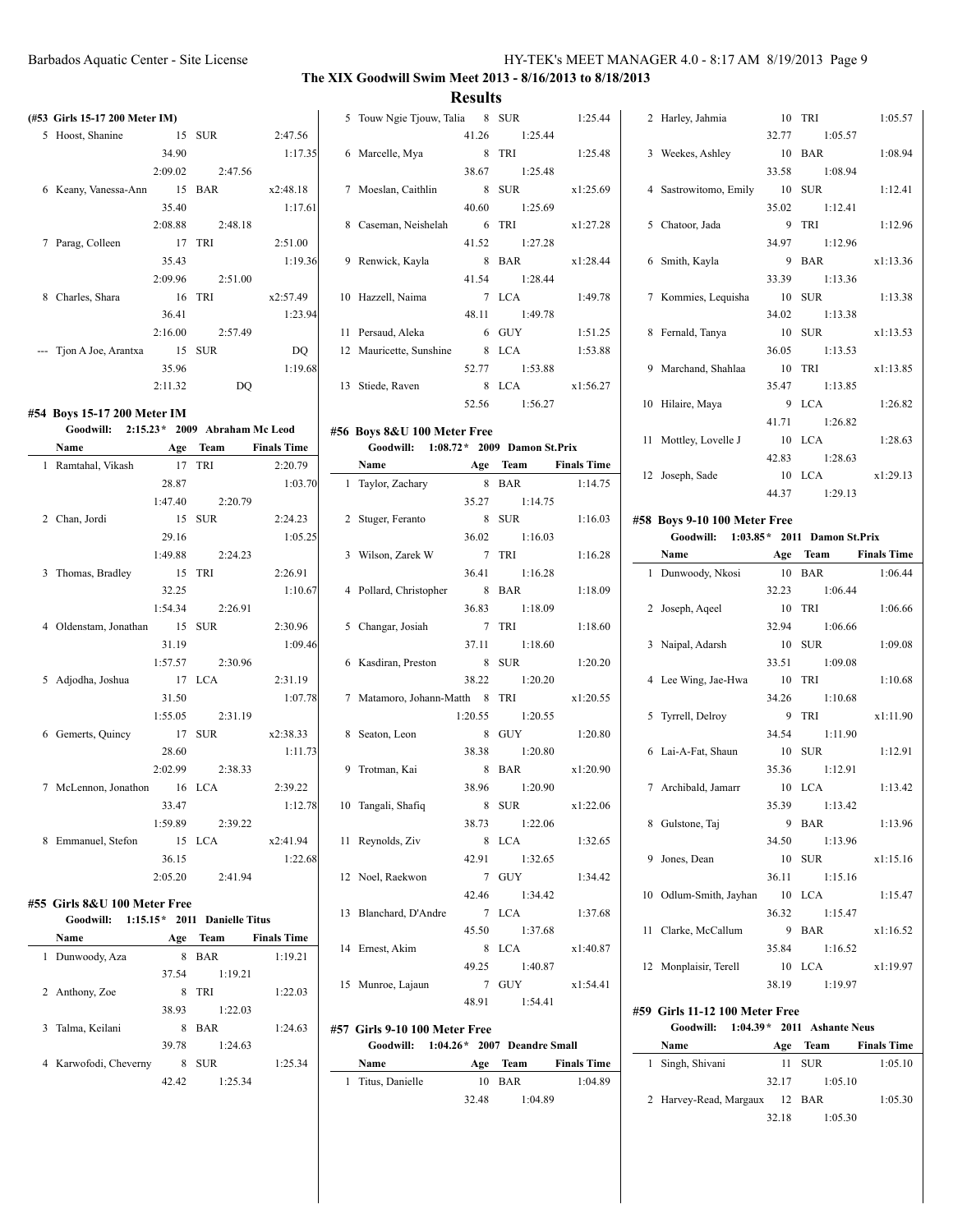## **The XIX Goodwill Swim Meet 2013 - 8/16/2013 to 8/18/2013 Results**

**#61 Girls 13-14 100 Meter Free**

#### **(#59 Girls 11-12 100 Meter Free)**

|   | 3 Graanoogst, Tatjana   | 11    | <b>SUR</b>      | 1:06.29   |
|---|-------------------------|-------|-----------------|-----------|
|   |                         | 32.49 | 1:06.29         |           |
|   | 4 Dupigny, Gabrielle    |       | 12 BAR          | 1:07.09   |
|   |                         |       | 32.60 1:07.09   |           |
|   | 5 Soetosenojo, Unique   | 11    | <b>SUR</b>      | x1:08.45  |
|   |                         |       | 32.95 1:08.45   |           |
|   | 6 James, Reanna         |       | 12 BAR          | x1:08.65  |
|   |                         | 33.33 | 1:08.65         |           |
|   | 7 David, Sabrina        | 11    | TRI             | 1:09.44   |
|   |                         |       | 33.22 1:09.44   |           |
| 8 | Clarke, Danielle        | 11    | TRI             | 1:12.78   |
| 9 | Toney-Renee, Raven      | 11    | TRI             | x1:14.72  |
|   |                         |       | 35.35 1:14.72   |           |
|   | 10 Brown, Veronica      |       | $11$ LCA        | 1:16.63   |
|   |                         |       | $37.29$ 1:16.63 |           |
|   | 11 Arnold, Tiah         | 11    | LCA 7           | 1:16.95   |
|   |                         |       | 37.32 1:16.95   |           |
|   | 12 Pultie, Abbie        |       | 12 LCA          | x1:17.50  |
|   |                         |       | 36.53 1:17.50   |           |
|   | --- Burgin-Toney, Raven |       | 11 TRI          | <b>NS</b> |

### **#60 Boys 11-12 100 Meter Free**

|    | Goodwill: 1:00.36* 2012 Gianni Kemp |               |                      |
|----|-------------------------------------|---------------|----------------------|
|    | Name                                |               | Age Team Finals Time |
|    | 1 Chatoor, Graham                   | 11 TRI        | 1:03.71              |
|    |                                     | 31.08 1:03.71 |                      |
|    | 2 Bynoe, Gabriel                    | 11 TRI        | 1:03.84              |
|    |                                     | 30.51 1:03.84 |                      |
|    | 3 Williams, Jarelle D               | 12 TRI        | x1:05.41             |
|    |                                     | 30.27 1:05.41 |                      |
|    | 4 Simons, Kenzo                     | 11 SUR        | 1:05.64              |
|    |                                     | 31.89 1:05.64 |                      |
|    | 5 Stuger, Girano                    | 12 SUR        | 1:07.02              |
|    |                                     | 31.40 1:07.02 |                      |
|    | 6 Walrond, Jumar                    | 12 BAR        | 1:08.26              |
|    |                                     | 31.96 1:08.26 |                      |
|    | 7 McLennon, Nicholas                | 12 LCA        | 1:09.39              |
|    |                                     | 33.05 1:09.39 |                      |
|    | 8 Nahar, Pierre                     | 12 SUR        | x1:10.45             |
|    |                                     | 34.27 1:10.45 |                      |
|    | 9 James, Nathan                     | 11 BAR        | 1:10.49              |
|    |                                     | 33.32 1:10.49 |                      |
|    | 10 Mayers, Lamar                    | 11 BAR        | x1:13.45             |
|    |                                     | 35.12 1:13.45 |                      |
|    | 11 Bhalla, Gaurav                   | 12 LCA        | 1:16.59              |
|    |                                     | 36.10 1:16.59 |                      |
|    | 12 Boodha, Devin                    | 11 LCA        | x1:17.02             |
|    |                                     | 35.68 1:17.02 |                      |
| 13 | Beaton, Nkosi                       | 11 GUY        | 1:17.96              |
|    |                                     | 36.55 1:17.96 |                      |
|    | 14 Hacket, Nathon                   | 11 GUY        | 1:18.16              |
|    |                                     | 34.44 1:18.16 |                      |
|    |                                     |               |                      |

| Goodwill: 1:01.46 * 2011 Britany van Lang |  |               |                      |
|-------------------------------------------|--|---------------|----------------------|
| Name                                      |  |               | Age Team Finals Time |
| 1 Neus, Ashante                           |  | 14 SUR        | 1:04.35              |
|                                           |  | 30.98 1:04.35 |                      |
| 2 Cabral, Mikka                           |  | 13 TRI        | 1:04.77              |
|                                           |  | 31.01 1:04.77 |                      |
| 3 Khan, Accalia                           |  | 13 GUY        | 1:06.10              |
|                                           |  | 31.05 1:06.10 |                      |
| 4 Proverbs, Kai                           |  | 13 BAR        | 1:07.82              |
|                                           |  | 31.96 1:07.82 |                      |
| 5 Williams, T'Shelle                      |  | 14 TRI        | 1:08.28              |
|                                           |  | 32.20 1:08.28 |                      |
| 6 Rahan, Anjali                           |  | 13 SUR        | 1:08.93              |
|                                           |  | 33.44 1:08.93 |                      |
| 7 Soeradi, Marion                         |  | 14 SUR        | x1:09.15             |
|                                           |  | 31.90 1:09.15 |                      |
| 8 Fiedtkou, Nikita                        |  | 13 GUY        | 1:12.00              |
|                                           |  | 33.76 1:12.00 |                      |
| 9 Patterson, Briana                       |  | 14 TRI        | x1:12.36             |
|                                           |  | 33.95 1:12.36 |                      |
| 10 McKenzie, Amber                        |  | 13 BAR        | 1:15.67              |
|                                           |  | 36.40 1:15.67 |                      |
| 11 Piggott, Tara                          |  |               | 14 BAR x1:16.14      |
|                                           |  | 35.58 1:16.14 |                      |
| 12 Joseph, Kyra                           |  | 14 LCA        | 1:25.10              |
|                                           |  | 40.00 1:25.10 |                      |
|                                           |  |               |                      |

### **#62 Boys 13-14 100 Meter Free Goodwill: 54.01\* 2010 Jonathan Gillete**

| Name                           |                | Age Team Finals Time |
|--------------------------------|----------------|----------------------|
| 1 Limburg, Juan                | 13 SUR         | 56.58                |
|                                | 56.58<br>27.67 |                      |
| 2 Chan, Rochyl                 | 13 SUR         | 56.78                |
|                                | 27.03 56.78    |                      |
| 3 Kemp, Gianni                 | 13 SUR         | x57.07               |
|                                | 27.88 57.07    |                      |
| 4 Fletcher, Christopher 14 TRI |                | 58.94                |
|                                | 28.00 58.94    |                      |
| 5 Mohammed, Christopher 13 TRI |                | 59.01                |
|                                | 28.64 59.01    |                      |
| 6 Hall, Nicholas               | 13 BAR         | 59.56                |
|                                | 28.79 59.56    |                      |
| 7 Morris, Leshem               | 14 TRI         | x1:00.33             |
|                                | 28.68 1:00.33  |                      |
| 8 Mullins, Kent                | 13 BAR         | 1:00.74              |
|                                | 29.33 1:00.74  |                      |
| 9 Forde, Jelani                | 14 BAR         | x1:01.00             |
|                                | 28.95 1:01.00  |                      |
| 10 Phillips, Christopher       | 13 LCA         | 1:01.05              |
|                                | 29.60 1:01.05  |                      |
| 11 deNobrega, Joseph 13 GUY    |                | 1:03.21              |
|                                | 30.26 1:03.21  |                      |
| 12 Douglas, Yoerick            | 13 LCA         | 1:09.38              |
|                                | 32.11 1:09.38  |                      |
| 13 Ernest, Kyle                | 14 LCA         | x1:10.14             |
|                                | 31.77 1:10.14  |                      |

| #63 Girls 15-17 100 Meter Free           |               |            |
|------------------------------------------|---------------|------------|
| Goodwill: 1:01.53* 2012 Britany van Lang |               |            |
| Name Age Team Finals Time                |               |            |
| 1 Willoughby, Kimberley 15 BAR           |               | $1:01.22*$ |
|                                          | 29.77 1:01.22 |            |
| 2 Breidel, Gabrielle 15 SUR              |               | 1:01.63    |
|                                          | 29.85 1:01.63 |            |
| 3 Singh, Sajni                           | 15 SUR        | 1:02.71    |
|                                          | 30.40 1:02.71 |            |
| 4 Marcano, Marie                         | 17 TRI        | 1:03.77    |
|                                          | 30.73 1:03.77 |            |
| 5 Gaskin, Athena                         | 17 GUY        | 1:03.90    |
|                                          | 29.91 1:03.90 |            |
| 6 Bergasse, Thalia                       | 15 LCA        | 1:04.11    |
|                                          | 30.67 1:04.11 |            |
| 7 Simmons, Soroya                        | 16 GUY        | 1:05.23    |
|                                          | 31.83 1:05.23 |            |
| 8 Searles, Jade                          | 15 BAR        | 1:05.75    |
|                                          | 31.89 1:05.75 |            |
| 9 Keany, Vanessa-Ann                     | 15 BAR        | x1:06.89   |
|                                          | 31.87 1:06.89 |            |
| 10 Hoost, Shanine                        | 15 SUR        | x1:07.49   |
|                                          | 32.24 1:07.49 |            |
| 11 Bruce, Laura                          | 16 LCA        | 1:07.96    |
|                                          | 31.67 1:07.96 |            |
| 12 Sanmoogan, Jamila                     | 15 GUY        | x1:09.30   |
|                                          | 31.87 1:09.30 |            |
| 13 Parag, Colleen                        | 17 TRI        | 1:10.16    |
|                                          | 33.38 1:10.16 |            |
| 14 Charles, Shara                        | 16 TRI        | x1:11.23   |
|                                          | 33.20 1:11.23 |            |
| 15 Pilgrim, Savannah 15 LCA              |               | x1:15.29   |
|                                          | 36.18 1:15.29 |            |
|                                          |               |            |

# **#64 Boys 15-17 100 Meter Free**

| Goodwill:                        |       |        | 53.37* 2009 Abraham Mc Leod |
|----------------------------------|-------|--------|-----------------------------|
| Name                             |       |        | Age Team Finals Time        |
| 1 Gemerts, Quincy                |       | 17 SUR | 53.90                       |
|                                  | 25.34 |        | 53.90                       |
| 2 Ramtahal, Vikash               |       | 17 TRI | 54.95                       |
|                                  |       | 26.08  | 54.95                       |
| 3 Gunby, Gabriel                 |       | 17 BAR | 56.17                       |
|                                  | 26.39 |        | 56.17                       |
| 4 Chan, Jordi                    |       | 15 SUR | 56.82                       |
|                                  | 26.19 |        | 56.82                       |
| 5 Pile, Jonathan                 |       | 17 BAR | 57.43                       |
|                                  | 27.86 |        | 57.43                       |
| 6 Thomas, Bradley                |       | 15 TRI | 57.58                       |
|                                  | 27.35 |        | 57.58                       |
| 7 Gaskin, Hannibal               |       | 15 GUY | 58.48                       |
|                                  | 27.52 |        | 58.48                       |
| 8 Harrison, Kyle                 |       | 17 TRI | x58.72                      |
|                                  | 27.98 |        | 58.72                       |
| 9 Gangaram Panday, Sanjiv 15 SUR |       |        | x58.79                      |
|                                  | 27.52 |        | 58.79                       |
| 10 Adjodha, Joshua               |       | 17 LCA | 1:00.26                     |
|                                  | 29.20 |        | 1:00.26                     |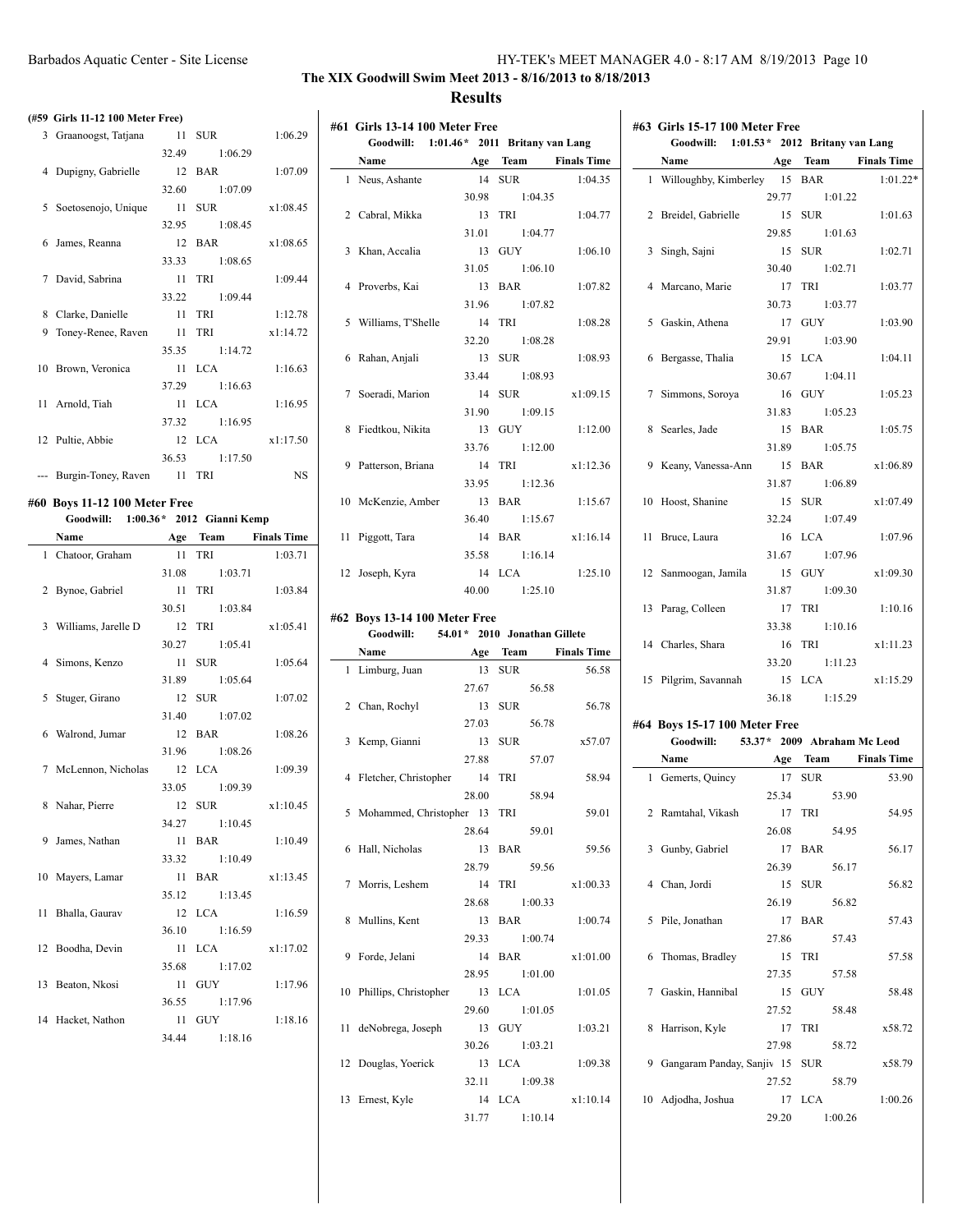# **(#64 Boys 15-17 100 Meter Free)**

| $H04$ DOVS 13-17 TOO Meter Free)  |       |            |          |
|-----------------------------------|-------|------------|----------|
| 11 Adams, Omar                    |       | 15 GUY     | 1:00.68  |
|                                   | 28.77 | 1:00.68    |          |
| 12 Emmanuel, Stefon               |       | 15 LCA     | 1:03.73  |
|                                   | 31.12 | 1:03.73    |          |
| 13 Wilson Chalmers, Jaeden 15 LCA |       |            | x1:03.86 |
|                                   | 29.91 | 1:03.86    |          |
| 14 Bernhardt, Marius              |       | 17 BAR     | x1:06.33 |
|                                   | 31.29 | 1:06.33    |          |
| 15 Dunn, Omari                    | 15    | <b>GUY</b> | x1:07.38 |
|                                   | 30.37 | 1:07.38    |          |

## **#65 Girls 8&U 50 Meter Back R.L Seale & Co. Ltd**

|    | 38.69*<br>Goodwill:  |     |            | 2011 Danielle Titus |  |
|----|----------------------|-----|------------|---------------------|--|
|    | Name                 | Age | Team       | <b>Finals Time</b>  |  |
| 1  | Dunwoody, Aza        | 8   | BAR        | 41.56               |  |
| 2  | Anthony, Zoe         | 8   | TRI        | 42.66               |  |
| 3  | Karwofodi, Cheverny  | 8   | <b>SUR</b> | 44.55               |  |
| 4  | Talma, Keilani       | 8   | BAR        | 45.45               |  |
| 5  | Renwick, Kayla       | 8   | BAR        | x45.71              |  |
| 6  | Moeslan, Caithlin    | 8   | <b>SUR</b> | 45.96               |  |
| 7  | Moses, Marilyn       | 8   | TRI        | 46.83               |  |
| 8  | Marcelle, Mya        | 8   | TRI        | x47.39              |  |
| 9  | Muler, Rachel        | 7   | <b>SUR</b> | x49.93              |  |
| 10 | Hazzell, Naima       | 7   | <b>LCA</b> | 53.02               |  |
| 11 | Persaud, Aleka       | 6   | GUY        | 54.70               |  |
| 12 | Mauricette, Sunshine | 8   | LCA        | 57.32               |  |
| 13 | Stiede, Raven        | 8   | LCA        | x1:00.08            |  |

#### **#66 Boys 8&U 50 Meter Back R.L Seale & Co. Ltd**

|     | Goodwill:<br>$36.15*$  |     |            | 2010 Yael Tjouw Ngie Touw |
|-----|------------------------|-----|------------|---------------------------|
|     | Name                   | Age | Team       | <b>Finals Time</b>        |
| 1   | Taylor, Zachary        | 8   | BAR        | 39.73                     |
| 2   | Matamoro, Johann-Matth | 8   | TRI        | 40.05                     |
| 3   | Stuger, Feranto        | 8   | SUR        | 41.50                     |
| 4   | Joseph, Riquelio       | 8   | TRI        | 42.08                     |
| 5   | Wilson, Zarek W        | 7   | TRI        | x42.65                    |
| 6   | Pollard, Christopher   | 8   | <b>BAR</b> | 42.73                     |
| 7   | Dulieu, Diego          | 8   | BAR        | x45.84                    |
| 8   | Seaton, Leon           | 8   | <b>GUY</b> | 46.35                     |
| 9   | Tangali, Shafiq        | 8   | SUR        | 48.17                     |
| 10  | Ambrose, Kyle          | 8   | <b>LCA</b> | 50.54                     |
| 11  | Blanchard, D'Andre     | 7   | <b>LCA</b> | 52.34                     |
| 12  | Ernest, Akim           | 8   | <b>LCA</b> | x52.51                    |
| 13  | Noel, Raekwon          | 7   | GUY        | 53.71                     |
| 14  | Munroe, Lajaun         | 7   | <b>GUY</b> | x58.59                    |
| --- | Kasdiran. Preston      | 8   | <b>SUR</b> | DO                        |

#### **#67 Girls 9-10 50 Meter Back R.L Seale & Co. Ltd Goodwill: 34.10\* 2001 Janine Thornhill**

| Name                  | Age | <b>Team</b> | <b>Finals Time</b> |
|-----------------------|-----|-------------|--------------------|
| Titus, Danielle       | 10  | BAR         | 33.06*             |
| 2 Harley, Jahmia      | 10  | TRI         | 35.77              |
| 3 Baptiste, Mayah     | 10  | <b>TRI</b>  | 36.96              |
| 4 Weekes, Ashley      | 10  | <b>BAR</b>  | 37.58              |
| 5 Sastrowitomo, Emily | 10  | <b>SUR</b>  | 40.02              |
| 6 Starke, Serena      | 10  | SUR-        | 40 26              |

## **The XIX Goodwill Swim Meet 2013 - 8/16/2013 to 8/18/2013 Results**

| 7              | Fernald, Tanya                                                              | 10        | SUR                 | x41.13                |
|----------------|-----------------------------------------------------------------------------|-----------|---------------------|-----------------------|
| 8              | McCollin, Britney                                                           | 10        | BAR                 | x41.28                |
| 9              | Chatoor, Jada                                                               | 9         | TRI                 | x41.48                |
| 10             | Hilaire, Maya                                                               | 9         | <b>LCA</b>          | 42.10                 |
| 11             | Mottley, Lovelle J                                                          | 10        | <b>LCA</b>          | 43.81                 |
| 12             | Joseph, Sade                                                                | 10        | <b>LCA</b>          | x49.11                |
|                | #68 Boys 9-10 50 Meter Back R.L Seale & Co. Ltd                             |           |                     |                       |
|                | $33.31*$<br>Goodwill:                                                       |           | 2011 Damon St. Prix |                       |
|                | Name                                                                        | Age       | Team                | <b>Finals Time</b>    |
| 1              | Joseph, Aqeel                                                               | 10        | TRI                 | 35.69                 |
| 2              | Dunwoody, Nkosi                                                             | 10        | <b>BAR</b>          | 36.34                 |
| 3              | Lee Wing, Jae-Hwa                                                           | 10        | TRI                 | 36.74                 |
| $\overline{4}$ | Tyrrell, Delroy                                                             | 9         | TRI                 | x37.21                |
| 5              | Naipal, Adarsh                                                              | 10        | <b>SUR</b>          | 38.41                 |
| 6              | Monplaisir, Terell                                                          | 10        | <b>LCA</b>          | 39.31                 |
| 7              | Lai-A-Fat, Shaun                                                            | 10        | <b>SUR</b>          | 40.36                 |
| 8              | Skinner, Niel                                                               | 9         | <b>BAR</b>          | 40.81                 |
| 9              | Archibald, Jamarr                                                           | 10        | <b>LCA</b>          | 41.28                 |
| 10             | Odlum-Smith, Jayhan                                                         | 10        | <b>LCA</b>          | x41.32                |
| 11             | Clarke, McCallum                                                            | 9         | <b>BAR</b>          | x42.76                |
| 12             | Jones, Dean                                                                 | 10        | <b>SUR</b>          | x44.71                |
|                |                                                                             |           |                     |                       |
|                | #69  Girls 11-12 50 Meter Back R.L Seale & Co. Ltd<br>Goodwill:<br>$34.07*$ |           |                     | 2012 Kimberley Gonesh |
|                | Name                                                                        |           | Team                | <b>Finals Time</b>    |
| 1              | Dundas, Sefanja                                                             | Age<br>12 | <b>SUR</b>          | 34.50                 |
| 2              | Singh, Shivani                                                              | 11        | <b>SUR</b>          | 34.87                 |
| 3              | Soetosenojo, Unique                                                         | 11        | <b>SUR</b>          | x35.02                |
| 4              | Clarke, Danielle                                                            | 11        | TRI                 | 36.12                 |
| 5              | Harvey-Read, Margaux                                                        | 12        | BAR                 | 36.97                 |
| 6              | Dupigny, Gabrielle                                                          | 12        | <b>BAR</b>          | 37.31                 |
| 7              | James, Reanna                                                               | 12        | BAR                 | x37.62                |
| 8              | David, Sabrina                                                              | 11        | TRI                 | 38.77                 |
| 9              | Pultie, Abbie                                                               | 12        | <b>LCA</b>          | 39.50                 |
| 10             | Arnold, Tiah                                                                | 11        | <b>LCA</b>          | 40.09                 |
| 11             | Christopher, Tsegaye                                                        | 12        | TRI                 | x40.43                |
| 12             | Brown, Abigail                                                              | 12        | <b>LCA</b>          | x44.58                |
|                |                                                                             |           |                     |                       |
|                | #70 Boys 11-12 50 Meter Back R.L Seale & Co. Ltd                            |           |                     |                       |
|                | Goodwill: 31.93 * 2009 Jonathan Fabio                                       |           |                     |                       |
|                | Name                                                                        | Age       | Team                | <b>Finals Time</b>    |
| 1<br>2         | Simons, Kenzo<br>Parag, Josiah                                              | 11<br>12  | <b>SUR</b><br>TRI   | 33.69<br>34.66        |
| 3              | Stuger, Girano                                                              | 12        | <b>SUR</b>          | 34.67                 |
| 4              | McLennon, Nicholas                                                          | 12        | LCA                 | 35.46                 |
| 5              | Williams, Jarelle D                                                         | 12        | TRI                 | 35.61                 |
| 6              | Powdar, Hendrik                                                             | 11        | <b>SUR</b>          | x36.97                |
| 7              | Walrond. Jumar                                                              | 12        | <b>BAR</b>          | 37.00                 |
| 8              | Bynoe, Gabriel                                                              | 11        | TRI                 | x37.05                |
| 9              | Mayers, Lamar                                                               | 11        | BAR                 | 38.58                 |
| 10             | Boodha, Devin                                                               | 11        | <b>LCA</b>          | 40.65                 |
| 11             | Hinds, Zari                                                                 | 12        | BAR                 | x43.63                |
| ---            | Bhalla, Gaurav                                                              | 12        | LCA                 | DQ                    |
|                |                                                                             |           |                     |                       |
| #71            | Girls 13-14 50 Meter Back R.L Seale & Co. Ltd                               |           |                     |                       |
|                | Goodwill:<br>$33.32*$                                                       |           |                     | 2008 Xiomar Getrouw   |
|                | Name                                                                        | Age       | Team                | <b>Finals Time</b>    |
| 1              | Williams, T'Shelle                                                          | 14        | TRI                 | 33.03*                |

|    | 2 Gonesh, Kimberley | 13 | <b>SUR</b> | 33.47  |
|----|---------------------|----|------------|--------|
| 3  | Cabral, Mikka       | 13 | <b>TRI</b> | 34.67  |
| 4  | Rahan, Anjali       | 13 | <b>SUR</b> | 34.77  |
|    | 5 Proverbs, Kai     | 13 | <b>BAR</b> | 36.16  |
|    | 6 Baptiste, Arianne | 13 | <b>TRI</b> | x36.27 |
|    | Khan, Accalia       | 13 | <b>GUY</b> | 36.51  |
| 8  | Neus, Ashante       | 14 | <b>SUR</b> | x37.79 |
| 9  | Graham, Davia       | 13 | <b>BAR</b> | 41.47  |
| 10 | Fiedtkou, Nikita    | 13 | <b>GUY</b> | 42.76  |
| 11 | Joseph, Kyra        | 14 | LCA.       | 45.32  |

#### **#72 Boys 13-14 50 Meter Back R.L Seale & Co. Ltd Goodwill: 28.83\* 2010 Jonathan Gillette**

|    | Name                  | Age | Team       | <b>Finals Time</b> |
|----|-----------------------|-----|------------|--------------------|
| 1  | Chan, Rochyl          | 13  | <b>SUR</b> | 30.52              |
| 2  | Mohammed, Christopher | 13  | <b>TRI</b> | 30.72              |
| 3  | Hospedales, Antonio   | 13  | <b>TRI</b> | 31.43              |
| 4  | Kemp, Gianni          | 13  | <b>SUR</b> | 31.47              |
| 5  | Forde, Jelani         | 14  | <b>BAR</b> | 32.03              |
| 6  | Phillips, Christopher | 13  | LCA.       | 32.11              |
| 7  | Morris, Leshem        | 14  | <b>TRI</b> | x32.74             |
| 8  | Hall, Nicholas        | 13  | <b>BAR</b> | 32.78              |
| 9  | Limburg, Juan         | 13  | <b>SUR</b> | x32.82             |
| 10 | Bernhardt, Leo        | 13  | <b>BAR</b> | x33.81             |
| 11 | deNobrega, Joseph     | 13  | GUY        | 35.82              |
| 12 | Douglas, Yoerick      | 13  | <b>LCA</b> | 38.76              |
| 13 | Felix, Haydn          | 13  | <b>LCA</b> | x40.36             |

## **#73 Girls 15-17 50 Meter Back R.L Seale & Co. Ltd**

|    | Goodwill:            | $32.38*$ |     |            | 2009 Faye Schuitemaker |
|----|----------------------|----------|-----|------------|------------------------|
|    | Name                 |          | Age | Team       | <b>Finals Time</b>     |
| 1  | Singh, Sajni         |          | 15  | <b>SUR</b> | 33.23                  |
|    | 2 Bergasse, Thalia   |          | 15  | <b>LCA</b> | 33.55                  |
|    | 3 Simmons, Soroya    |          |     | 16 GUY     | 33.63                  |
|    | 4 Marcano, Marie     |          | 17  | TRI        | 34.21                  |
|    | 5 Hoost, Shanine     |          | 15  | <b>SUR</b> | 34.61                  |
|    | 6 Keany, Vanessa-Ann |          | 15  | <b>BAR</b> | 35.30                  |
| 7  | Tion A Joe, Arantxa  |          | 15  | <b>SUR</b> | x35.41                 |
| 8  | Bruce, Laura         |          | 16  | LCA.       | 35.56                  |
| 9  | Parag, Colleen       |          | 17  | <b>TRI</b> | 38.98                  |
|    | 10 Wharton, Aautumn  |          | 15  | <b>BAR</b> | 39.11                  |
| 11 | De Matas, Todah Joy  |          | 15  | <b>TRI</b> | x42.96                 |

## **#74 Boys 15-17 50 Meter Back R.L Seale & Co. Ltd**

|    | Goodwill:               |     | 27.92* 2009 Walter Romany |                    |
|----|-------------------------|-----|---------------------------|--------------------|
|    | Name                    | Age | Team                      | <b>Finals Time</b> |
|    | 1 Thomas, Bradley       | 15  | TRI                       | 28.81              |
|    | 2 Ramtahal, Vikash      | 17  | TRI                       | 28.82              |
| 3  | Chan, Jordi             | 15  | <b>SUR</b>                | 29.40              |
|    | 4 Gemerts, Quincy       | 17  | <b>SUR</b>                | 29.41              |
| 5  | Sampson, Jeremy         | 15  | <b>TRI</b>                | x30.42             |
| 6  | Coles, Joshua           | 17  | <b>BAR</b>                | 30.44              |
|    | 7 Oldenstam, Jonathan   | 15  | <b>SUR</b>                | x31.06             |
|    | 8 McLennon, Jonathon    | 16  | LCA                       | 31.38              |
| 9  | Pile, Jonathan          | 17  | <b>BAR</b>                | 31.50              |
| 10 | Adjodha, Joshua         | 17  | <b>LCA</b>                | 32.00              |
| 11 | Wilson Chalmers, Jaeden |     | 15 LCA                    | x36.46             |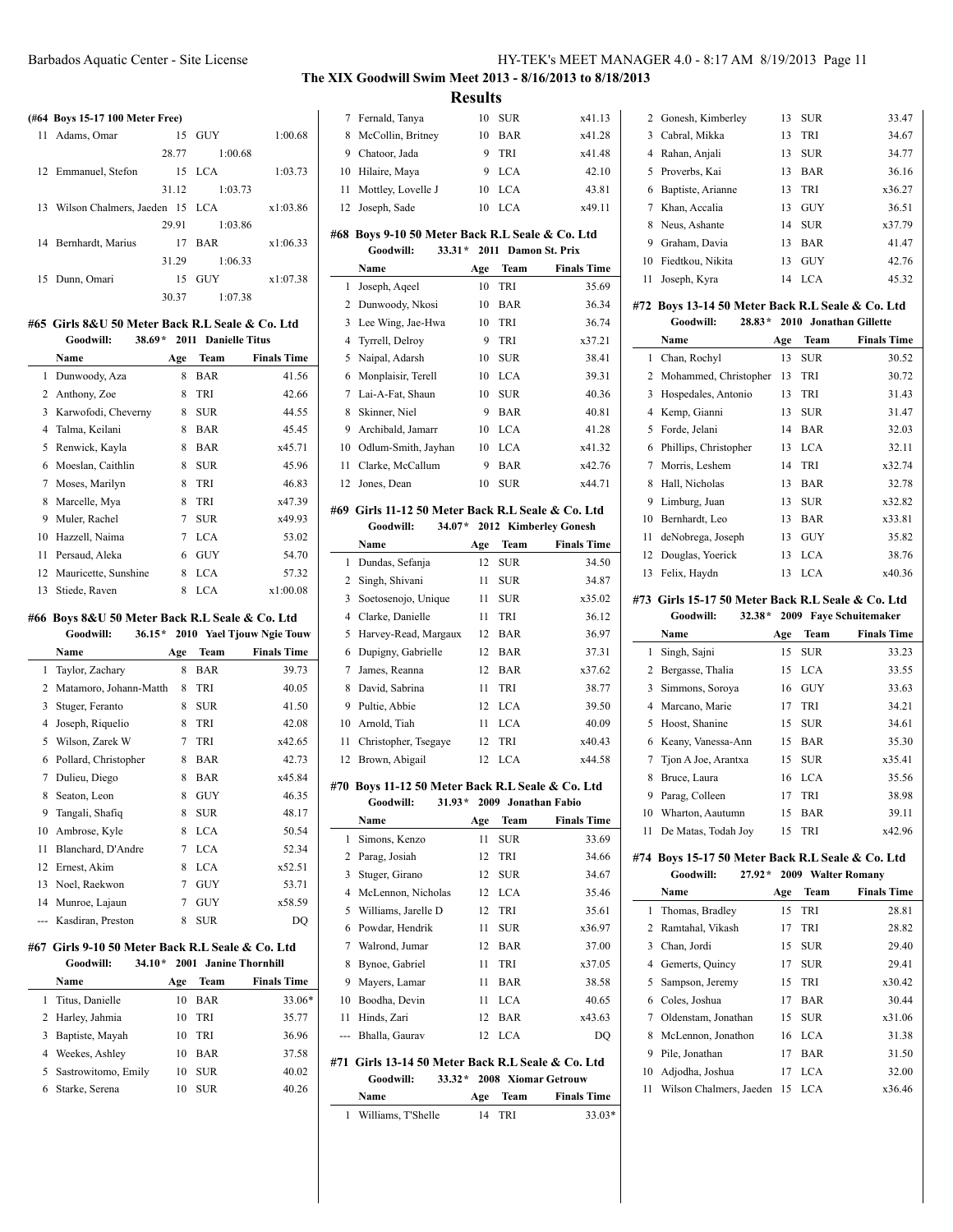|                                     | #75 Girls 8&U 200 Meter Medley Relay           |         |                               | 4 LCA   | A<br>52.40                                        |         | 6:48.54<br>2:32.89 |                                                                                   | #80 Boys 11-12 400 Meter Medley Relay       |                               |
|-------------------------------------|------------------------------------------------|---------|-------------------------------|---------|---------------------------------------------------|---------|--------------------|-----------------------------------------------------------------------------------|---------------------------------------------|-------------------------------|
|                                     | Goodwill: 2:38.23* 2006 Suriname               |         |                               |         | 3:32.48                                           |         | 4:19.19            | Goodwill: 4:44.87* 2011 Trinidad & Tobago<br>D Prescott, D Omiss, D John, O Riley |                                             |                               |
|                                     | B Renfurm, V Amstevleen, D Amatredijo, S Hoost |         |                               |         | 5:57.06                                           |         | 6:48.54            |                                                                                   |                                             |                               |
| Team<br>1 SUR                       | Relay<br>$\mathbf{A}$                          |         | <b>Finals Time</b><br>2:51.95 | 6:48.54 |                                                   |         |                    | Team<br>1 SUR                                                                     | Relay<br>A                                  | <b>Finals Time</b><br>5:07.51 |
|                                     |                                                |         |                               |         |                                                   |         |                    |                                                                                   |                                             |                               |
|                                     | 45.74                                          |         | 1:31.37                       |         | #78 Boys 9-10 400 Meter Medley Relay              |         |                    |                                                                                   | 37.01                                       | 1:15.35                       |
|                                     | 1:44.97                                        | 2:51.95 |                               |         | Goodwill: 5:17.18* 2012 Suriname                  |         |                    |                                                                                   | 1:59.39                                     | 2:46.20                       |
| 2 BAR                               | A                                              |         | 2:52.24                       |         | J Halfhide, A Naipal, K Simons, Y Touw Ngie Tjouw |         |                    |                                                                                   | 3:19.19                                     | 3:57.85                       |
|                                     | 42.96                                          |         | 1:31.97                       | Team    | Relay                                             |         | <b>Finals Time</b> |                                                                                   | 4:31.46                                     | 5:07.51                       |
|                                     | 2:15.19                                        | 2:52.24 |                               | 1 TRI   | A                                                 |         | 5:18.52            | 2 TRI                                                                             | A                                           | 5:09.00                       |
| 3 TRI                               | A                                              |         | 2:57.51                       |         | 39.24                                             |         | 1:25.14            |                                                                                   | 38.07                                       | 1:18.47                       |
|                                     | 45.77                                          |         | 1:35.41                       |         | 2:01.02                                           |         | 2:46.66            |                                                                                   | 1:36.00                                     | 1:58.88                       |
|                                     | 2:19.09                                        | 2:57.51 |                               |         | 3:23.00                                           |         | 4:06.77            |                                                                                   | 2:43.47                                     | 3:20.31                       |
| 4 LCA                               | $\mathbf{A}$                                   |         | 3:41.49                       |         | 4:38.07                                           | 5:18.52 |                    |                                                                                   | 4:03.24                                     | 5:09.00                       |
|                                     | 1:05.08                                        |         | 1:56.87                       | 2 SUR   | A                                                 |         | 5:31.47            | 3 BAR                                                                             | A                                           | 5:29.00                       |
|                                     | 2:54.99                                        | 3:41.49 |                               |         | 40.14                                             |         | 1:22.42            |                                                                                   | 41.51                                       | 1:25.17                       |
| #76 Boys 8&U 200 Meter Medley Relay |                                                |         |                               |         | 2:05.31                                           |         | 3:30.31            |                                                                                   | 2:02.85                                     | 2:46.83                       |
|                                     | Goodwill: 2:37.08* 2011 Suriname               |         |                               |         | 4:15.42                                           |         | 4:52.19            |                                                                                   | 3:24.74                                     | 4:08.81                       |
|                                     | J Sardjoe, D Jones, A Naipal, S Lai-A-Fat      |         |                               |         | 5:31.47                                           | 5:31.47 |                    |                                                                                   | 4:46.99                                     | 5:29.00                       |
| Team                                |                                                |         | <b>Finals Time</b>            | 3 LCA   | A                                                 |         | 5:43.26            | 4 LCA                                                                             | A                                           | 5:40.28                       |
| 1 TRI                               | Relay<br>$\mathbf{A}$                          |         | 2:39.71                       |         | 40.93                                             |         | 1:24.06            |                                                                                   | 37.44                                       | 1:16.10                       |
|                                     |                                                |         |                               |         | 2:12.37                                           |         | 3:46.66            |                                                                                   | 2:00.20                                     | 2:49.99                       |
|                                     | 39.98                                          |         | 1:25.41                       |         | 4:33.87                                           |         | 5:05.83            |                                                                                   | 3:30.13                                     | 4:22.37                       |
|                                     | 2:05.01                                        | 2:39.71 |                               |         | 5:43.26                                           | 5:43.26 |                    |                                                                                   | 4:33.97                                     | 5:40.28                       |
| 2 BAR                               | A                                              |         | 2:42.37                       | 4 BAR   | A                                                 |         | 5:44.53            |                                                                                   |                                             |                               |
|                                     | 41.22                                          |         | 1:26.14                       |         | 45.39                                             |         | 1:36.08            |                                                                                   | #81 Girls 13-14 400 Meter Medley Relay      |                               |
|                                     | 2:05.40                                        | 2:42.37 |                               |         | 2:15.31                                           |         | 2:59.63            |                                                                                   | Goodwill: $4:55.60*$ 2011 Trinidad & Tobago |                               |
| 3 SUR                               | A                                              |         | 2:56.88                       |         | 3:39.56                                           |         | 4:28.27            |                                                                                   | S Khan, J Ferdinand, H Morales, C Downes    |                               |
|                                     | 43.75                                          |         | 2:18.84                       |         | 5:04.70                                           | 5:44.53 |                    | <b>Team</b>                                                                       | Relay                                       | <b>Finals Time</b>            |
|                                     | 2:56.88                                        | 2:56.88 |                               |         |                                                   |         |                    | 1 SUR                                                                             | A                                           | 5:01.85                       |
| 4 LCA                               | A                                              |         | 3:09.90                       |         | #79 Girls 11-12 400 Meter Medley Relay            |         |                    |                                                                                   | 36.08                                       | 1:13.72                       |
|                                     | 51.36                                          |         | 1:42.95                       |         | Goodwill: 5:11.55 * 2011 Trinidad & Tobago        |         |                    |                                                                                   | 1:54.91                                     | 2:41.71                       |
|                                     | 3:09.90                                        | 3:09.90 |                               |         | T Williams, A Noel, A Downes, A Cape              |         |                    |                                                                                   | 3:16.51                                     | 3:58.89                       |
| --- GUY                             | A                                              |         | <b>NS</b>                     | Team    | Relay                                             |         | <b>Finals Time</b> |                                                                                   | 4:28.47                                     | 5:01.85                       |
|                                     |                                                |         |                               | 1 SUR   | A                                                 |         | $5:05.61*$         | 2 TRI                                                                             | A                                           | 5:02.31                       |
|                                     | #77 Girls 9-10 400 Meter Medley Relay          |         |                               |         | 38.62                                             |         | 1:18.78            |                                                                                   | 34.74                                       | 1:14.48                       |
|                                     | Goodwill: 5:07.35* 2012 Trinidad & Tobago      |         |                               |         | 1:58.29                                           |         | 2:43.80            |                                                                                   | 1:55.21                                     | 2:41.61                       |
|                                     | J Chai, V Faure, J Harley, D Edwards           |         |                               |         | 3:17.91                                           |         | 3:59.54            |                                                                                   | 3:15.06                                     | 3:58.11                       |
| <b>Team</b>                         | Relay                                          |         | <b>Finals Time</b>            |         | 4:30.78                                           | 5:05.61 |                    |                                                                                   | 4:28.65                                     | 5:02.31                       |
| 1 BAR                               | A                                              |         | 5:21.58                       | 2 BAR   | A                                                 |         | $5:06.80*$         | 3 BAR                                                                             | A                                           | 5:49.85                       |
|                                     | 34.32                                          |         | 1:10.46                       |         | 38.75                                             |         | 1:19.16            |                                                                                   | 42.80                                       | 1:31.47                       |
|                                     | 1:53.34                                        |         | 2:43.06                       |         | 1:58.64                                           |         | 2:45.35            |                                                                                   | 2:15.49                                     | 3:06.43                       |
|                                     | 3:20.15                                        |         | 4:04.34                       |         | 3:19.47                                           |         | 3:59.02            |                                                                                   | 3:41.60                                     | 4:24.92                       |
|                                     | 4:27.21                                        | 5:21.58 |                               |         | 4:31.64                                           | 5:06.80 |                    |                                                                                   | 5:05.19                                     | 5:49.85                       |
| 2 TRI                               | $\mathbf{A}$                                   |         | 5:29.83                       | 3 TRI   |                                                   |         |                    |                                                                                   |                                             |                               |
|                                     | 37.29                                          |         | 1:17.22                       |         | $\mathbf{A}$                                      |         | 5:33.08            |                                                                                   | #82 Boys 13-14 400 Meter Medley Relay       |                               |
|                                     | 2:02.85                                        |         | 2:52.85                       |         | 39.56                                             |         | 1:21.77            |                                                                                   | Goodwill: 4:20.46* 2010 TRI                 |                               |
|                                     | 3:30.16                                        |         | 4:17.75                       |         | 2:02.30                                           |         | 2:50.25            | Team                                                                              | Relay                                       | <b>Finals Time</b>            |
|                                     | 4:51.82                                        | 5:29.83 |                               |         | 3:28.31                                           |         | 4:53.46            | 1 SUR                                                                             | $\mathbf{A}$                                | 4:30.28                       |
| 3 SUR                               | $\mathbf{A}$                                   |         | 6:06.51                       |         | 5:33.08                                           | 5:33.08 |                    |                                                                                   | 33.73                                       | 1:07.87                       |
|                                     | 43.76                                          |         | 1:33.28                       | 4 LCA   | A                                                 |         | 5:52.10            |                                                                                   | 1:41.75                                     | 2:22.11                       |
|                                     | 2:18.32                                        |         | 3:11.23                       |         | 41.64                                             |         | 1:27.45            |                                                                                   | 2:52.80                                     | 3:30.56                       |
|                                     | 3:55.46                                        |         | 4:49.39                       |         | 2:07.66                                           |         | 2:57.03            |                                                                                   | 3:46.13                                     | 4:30.28                       |
|                                     | 5:24.88                                        | 6:06.51 |                               |         | 3:38.77                                           |         | 4:31.64            |                                                                                   |                                             |                               |
|                                     |                                                |         |                               |         | 5:11.07                                           | 5:52.10 |                    |                                                                                   |                                             |                               |
|                                     |                                                |         |                               |         |                                                   |         |                    |                                                                                   |                                             |                               |
|                                     |                                                |         |                               |         |                                                   |         |                    |                                                                                   |                                             |                               |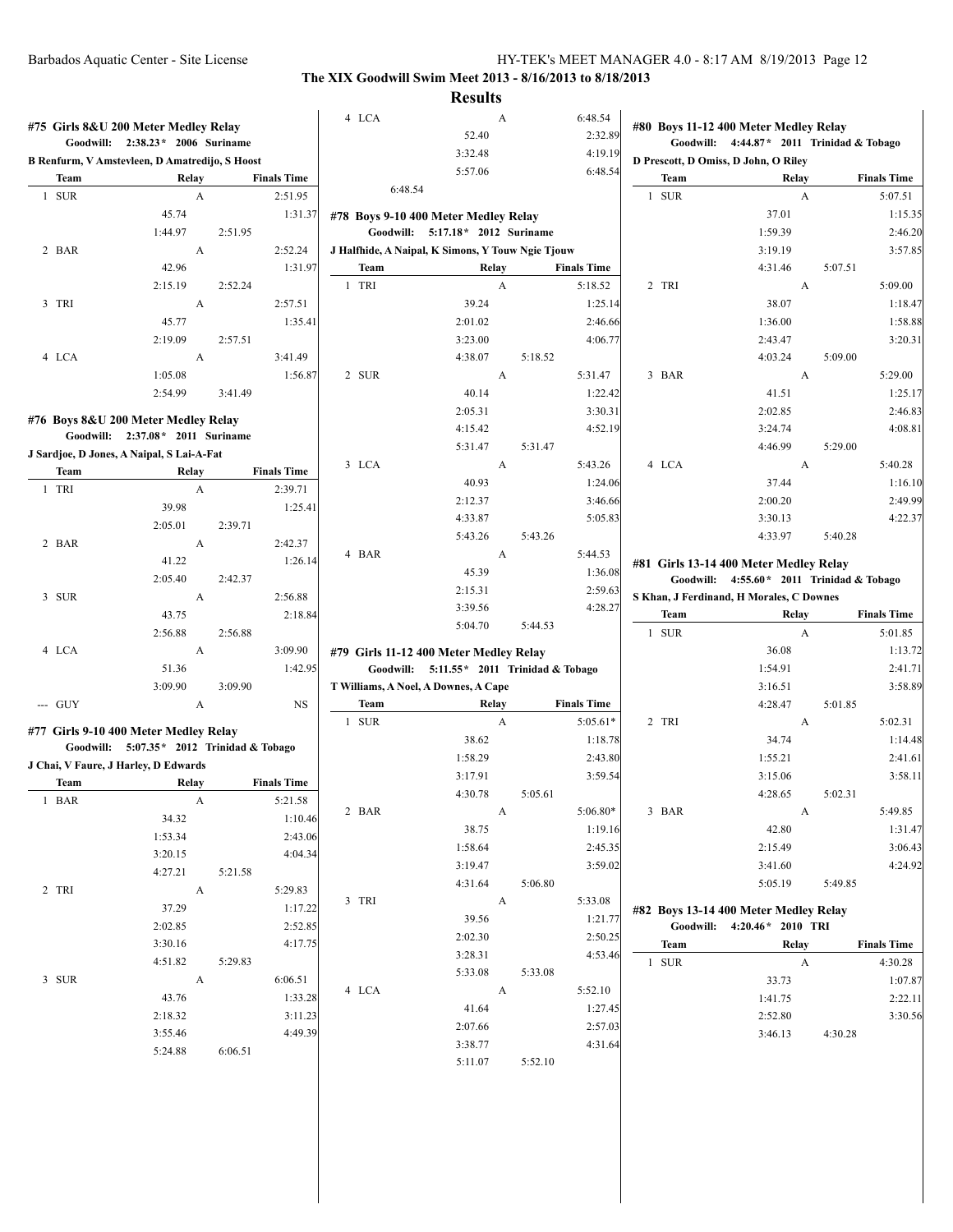$4:32.84$ 1:08.50 2:27.44 3:35.01

> 35.81 1:12.80 2:28.91 3:35.67

> > $\overline{a}$

## **The XIX Goodwill Swim Meet 2013 - 8/16/2013 to 8/18/2013**

**Results**

| 9 | Halfhide, Jair         | 9     | <b>SUR</b> | 1:29.22  |
|---|------------------------|-------|------------|----------|
|   |                        | 43.81 | 1:29.22    |          |
|   | 10 Lai-A-Fat, Shaun    | 10    | <b>SUR</b> | x1:29.43 |
|   |                        | 43.04 | 1:29.43    |          |
|   | 11 Odlum-Smith, Jayhan | 10    | LCA.       | x1:30.49 |
|   |                        | 44.60 | 1:30.49    |          |
|   | 12 Skinner, Niel       | 9     | <b>BAR</b> | x1:31.98 |
|   |                        | 44 41 | 1:31.98    |          |

#### **#87 Girls 11-12 100 Meter Back R.L Seale & Co. Ltd Goodwill: 1:13.06\* 2011 Ariel Cape**

| G000WIII: 1:15.00 " 2011 Ariel Cape  |                   |          |
|--------------------------------------|-------------------|----------|
| <b>Age</b> Team Finals Time<br>Name  |                   |          |
| 1 Soetosenojo, Unique 11 SUR 1:15.87 |                   |          |
|                                      | 37.04 1:15.87     |          |
| 2 Dundas, Sefanja 12 SUR             |                   | 1:16.04  |
|                                      | 36.46 1:16.04     |          |
| 3 Singh, Shivani                     | 11 SUR            | x1:16.31 |
|                                      | 37.31 1:16.31     |          |
| 4 Harvey-Read, Margaux 12 BAR        |                   | 1:17.95  |
|                                      | 38.41 1:17.95     |          |
| 5 James, Reanna                      | 12 BAR            | 1:19.25  |
|                                      | 38.80 1:19.25     |          |
| 6 Clarke, Danielle                   | 11 TRI            | 1:19.90  |
|                                      | 39.58 1:19.90     |          |
| 7 David, Sabrina 11 TRI              |                   | 1:22.63  |
|                                      | 39.92 1:22.63     |          |
| 8 Willoughby, Michelle 12 BAR        |                   | x1:23.66 |
|                                      | 40.24 1:23.66     |          |
| 9 Pultie, Abbie                      | 12 LCA            | 1:26.91  |
|                                      | 42.77 1:26.91     |          |
| 10 Arnold, Tiah                      | 11 LCA            | 1:27.85  |
|                                      | 43.14 1:27.85     |          |
| 11 Brown, Veronica 11 LCA            |                   | x1:30.80 |
|                                      | 45.97 1:30.80     |          |
| 12 Christopher, Tsegaye 12 TRI       |                   | x1:31.51 |
|                                      | 1:31.51   1:31.51 |          |

#### **#88 Boys 11-12 100 Meter Back R.L Seale & Co. Ltd Goodwill: 1:09.94\* 2007 Sumeet Rambali**

|   | Name                  | Age | Team            | <b>Finals Time</b> |
|---|-----------------------|-----|-----------------|--------------------|
|   | 1 Simons, Kenzo       |     | 11 SUR          | 1:12.74            |
|   |                       |     | 35.97 1:12.74   |                    |
|   | 2 McLennon, Nicholas  |     | 12 LCA          | 1:15.91            |
|   |                       |     | 36.81 1:15.91   |                    |
|   | 3 Walrond, Jumar      |     | 12 BAR          | 1:19.12            |
|   |                       |     | 38.21 1:19.12   |                    |
|   | 4 Powdar, Hendrik     |     | 11 SUR          | 1:19.34            |
|   |                       |     | 39.10 1:19.34   |                    |
|   | 5 Stuger, Girano      |     | 12 SUR          | x1:19.36           |
|   |                       |     | 37.93 1:19.36   |                    |
|   | 6 Williams, Jarelle D |     | 12 TRI          | 1:19.69            |
|   |                       |     | 38.57 1:19.69   |                    |
|   | 7 Parag, Josiah       |     | 12 TRI          | 1:20.02            |
|   |                       |     | 38.62 1:20.02   |                    |
| 8 | Bynoe, Gabriel        | 11  | TRI             | x1:20.98           |
|   |                       |     | 39.61 1:20.98   |                    |
| 9 | Mayers, Lamar         | 11  | <b>BAR</b>      | 1:24.03            |
|   |                       |     | $42.06$ 1:24.03 |                    |

|        | BAR<br>3          |                                                                                                         | A       | 4:32.84 |
|--------|-------------------|---------------------------------------------------------------------------------------------------------|---------|---------|
| 7.46   |                   | 32.71                                                                                                   |         | 1:08.   |
| :46.53 |                   | 1:44.59                                                                                                 |         | 2:27.4  |
| :00.92 |                   | 2:58.06                                                                                                 |         | 3:35.   |
| :05.05 |                   | 4:02.70                                                                                                 | 4:32.84 |         |
|        | $-LCA$            |                                                                                                         | A       | DQ      |
| 6.51   |                   | 35.81                                                                                                   |         | 1:12.   |
| :13.64 |                   | 1:47.74                                                                                                 |         | 2:28.   |
| :30.42 |                   | 2:59.68                                                                                                 |         | 3:35.   |
| :41.30 |                   | 4:06.04                                                                                                 | DO      |         |
| 8.92   | $\sim$ 1 $\rm{m}$ | #85 Girls 9-10 100 Meter Back R.L Seale & Co. Ltd<br>$\sim$ 15.354.0000 $\sim$ $\sim$ 11.554.000 $\sim$ |         |         |

 $\sim$ 

## **Goodwill: 1:15.37\* 2012 Danielle Titus**

|   | Name                         | Age | Team                | <b>Finals Time</b> |
|---|------------------------------|-----|---------------------|--------------------|
|   | 1 Titus, Danielle            |     | 10 BAR              | $1:11.04*$         |
|   |                              |     | 35.47 1:11.04       |                    |
| 2 | Harley, Jahmia               |     | 10 TRI              | 1:16.97            |
|   |                              |     | 38.43 1:16.97       |                    |
|   | 3 Weekes, Ashley             |     | 10 BAR              | 1:22.38            |
|   |                              |     | 40.59 1:22.38       |                    |
|   | 4 Baptiste, Mayah            |     | 10 TRI              | 1:24.03            |
|   |                              |     | 39.06 1:24.03       |                    |
|   | 5 Sastrowitomo, Emily 10 SUR |     |                     | 1:25.88            |
|   |                              |     | 41.16 1:25.88       |                    |
|   | 6 Fernald, Tanya             |     | 10 SUR              | 1:27.86            |
|   |                              |     | 42.99 1:27.86       |                    |
|   | 7 McCollin, Britney          |     | 10 BAR              | x1:30.47           |
|   |                              |     | $1:30.47$ $1:30.47$ |                    |
|   | 8 Chatoor, Jada              |     | 9 TRI               | x1:31.17           |
|   |                              |     | 44.90 1:31.17       |                    |
|   | 9 Starke, Serena             |     | 10 SUR              | x1:32.61           |
|   |                              |     | 43.77 1:32.61       |                    |
|   | 10 Hilaire, Maya             |     | 9 LCA               | 1:34.21            |
|   |                              |     | 45.58 1:34.21       |                    |
|   | 11 Mottley, Lovelle J        |     | 10 LCA              | 1:38.23            |
|   |                              |     | 1:38.23 1:38.23     |                    |
|   | 12 Joseph, Sade              |     | 10 LCA              | x1:43.60           |
|   |                              |     | 50.49 1:43.60       |                    |

## **#86 Boys 9-10 100 Meter Back R.L Seale & Co. Ltd Goodwill: 1:14.00\* 2011 Jack Kirby**

|   | Name                 | Age   | Team          | <b>Finals Time</b> |
|---|----------------------|-------|---------------|--------------------|
|   | 1 Dunwoody, Nkosi    | 10    | <b>BAR</b>    | 1:15.86            |
|   |                      | 38.19 | 1:15.86       |                    |
|   | 2 Lee Wing, Jae-Hwa  |       | 10 TRI        | 1:16.18            |
|   |                      | 38.11 | 1:16.18       |                    |
|   | 3 Joseph, Aqeel      |       | 10 TRI        | 1:16.66            |
|   |                      |       | 38.37 1:16.66 |                    |
|   | 4 Tyrrell, Delroy    |       | 9 TRI         | x1:20.03           |
|   |                      | 39.10 | 1:20.03       |                    |
|   | 5 Naipal, Adarsh     |       | 10 SUR        | 1:21.22            |
|   |                      | 39.81 | 1:21.22       |                    |
|   | 6 Monplaisir, Terell |       | 10 LCA        | 1:22.01            |
|   |                      | 40.08 | 1:22.01       |                    |
|   | 7 Archibald, Jamarr  |       | 10 LCA        | 1:24.66            |
|   |                      |       | 41.18 1:24.66 |                    |
| 8 | Clarke, McCallum     |       | 9 BAR         | 1:28.85            |
|   |                      | 44.06 | 1:28.85       |                    |

## **(#82 Boys 13-14 400 Meter Medley Relay)** 2 TRI A 4:3  $1:09.23$  1 2:30.34 3: 3:35.99 4:05.05 4:37.67 4:37.46  $3 \text{ BAR}$  A  $4:46$ 35.43 1:  $1:49.68$  2: 3:01.27 3: 4:12.03 4:46.51 4 LCA A 5:28 39.93 1:20.85 2:02.67 2:51.70 3:29.98 4:19.03 4:52.65 5:28.92

### **#83 Girls 15-17 400 Meter Medley Relay Goodwill: 4:56.22\* 2009 Suriname**

#### **Schuitemaker, Redjopawiro, OLIVIERA, Leefland**

| Team                         | Relay   |   |         | <b>Finals Time</b> |
|------------------------------|---------|---|---------|--------------------|
| <b>SUR</b><br>$\mathbf{1}$   |         | A |         | 4:55.86*           |
|                              | 36.06   |   |         | 1:14.37            |
|                              | 1:55.01 |   |         | 2:40.82            |
|                              | 3:13.44 |   |         | 3:50.88            |
|                              | 4:21.83 |   | 4:55.86 |                    |
| $\overline{c}$<br><b>BAR</b> |         | A |         | 5:06.40            |
|                              | 36.77   |   |         | 1:16.63            |
|                              | 1:54.76 |   |         | 2:36.68            |
|                              | 3:10.98 |   |         | 3:51.19            |
|                              | 4:26.12 |   | 5:06.40 |                    |
| <b>TRI</b><br>3              |         | A |         | 5:09.46            |
|                              | 37.05   |   |         | 1:16.14            |
|                              | 1:55.93 |   |         | 2:41.01            |
|                              | 3:14.81 |   |         | 3:57.28            |
|                              | 4:31.43 |   | 5:09.46 |                    |
| <b>LCA</b>                   |         | A |         | X5:33.10           |
|                              | 34.60   |   |         | 1:11.09            |
|                              | 1:55.90 |   |         | 2:46.82            |
|                              | 3:32.37 |   |         | 4:24.06            |
|                              | 4:56.32 |   | 5:33.10 |                    |

#### **#84 Boys 15-17 400 Meter Medley Relay Goodwill: 4:10.51\* 2009 Suriname**

| B Lie Kwie, J Blokland, T PANKA, S Redmond |
|--------------------------------------------|
|--------------------------------------------|

| Team            | Relay   | <b>Finals Time</b> |
|-----------------|---------|--------------------|
| <b>SUR</b><br>1 | A       | 4:14.22            |
|                 | 32.40   | 1:05.39            |
|                 | 1:39.85 | 2:18.78            |
|                 | 2:30.08 | 2:45.89            |
|                 | 3:18.91 | 4:14.22            |
| 2 TRI           | A       | 4:17.12            |
|                 | 30.92   | 1:05.23            |
|                 | 1:38.87 | 2:18.05            |
|                 | 2:45.86 | 3:20.28            |
|                 | 3:46.87 | 4:17.12            |
|                 |         |                    |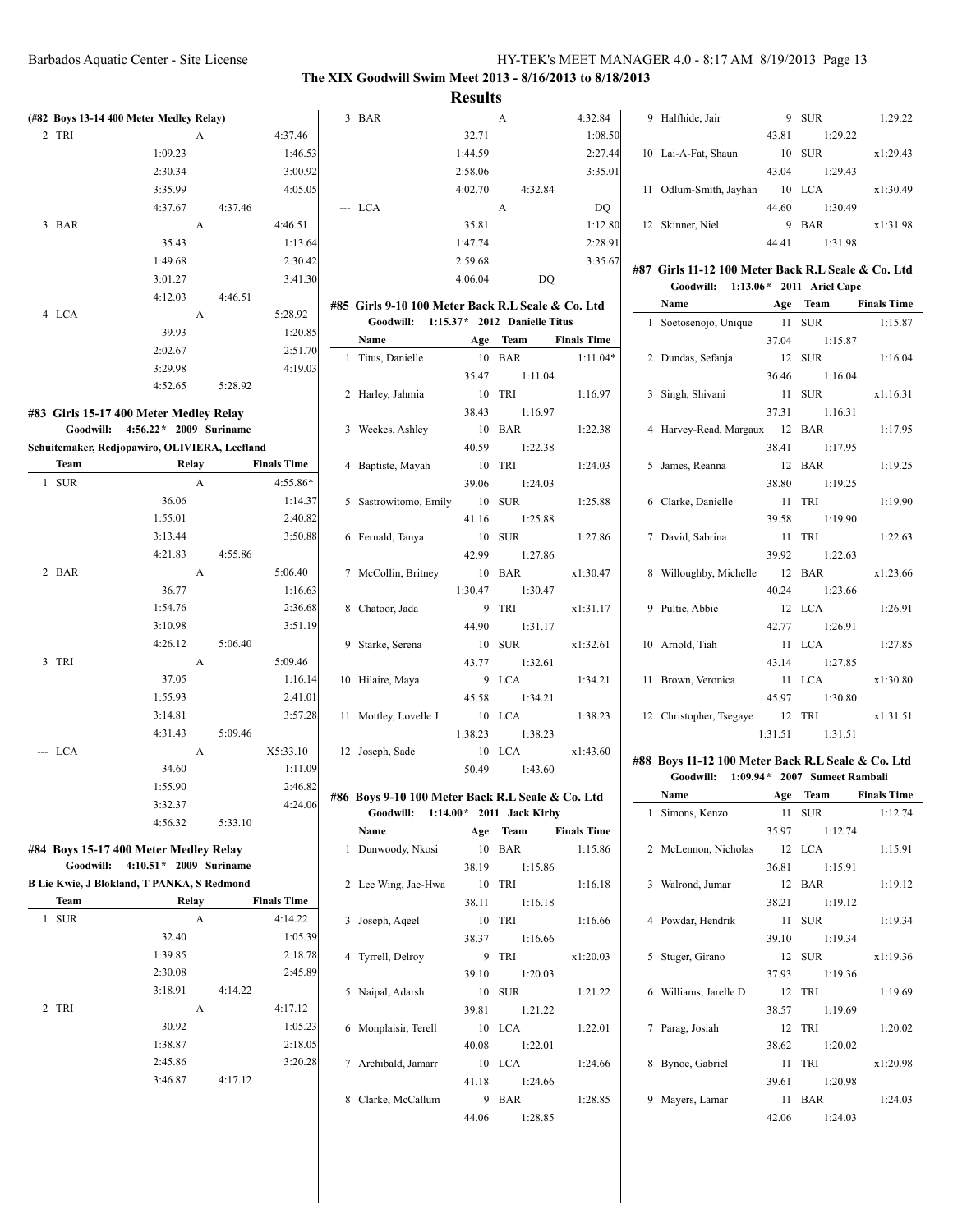## **The XIX Goodwill Swim Meet 2013 - 8/16/2013 to 8/18/2013 Results**

### **(#88 Boys 11-12 100 Meter Back R.L Seale & Co. Ltd)**

| 10 James, Nathan    | 11    | <b>BAR</b> | x1:24.97 |
|---------------------|-------|------------|----------|
|                     | 41.69 | 1:24.97    |          |
| Boodha, Devin<br>11 |       | 11 LCA     | 1:26.11  |
|                     | 41.26 | 1:26.11    |          |
| 12 Bhalla, Gaurav   |       | $12$ LCA   | x1:31.16 |
|                     | 44 14 | 1:31.16    |          |

#### **#89 Girls 13-14 100 Meter Back R.L Seale & Co. Ltd Goodwill: 1:12.39\* 2010 Soraya Van Dijk**

| Name                   | Age    | Team                | <b>Finals Time</b> |
|------------------------|--------|---------------------|--------------------|
| 1 Rahan, Anjali        | $13 -$ | <b>SUR</b>          | 1:12.70            |
|                        | 35.70  | 1:12.70             |                    |
| 2 Williams, T'Shelle   |        | 14 TRI              | 1:13.16            |
|                        |        | 34.51 1:13.16       |                    |
| Gonesh, Kimberley<br>3 | 13     | <b>SUR</b>          | 1:13.22            |
|                        | 36.22  | 1:13.22             |                    |
| 4 Cabral, Mikka        |        | 13 TRI              | 1:15.98            |
|                        |        | 36.78 1:15.98       |                    |
| Proverbs, Kai<br>5.    |        | 13 BAR              | 1:16.27            |
|                        | 37.06  | 1:16.27             |                    |
| 6 Neus, Ashante        |        | 14 SUR              | x1:20.34           |
|                        |        | 39.45 1:20.34       |                    |
| 7 Patterson, Briana    |        | 14 TRI              | x1:22.98           |
|                        |        | 39.60 1:22.98       |                    |
| 8<br>Joseph, Kyra      |        | 14 LCA              | 1:34.82            |
|                        |        | $1:34.82$ $1:34.82$ |                    |
| 9<br>Graham, Davia     |        | 13 BAR              | 1:37.38            |
|                        | 47.50  | 1:37.38             |                    |

#### **#90 Boys 13-14 100 Meter Back R.L Seale & Co. Ltd Goodwill: 1:02.91\* 2011 Jonathan Fabio**

| Name                           |       | Age Team        | <b>Finals Time</b> |
|--------------------------------|-------|-----------------|--------------------|
| 1 Mohammed, Christopher 13 TRI |       |                 | 1:05.96            |
|                                |       | 1:05.96 1:05.96 |                    |
| 2 Chan, Rochyl                 |       | 13 SUR          | 1:06.24            |
|                                |       | 32.59 1:06.24   |                    |
| 3 Hall, Nicholas               |       | $13$ BAR        | 1:08.13            |
|                                |       | 33.25 1:08.13   |                    |
| 4 Hospedales, Antonio 13 TRI   |       |                 | 1:08.43            |
|                                |       | 32.85 1:08.43   |                    |
| 5 Kemp, Gianni                 |       | 13 SUR          | 1:08.51            |
|                                |       | 33.65 1:08.51   |                    |
| 6 Phillips, Christopher 13 LCA |       |                 | 1:09.58            |
|                                |       | 34.94 1:09.58   |                    |
| 7 Forde, Jelani                |       | 14 BAR          | 1:10.23            |
|                                |       | 34.07 1:10.23   |                    |
| 8 Morris, Leshem               |       | 14 TRI          | x1:10.46           |
|                                |       | 33.36 1:10.46   |                    |
| 9 Halfhide, Jordan             |       | 14 SUR          | x1:12.70           |
|                                |       | 35.83 1:12.70   |                    |
| 10 Bernhardt, Leo              |       | 13 BAR          | x1:14.55           |
|                                |       | 36.85 1:14.55   |                    |
| 11 Douglas, Yoerick            |       | 13 LCA          | 1:25.11            |
|                                |       | 41.15 1:25.11   |                    |
| --- Felix, Haydn               |       | 13 LCA          | DO                 |
|                                | 41.93 | D <sub>O</sub>  |                    |

| #91 Girls 15-17 100 Meter Back R.L Seale & Co. Ltd |               |                      |
|----------------------------------------------------|---------------|----------------------|
| Goodwill: 1:10.51 * 2008 Chandel Domaso            |               |                      |
| <b>Name</b>                                        |               | Age Team Finals Time |
| 1 Singh, Sajni                                     |               | 15 SUR 1:09.10*      |
|                                                    | 34.09 1:09.10 |                      |
| 2 Simmons, Soroya                                  | 16 GUY        | 1:11.45              |
|                                                    | 34.87 1:11.45 |                      |
| 3 Bergasse, Thalia                                 | 15 LCA        | 1:11.56              |
|                                                    | 34.33 1:11.56 |                      |
| 4 Hoost, Shanine                                   | 15 SUR        | 1:15.09              |
|                                                    | 36.49 1:15.09 |                      |
| 5 Marcano, Marie                                   | 17 TRI        | 1:15.63              |
|                                                    | 36.24 1:15.63 |                      |
| 6 Keany, Vanessa-Ann 15 BAR                        |               | 1:17.15              |
|                                                    | 36.54 1:17.15 |                      |
| 7 Tjon A Joe, Arantxa 15 SUR                       |               | x1:17.16             |
|                                                    | 36.71 1:17.16 |                      |
| 8 Bruce, Laura                                     | 16 LCA        | 1:22.29              |
|                                                    | 38.44 1:22.29 |                      |
| 9 Wharton, Aautumn                                 | 15 BAR        | 1:25.08              |
|                                                    | 39.86 1:25.08 |                      |
| 10 Parag, Colleen                                  | 17 TRI        | 1:25.35              |
|                                                    | 40.60 1:25.35 |                      |
| 11 De Matas, Todah Joy 15 TRI                      |               | x1:29.07             |
|                                                    | 44.20 1:29.07 |                      |

## **#92 Boys 15-17 100 Meter Back R.L Seale & Co. Ltd**

**Goodwill: 1:00.51\* 2009 Walter Romany Name Age Team Finals Time**

| глашс                               | лgс каш       | тицану типе |
|-------------------------------------|---------------|-------------|
| 1 Ramtahal, Vikash 17 TRI           |               | 1:02.83     |
|                                     | 30.42 1:02.83 |             |
| 2 Chan, Jordi                       | 15 SUR        | 1:04.62     |
|                                     | 31.54 1:04.62 |             |
| 3 Thomas, Bradley 15 TRI            |               | 1:04.80     |
|                                     | 31.43 1:04.80 |             |
| 4 Oldenstam, Jonathan 15 SUR        |               | 1:05.45     |
|                                     | 32.44 1:05.45 |             |
| 5 Coles, Joshua                     | 17 BAR        | 1:06.44     |
|                                     | 31.02 1:06.44 |             |
| 6 Adjodha, Joshua 17 LCA            |               | 1:07.40     |
|                                     | 32.86 1:07.40 |             |
| 7 Sampson, Jeremy 15 TRI            |               | x1:08.65    |
|                                     | 33.53 1:08.65 |             |
| 8 Pile, Jonathan                    | 17 BAR        | 1:09.30     |
|                                     | 33.38 1:09.30 |             |
| 9 McLennon, Jonathon 16 LCA         |               | 1:11.19     |
|                                     | 34.87 1:11.19 |             |
| 10 Gemerts, Quincy 17 SUR x1:16.09  |               |             |
|                                     | 36.29 1:16.09 |             |
| 11 Emmanuel, Stefon 15 LCA x1:24.83 |               |             |
|                                     | 39.94 1:24.83 |             |
|                                     |               |             |

## **#93 Girls 8&U 50 Meter Free**

J.

## **Goodwill: 33.52\* 2010 Charise Mason**

| Name            | Age | Team  | <b>Finals Time</b> |
|-----------------|-----|-------|--------------------|
| 1 Dunwoody, Aza |     | 8 BAR | 34.60              |
| 2 Anthony, Zoe  | x   | TRI   | 35.85              |

|    | 3 Marcelle, Mya          | 8 | TRI        | 36.99  |
|----|--------------------------|---|------------|--------|
|    | 4 Moeslan, Caithlin      | 8 | <b>SUR</b> | 37.55  |
| 5. | Talma, Keilani           | 8 | <b>BAR</b> | 37.94  |
|    | 6 Karwofodi, Cheverny    | 8 | <b>SUR</b> | 38.35  |
| 7  | Renwick, Kayla           | 8 | <b>BAR</b> | x38.38 |
| 8  | Caseman, Neishelah       | 6 | <b>TRI</b> | x38.90 |
|    | 9 Touw Ngie Tiouw, Talia | 8 | <b>SUR</b> | x39.01 |
|    | 10 Hazzell, Naima        | 7 | LCA.       | 44.65  |
|    | 11 Mauricette, Sunshine  | 8 | LCA.       | 46.69  |
|    | 12 Persaud, Aleka        | 6 | <b>GUY</b> | 48.45  |
| 13 | Stiede, Raven            | 8 | LCA        | x49.60 |
|    |                          |   |            |        |

### **#94 Boys 8&U 50 Meter Free**

|                | Goodwill:<br>$31.12*$        |          |     |            | 2010 Yael Touw Ngie Tjouw |
|----------------|------------------------------|----------|-----|------------|---------------------------|
|                | Name                         |          | Age | Team       | <b>Finals Time</b>        |
| 1              | Taylor, Zachary              |          | 8   | <b>BAR</b> | 32.51                     |
| $\overline{2}$ | Stuger, Feranto              |          | 8   | <b>SUR</b> | 33.82                     |
| 3              | Trotman, Kai                 |          | 8   | <b>BAR</b> | 34.33                     |
| 4              | Wilson, Zarek W              |          | 7   | TRI        | 34.60                     |
| 5              | Changar, Josiah              |          | 7   | TRI        | 34.61                     |
| 6              | Pollard, Christopher         |          | 8   | <b>BAR</b> | x34.88                    |
| 7              | Seaton, Leon                 |          | 8   | <b>GUY</b> | 35.40                     |
| 8              | Matamoro, Johann-Matth       |          | 8   | TRI        | x36.01                    |
| 9              | Kasdiran, Preston            |          | 8   | <b>SUR</b> | 36.22                     |
| 10             | Reynolds, Ziv                |          | 8   | <b>LCA</b> | 37.41                     |
| 11             | Blanchard, D'Andre           |          | 7   | <b>LCA</b> | 37.67                     |
| 12             | Moeljodirjo, Sven            |          | 7   | <b>SUR</b> | x39.04                    |
| 13             | Noel, Raekwon                |          | 7   | <b>GUY</b> | 40.61                     |
| 14             | Ambrose, Kyle                |          | 8   | <b>LCA</b> | x40.89                    |
| 15             | Munroe, Lajaun               |          | 7   | <b>GUY</b> | x48.33                    |
|                | #95 Girls 9-10 50 Meter Free |          |     |            |                           |
|                | Goodwill:                    | $29.22*$ |     |            | 2012 Destiny Harding      |
|                | Name                         |          | Age | Team       | <b>Finals Time</b>        |
| 1              | Titus, Danielle              |          | 10  | <b>BAR</b> | 30.02                     |
| $\overline{2}$ | Harley, Jahmia               |          | 10  | TRI        | 30.57                     |
| 3              | Weekes, Ashley               |          | 10  | <b>BAR</b> | 31.23                     |
|                |                              |          |     |            |                           |

|    | 4 Smith, Kayla        | 9  | <b>BAR</b> | x31.46 |
|----|-----------------------|----|------------|--------|
|    | 5 Sastrowitomo, Emily | 10 | <b>SUR</b> | 32.60  |
| 6. | Baptiste, Mayah       | 10 | <b>TRI</b> | 33.37  |
|    | 7 Kommies, Lequisha   | 10 | <b>SUR</b> | 33.39  |
| 8  | Chatoor, Jada         | 9  | <b>TRI</b> | x33.86 |
|    | 9 Fernald, Tanya      | 10 | <b>SUR</b> | x34.34 |
| 10 | Hilaire, Maya         | 9  | LCA.       | 37.24  |
| 11 | Mottley, Lovelle J    | 10 | <b>LCA</b> | 38.86  |
| 12 | Joseph, Sade          | 10 | LCA.       | x39.57 |

#### **#96 Boys 9-10 50 Meter Free**

|   | <b>Goodwill:</b><br>$29.25*$ |     |             | 2012 Yael Touw Ngie Tjouw |
|---|------------------------------|-----|-------------|---------------------------|
|   | Name                         | Age | <b>Team</b> | <b>Finals Time</b>        |
| 1 | Dunwoody, Nkosi              | 10  | BAR         | 30.00                     |
| 2 | Joseph, Ageel                | 10  | TRI         | 30.55                     |
| 3 | Odlum-Smith, Jayhan          | 10  | LCA         | 31.36                     |
| 4 | Gulstone, Tai                | 9   | <b>BAR</b>  | 31.95                     |
| 5 | Naipal, Adarsh               | 10  | <b>SUR</b>  | 32.70                     |
|   | 6 Lee Wing, Jae-Hwa          | 10  | TRI         | 33.11                     |
| 7 | Lai-A-Fat, Shaun             | 10  | <b>SUR</b>  | 33.44                     |
| 8 | Jones, Dean                  | 10  | <b>SUR</b>  | x33.62                    |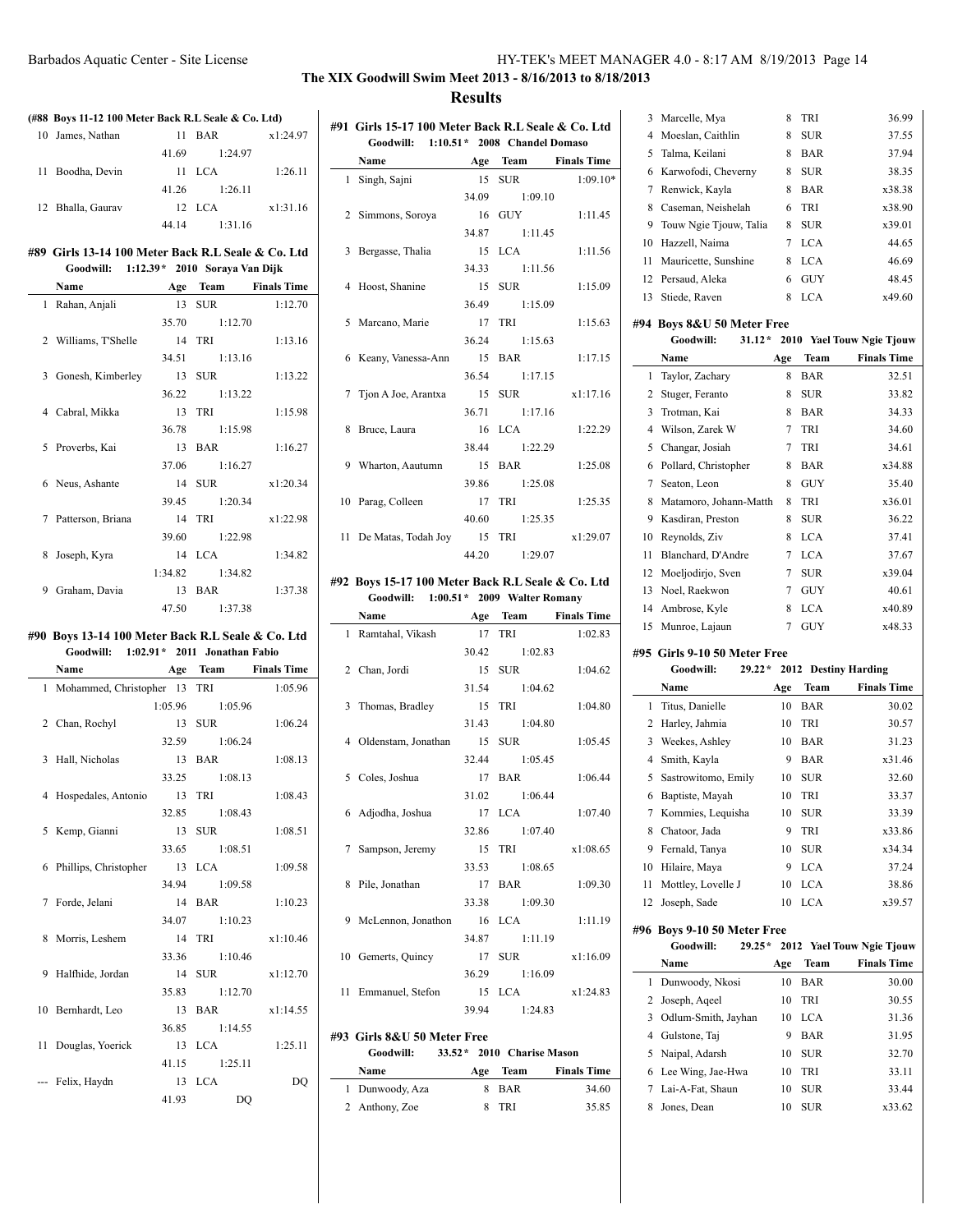|              | (#96 Boys 9-10 50 Meter Free) |     |            |                     |
|--------------|-------------------------------|-----|------------|---------------------|
|              | 9 Tyrrell, Delroy             | 9   | <b>TRI</b> | x33.94              |
|              | 10 Clarke, McCallum           | 9   | <b>BAR</b> | x34.12              |
| 11           | Archibald, Jamarr             | 10  | <b>LCA</b> | 35.12               |
|              | 12 Samuel, Andre              | 10  | <b>LCA</b> | x35.22              |
|              | #97 Girls 11-12 50 Meter Free |     |            |                     |
|              | Goodwill:<br>$29.22*$         |     |            | 2007 Dayna Gillette |
|              | Name                          | Age | Team       | <b>Finals Time</b>  |
| $\mathbf{1}$ | Singh, Shivani                | 11  | <b>SUR</b> | 29.65               |
| 2            | Soetosenojo, Unique           | 11  | <b>SUR</b> | 29.75               |
| 3            | Graanoogst, Tatjana           | 11  | <b>SUR</b> | x29.95              |
| 4            | Dupigny, Gabrielle            | 12  | <b>BAR</b> | 30.24               |
| 5            | Harvey-Read, Margaux          | 12  | <b>BAR</b> | 30.69               |
| 6            | James, Reanna                 | 12  | <b>BAR</b> | x31.24              |
| 7            | David, Sabrina                | 11  | TRI        | 32.43               |
| 8            | Christopher, Tsegaye          | 12  | TRI        | 33.08               |
| 9            | Burgin-Toney, Raven           | 11  | TRI        | x33.23              |

## James, Reanna 12 BAR x31.24 David, Sabrina 11 TRI 32.43 Christopher, Tsegaye 12 TRI 33.08 Burgin-Toney, Raven 11 TRI x33.23 Pultie, Abbie 12 LCA 33.46 Arnold, Tiah 11 LCA 34.68 Brown, Veronica 11 LCA x34.78 --- Toney-Renee, Raven 11 TRI NS

 $\overline{a}$ 

 $\overline{a}$ 

### **#98 Boys 11-12 50 Meter Free**

|    | Goodwill:<br>26.99* |     | 2012 Gianni Kemp |                    |
|----|---------------------|-----|------------------|--------------------|
|    | Name                | Age | <b>Team</b>      | <b>Finals Time</b> |
| 1. | Simons, Kenzo       | 11  | SUR              | 28.47              |
| 2  | Bynoe, Gabriel      | 11  | TRI              | 28.54              |
| 3  | Chatoor, Graham     | 11  | TRI              | 28.95              |
| 4  | Williams, Jarelle D | 12  | <b>TRI</b>       | x29.03             |
| 5  | Stuger, Girano      | 12  | <b>SUR</b>       | 29.69              |
| 6  | Walrond, Jumar      | 12  | BAR              | 30.32              |
| 7  | Nahar, Pierre       | 12  | <b>SUR</b>       | x30.75             |
| 8  | McLennon, Nicholas  | 12  | LCA              | 31.01              |
| 9  | Mayers, Lamar       | 11  | BAR              | 32.34              |
| 10 | James, Nathan       | 11  | BAR              | x32.61             |
| 11 | Hacket, Nathon      | 11  | GUY              | 33.12              |
| 12 | Boodha, Devin       | 11  | LCA              | 33.53              |
| 13 | Beaton, Nkosi       | 11  | GUY              | 35.84              |
| 14 | Taylor, Cavaari     | 11  | LCA              | x36.26             |

#### **#99 Girls 13-14 50 Meter Free**

|    | Goodwill:<br>$28.13*$ |     |            | 2011 Britnay van Lang |
|----|-----------------------|-----|------------|-----------------------|
|    | Name                  | Age | Team       | <b>Finals Time</b>    |
| 1. | Cabral, Mikka         | 13  | TRI        | 29.31                 |
|    | 2 Neus, Ashante       | 14  | <b>SUR</b> | 29.38                 |
| 3  | Williams, T'Shelle    | 14  | TRI        | 30.07                 |
| 4  | Khan, Accalia         | 13  | GUY        | 30.47                 |
| 5  | Rahan, Anjali         | 13  | SUR        | 30.85                 |
| 6  | Proverbs, Kai         | 13  | <b>BAR</b> | 31.12                 |
| 7  | Soeradi, Marion       | 14  | <b>SUR</b> | x31.52                |
| 8  | Fiedtkou, Nikita      | 13  | GUY        | 32.13                 |
| 9  | Patterson, Briana     | 14  | TRI        | x32.82                |
| 10 | Piggott, Tara         | 14  | <b>BAR</b> | 34.34                 |
| 11 | McKenzie, Amber       | 13  | <b>BAR</b> | x34.57                |
| 12 | Joseph, Kyra          | 14  | LCA.       | 34.63                 |

 $\mathbf{L}$ 

## **The XIX Goodwill Swim Meet 2013 - 8/16/2013 to 8/18/2013 Results**

|                | #100 Boys 13-14 50 Meter Free  |      |                 |                         |
|----------------|--------------------------------|------|-----------------|-------------------------|
|                | Goodwill:<br>$25.20*$          |      | 2012 Jordi Chan |                         |
|                | Name                           | Age  | <b>Team</b>     | <b>Finals Time</b>      |
| 1              | Chan, Rochyl                   | 13   | <b>SUR</b>      | 25.21                   |
| 2              | Limburg, Juan                  | 13   | <b>SUR</b>      | 25.32                   |
| 3              | Kemp, Gianni                   | 13   | <b>SUR</b>      | x26.13                  |
| $\overline{4}$ | Mohammed, Christopher          | 13   | TRI             | 26.44                   |
| 5              | Morris, Leshem                 | 14   | TRI             | 26.48                   |
| 6              | Fletcher, Christopher          | 14   | <b>TRI</b>      | x26.75                  |
| 7              | Forde, Jelani                  | 14   | <b>BAR</b>      | 26.88                   |
| 8              | Mullins, Kent                  | 13   | <b>BAR</b>      | 27.34                   |
| 9              | Phillips, Christopher          | 13   | <b>LCA</b>      | 27.64                   |
| 10             | Ernest, Kyle                   | 14   | <b>LCA</b>      | 27.72                   |
| 11             | Hall, Nicholas                 | 13   | <b>BAR</b>      | x28.37                  |
| 12             | deNobrega, Joseph              | 13   | GUY             | 29.24                   |
| 13             | Skeete, Jamaal                 | 14   | <b>GUY</b>      | 29.68                   |
| 14             | Felix, Haydn                   | 13   | <b>LCA</b>      | x32.99                  |
|                |                                |      |                 |                         |
|                | #101 Girls 15-17 50 Meter Free |      |                 |                         |
|                | $27.74*$<br>Goodwill:          | 2012 |                 | <b>Britany van Lang</b> |
|                | Name                           | Age  | Team            | <b>Finals Time</b>      |
| 1              | Willoughby, Kimberley          | 15   | <b>BAR</b>      | 28.11                   |
| 2              | Breidel, Gabrielle             | 15   | <b>SUR</b>      | 28.57                   |
| 3              | Hoost, Shanine                 | 15   | <b>SUR</b>      | 28.91                   |
| $\overline{4}$ | Gaskin, Athena                 | 17   | <b>GUY</b>      | 29.03                   |
| 5              | Marcano, Marie                 | 17   | <b>TRI</b>      | 29.04                   |
| 6              | Singh, Sajni                   | 15   | <b>SUR</b>      | x29.17                  |
| 7              | Bruce, Laura                   | 16   | <b>LCA</b>      | 30.30                   |
| 8              | Parag, Colleen                 | 17   | TRI             | 30.36                   |
| 9              | Searles, Jade                  | 15   | <b>BAR</b>      | 30.46                   |
| 10             | Keany, Vanessa-Ann             | 15   | <b>BAR</b>      | x30.54                  |
| 11             | Simmons, Soroya                | 16   | GUY             | 30.63                   |
| 12             | Sanmoogan, Jamila              | 15   | <b>GUY</b>      | x30.69                  |
| 13             | Bergasse, Thalia               | 15   | <b>LCA</b>      | 30.81                   |
| 14             | Charles, Shara                 | 16   | TRI             | x31.88                  |
| 15             | Pilgrim, Savannah              | 15   | <b>LCA</b>      | x33.23                  |
|                |                                |      |                 |                         |
|                | #102 Boys 15-17 50 Meter Free  |      |                 |                         |
|                | Goodwill:<br>$23.93*$          |      |                 | 2009 Abraham Mc Leod    |
|                | Name                           | Age  | <b>Team</b>     | <b>Finals Time</b>      |
| 1              | Gemerts, Quincy                | 17   | <b>SUR</b>      | 24.61                   |
| 2              | Ramtahal, Vikash               | 17   | TRI             | 24.93                   |
| 3              | Chan, Jordi                    | 15   | <b>SUR</b>      | 24.96                   |
| 4              | Thomas, Bradley                | 15   | TRI             | 25.23                   |
| 5              | Gangaram Panday, Sanjiv        | 15   | <b>SUR</b>      | x25.26                  |
| 6              | Gunby, Gabriel                 | 17   | <b>BAR</b>      | 25.82                   |
| 7              | Harrison, Kyle                 | 17   | TRI             | x25.99                  |
| 8              | Gaskin, Hannibal               | 15   | GUY             | 27.03                   |
| 9              | Pile, Jonathan                 | 17   | BAR             | 27.35                   |
| 10             | Adams, Omar                    | 15   | <b>GUY</b>      | 27.53                   |
| 11             | Emmanuel, Stefon               | 15   | <b>LCA</b>      | 27.84                   |
| 12             | Wilson Chalmers, Jaeden        | 15   | LCA             | 28.17                   |
| 13             | McLennon, Jonathon             | 16   | LCA             | x28.55                  |
| 14             | Ramsaroop, Derrick             | 16   | GUY             | x29.11                  |
| 15             | Bernhardt, Marius              | 17   | BAR             | x29.30                  |
| 16             | Dunn, Omari                    | 15   | GUY             | x29.71                  |
|                |                                |      |                 |                         |

|   | #103 Girls 9-10 100 Meter Breast<br>Goodwill: 1:23.32* 2012 Vrisnelit Faure |       |               |                      |
|---|-----------------------------------------------------------------------------|-------|---------------|----------------------|
|   | Name                                                                        |       | Age Team      | <b>Finals Time</b>   |
| 1 | Weekes, Ashley                                                              | 10    | <b>BAR</b>    | 1:24.17              |
|   |                                                                             | 41.06 | 1:24.17       |                      |
|   | 2 Titus, Danielle                                                           |       | 10 BAR        | 1:24.38              |
|   |                                                                             | 41.15 | 1:24.38       |                      |
|   | 3 Fernald, Tanya                                                            | 10    | SUR           | 1:30.18              |
|   |                                                                             | 42.78 | 1:30.18       |                      |
|   | 4 Marchand, Shahlaa                                                         | 10    | TRI           | 1:31.44              |
|   |                                                                             | 44.80 | 1:31.44       |                      |
|   | 5 Smith, Kayla                                                              |       | 9 BAR         | x1:36.30             |
|   |                                                                             | 45.82 | 1:36.30       |                      |
|   | 6 Baptiste, Mayah                                                           | 10    | TRI           | 1:36.88              |
|   |                                                                             | 45.02 | 1:36.88       |                      |
|   | 7 Starke, Serena                                                            | 10    | <b>SUR</b>    | 1:39.98              |
|   |                                                                             | 46.39 | 1:39.98       |                      |
|   | 8 Chatoor, Jada                                                             | 9     | TRI           | x1:40.82             |
|   |                                                                             | 47.21 | 1:40.82       |                      |
|   | 9 Mottley, Lovelle J                                                        |       | 10 LCA        | 1:48.06              |
|   |                                                                             | 50.75 | 1:48.06       |                      |
|   | 10 Joseph, Sade                                                             |       | 10 LCA        | 1:49.12              |
|   |                                                                             | 52.28 | 1:49.12       |                      |
|   | 11 Joseph, Chelsea                                                          |       | 10 LCA        | x1:58.21             |
|   |                                                                             | 57.14 | 1:58.21       |                      |
|   | #104 Boys 9-10 100 Meter Breast                                             |       |               |                      |
|   | Goodwill: 1:23.48* 2012 Yael Touw Ngie Tjouw                                |       |               |                      |
|   | Name                                                                        |       |               | Age Team Finals Time |
|   | 1 Dunwoody, Nkosi                                                           |       | 10 BAR        | 1:23.93              |
|   |                                                                             | 39.73 | 1:23.93       |                      |
|   | 2 Joseph, Aqeel                                                             |       | 10 TRI        | 1:28.80              |
|   |                                                                             | 44.17 | 1:28.80       |                      |
|   | 3 Monplaisir, Terell                                                        |       | 10 LCA        | 1:29.18              |
|   |                                                                             | 42.11 | 1:29.18       |                      |
|   | 4 Naipal, Adarsh                                                            | 10    | <b>SUR</b>    | 1:31.90              |
|   |                                                                             |       | 44.57 1:31.90 |                      |
|   | 5 Lee Wing, Jae-Hwa                                                         | 10    | TRI           | 1:33.00              |
|   |                                                                             | 44.95 | 1:33.00       |                      |
|   | 6 Jones, Dean                                                               | 10    | <b>SUR</b>    | 1:34.88              |
|   |                                                                             | 45.57 | 1:34.88       |                      |
|   | 7 Clarke, McCallum                                                          | 9     | <b>BAR</b>    | 1:36.80              |

| 8 | Tyrrell, Delroy                                | 9     | TRI                         | x1:41.73           |
|---|------------------------------------------------|-------|-----------------------------|--------------------|
|   |                                                | 47.80 | 1:41.73                     |                    |
| 9 | Samuel, Andre                                  |       | $10$ LCA                    | 1:44.86            |
|   |                                                | 50.77 | 1:44.86                     |                    |
|   | 10 Archibald, Jamarr                           |       | $10$ LCA                    | x1:47.21           |
|   |                                                | 51.26 | 1:47.21                     |                    |
|   | --- Halfhide, Jair                             | 9     | <b>SUR</b>                  | DO                 |
|   |                                                | 43.75 | DO                          |                    |
|   | #105 Girls 11-12 100 Meter Breast<br>Goodwill: |       | 1:21.52* 1999 Rachel Nemele |                    |
|   | Name                                           |       | Age Team                    | <b>Finals Time</b> |

46.13 1:36.80

| .                | $T^*$ | теат       | т шаю типе |
|------------------|-------|------------|------------|
| 1 Singh, Shivani | 11    | <b>SUR</b> | 1:24.98    |
|                  | 39.91 | 1:24.98    |            |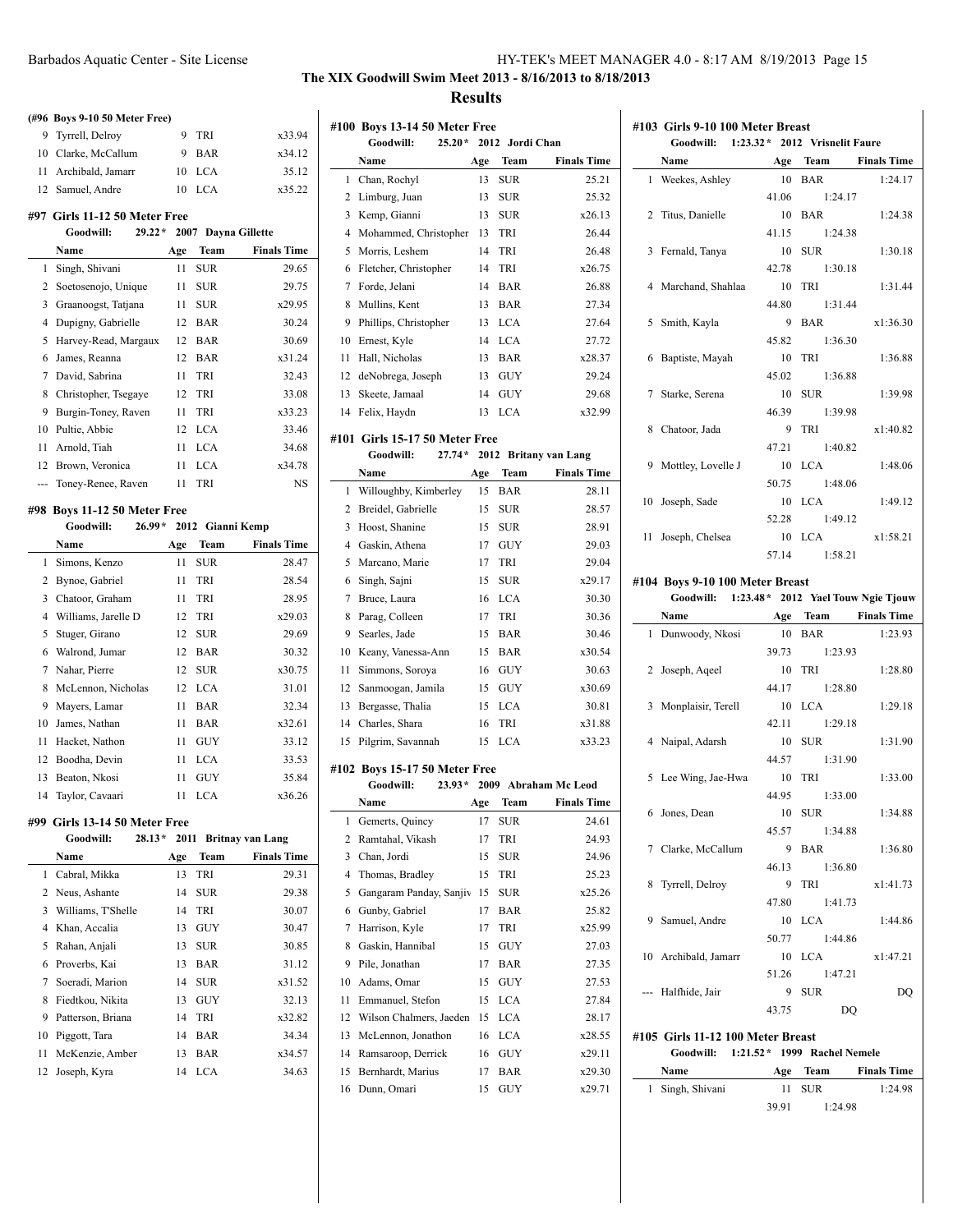## **The XIX Goodwill Swim Meet 2013 - 8/16/2013 to 8/18/2013 Results**

#### **(#105 Girls 11-12 100 Meter Breast)**

| 2 Willoughby, Michelle 12 BAR       |                | 1:25.83   |
|-------------------------------------|----------------|-----------|
|                                     | 40.56 1:25.83  |           |
| 3 Pultie, Abbie                     | 12 LCA 1:25.98 |           |
|                                     | 40.96 1:25.98  |           |
| 4 David, Sabrina                    | 11 TRI         | 1:26.62   |
|                                     | 41.37 1:26.62  |           |
| 5 Graanoogst, Tatjana 11 SUR        |                | 1:28.53   |
|                                     | 41.19 1:28.53  |           |
| 6 Dundas, Sefanja 12 SUR x1:29.83   |                |           |
|                                     | 42.12 1:29.83  |           |
| 7 Dupigny, Gabrielle 12 BAR 1:30.80 |                |           |
|                                     | 43.05 1:30.80  |           |
| 8 Harvey-Read, Margaux 12 BAR       |                | x1:32.95  |
|                                     | 43.84 1:32.95  |           |
| 9 Clarke, Danielle 11 TRI           |                | 1:34.61   |
|                                     | 44.99 1:34.61  |           |
| 10 Toney-Renee, Raven 11 TRI        |                | x1:38.26  |
|                                     | 45.60 1:38.26  |           |
| 11 Arnold, Tiah                     | 11 LCA         | 1:41.59   |
|                                     | 48.00 1:41.59  |           |
| 12 Brown, Abigail 12 LCA x1:45.70   |                |           |
|                                     | 48.92 1:45.70  |           |
| --- Burgin-Toney, Raven 11 TRI      |                | <b>NS</b> |

## **#106 Boys 11-12 100 Meter Breast**

| Goodwill: 1:16.41* 2007 Daniel Tardieu |               |          |
|----------------------------------------|---------------|----------|
| Name Age Team Finals Time              |               |          |
| 1 Walrond, Jumar                       | 12 BAR        | 1:22.31  |
|                                        | 39.04 1:22.31 |          |
| 2 Bynoe, Gabriel                       | 11 TRI        | 1:22.62  |
|                                        | 39.17 1:22.62 |          |
| 3 Simons, Kenzo                        | 11 SUR        | 1:26.93  |
|                                        | 42.11 1:26.93 |          |
| 4 Chatoor, Graham                      | 11 TRI        | 1:27.12  |
|                                        | 41.87 1:27.12 |          |
| 5 Stuger, Girano                       | 12 SUR        | 1:27.41  |
|                                        | 40.79 1:27.41 |          |
| 6 Powdar, Hendrik                      | 11 SUR        | x1:27.50 |
|                                        | 42.20 1:27.50 |          |
| 7 Hacket, Nathon                       | 11 GUY        | 1:27.97  |
|                                        | 40.09 1:27.97 |          |
| 8 McLennon, Nicholas 12 LCA            |               | 1:31.76  |
|                                        | 43.21 1:31.76 |          |
| 9 Mayers, Lamar                        | 11 <b>BAR</b> | 1:34.00  |
|                                        | 44.98 1:34.00 |          |
| 10 Taylor, Cavaari                     | 11 LCA        | 1:36.34  |
|                                        | 47.11 1:36.34 |          |
| 11 Boodha, Devin                       | 11 LCA        | x1:36.53 |
|                                        | 45.09 1:36.53 |          |
| 12 Williams, Jarelle D                 | 12 TRI        | x1:37.38 |
|                                        | 42.93 1:37.38 |          |
| 13 Hinds, Zari                         | 12 BAR        | x1:44.90 |
|                                        | 47.61 1:44.90 |          |

|   | #107 Girls 13-14 100 Meter Breast          |                 |               |                    |
|---|--------------------------------------------|-----------------|---------------|--------------------|
|   | Goodwill: 1:21.32 * 2011 Johnnya Ferdinand |                 |               |                    |
|   | Name                                       | Age             | <b>Team</b>   | <b>Finals Time</b> |
|   | 1 Proverbs, Kai                            | 13 <sup>7</sup> | BAR           | 1:21.46            |
|   |                                            |                 | 38.27 1:21.46 |                    |
|   | 2 Soeradi, Marion                          |                 | 14 SUR        | 1:26.83            |
|   |                                            |                 | 40.88 1:26.83 |                    |
| 3 | Patterson, Briana                          |                 | 14 TRI        | 1:26.87            |
|   |                                            |                 | 40.91 1:26.87 |                    |
|   | 4 Rahan, Anjali                            |                 | 13 SUR        | 1:31.01            |
|   |                                            | 42.25           | 1:31.01       |                    |
|   | 5 Williams, T'Shelle                       |                 | 14 TRI        | 1:32.04            |
|   |                                            |                 | 42.01 1:32.04 |                    |
|   | 6 Gonesh, Kimberley                        |                 | 13 SUR        | x1:32.75           |
|   |                                            |                 | 43.03 1:32.75 |                    |
|   | 7 Baptiste, Arianne                        | 13              | TRI           | x1:34.68           |
|   |                                            |                 | 44.03 1:34.68 |                    |
| 8 | McKenzie, Amber                            |                 | 13 BAR        | 1:35.07            |
|   |                                            |                 | 44.31 1:35.07 |                    |
| 9 | Joseph, Kyra                               |                 | $14$ $LCA$    | 1:39.77            |
|   |                                            | 47.67           | 1:39.77       |                    |

#### **#108 Boys 13-14 100 Meter Breast**

 $\overline{\phantom{0}}$ 

 $\sim$ 

| Goodwill: 1:10.64* 2010 Jonathan Gillette |               |                      |
|-------------------------------------------|---------------|----------------------|
| Name                                      |               | Age Team Finals Time |
| 1 Limburg, Juan                           | 13 SUR        | 1:11.99              |
|                                           | 34.19 1:11.99 |                      |
| 2 Kemp, Gianni                            | 13 SUR        | 1:12.83              |
|                                           | 34.86 1:12.83 |                      |
| 3 Mullins, Kent                           | 13 BAR        | 1:13.82              |
|                                           | 35.15 1:13.82 |                      |
| 4 Hall, Nicholas                          | 13 BAR        | 1:17.13              |
|                                           | 35.68 1:17.13 |                      |
| 5 Forde, Jelani                           | 14 BAR        | x1:17.14             |
|                                           | 36.81 1:17.14 |                      |
| 6 Mohammed, Christopher 13 TRI            |               | 1:21.03              |
|                                           | 37.21 1:21.03 |                      |
| 7 Phillips, Christopher 13 LCA            |               | 1:21.47              |
|                                           | 37.79 1:21.47 |                      |
| 8 Hospedales, Antonio 13 TRI              |               | 1:22.24              |
|                                           | 38.09 1:22.24 |                      |
| 9 Halfhide, Jordan                        | 14 SUR        | x1:22.68             |
| 10 Fletcher, Christopher 14 TRI           |               | x1:27.28             |
|                                           | 40.62 1:27.28 |                      |
| 11 Felix, Haydn                           | 13 LCA        | 1:30.26              |
|                                           | 42.94 1:30.26 |                      |
| 12 Douglas, Yoerick                       | 13 LCA        | x1:33.13             |
|                                           | 43.40 1:33.13 |                      |

#### **#109 Girls 15-17 100 Meter Breast Goodwill: 1:22.16\* 2012 Britany van Lang**

| Name                           | Age   | Team    | <b>Finals Time</b> |
|--------------------------------|-------|---------|--------------------|
| 1 Willoughby, Kimberley 15 BAR |       |         | $1:18.52*$         |
|                                | 37.25 | 1:18.52 |                    |
| 2 Gaskin, Athena               |       | 17 GUY  | 1:23.80            |
|                                | 38.52 | 1:23.80 |                    |
|                                |       |         |                    |

|    | 3 Singh, Sajni                          |             | 15 SUR     | 1:24.22   |
|----|-----------------------------------------|-------------|------------|-----------|
|    |                                         | 40.15       | 1:24.22    |           |
|    | 4 Parag, Colleen                        |             | 17 TRI     | 1:25.60   |
|    |                                         | 40.56       | 1:25.60    |           |
|    | 5 Tjon A Joe, Arantxa                   |             | 15 SUR     | 1:26.92   |
|    |                                         | 40.91       | 1:26.92    |           |
|    | 6 Searles, Jade                         |             | 15 BAR     | 1:30.06   |
|    |                                         | 43.36       | 1:30.06    |           |
|    | 7 Charles, Shara                        |             | 16 TRI     | 1:30.26   |
|    |                                         | 42.61       | 1:30.26    |           |
| 8  | Breidel, Gabrielle                      |             | 15 SUR     | x1:32.97  |
|    |                                         | 43.09       | 1:32.97    |           |
|    | 9 Marcano, Marie                        |             | 17 TRI     | x1:33.93  |
|    |                                         | 43.76       | 1:33.93    |           |
|    | 10 Pilgrim, Savannah                    |             | 15 LCA     | 1:36.65   |
|    |                                         | 45.84       | 1:36.65    |           |
|    |                                         |             | 16 LCA     | DQ        |
|    | --- Bruce, Laura                        |             |            |           |
|    |                                         | 41.75       | DQ         |           |
|    | --- Bergasse, Thalia                    | 15 LCA      |            | <b>NS</b> |
|    | #110 Boys 15-17 100 Meter Breast        |             |            |           |
|    | Goodwill: 1:06.65* 2009 Abraham Mc Leod |             |            |           |
|    | Name Age Team Finals Time               |             |            |           |
|    | 1 Gangaram Panday, Sanjiv 15 SUR        |             |            | 1:11.99   |
|    |                                         |             |            |           |
|    |                                         | 34.41       | 1:11.99    |           |
|    | 2 Harrison, Kyle                        |             | 17 TRI     | 1:13.38   |
|    |                                         | 34.18       | 1:13.38    |           |
|    | 3 Gunby, Gabriel                        |             | 17 BAR     | 1:13.81   |
|    |                                         | 34.23       | 1:13.81    |           |
|    | 4 Thomas, Bradley                       |             | 15 TRI     | 1:14.16   |
|    |                                         | 35.13       | 1:14.16    |           |
|    |                                         |             | 15 LCA     |           |
|    | 5 Emmanuel, Stefon                      |             |            | 1:15.28   |
|    |                                         | 35.58       | 1:15.28    |           |
|    | 6 Gemerts, Quincy                       |             | 17 SUR     | 1:19.88   |
|    |                                         | 36.27       | 1:19.88    |           |
|    | 7 Bernhardt, Marius                     | 37.86       | 17 BAR     | 1:20.27   |
|    |                                         |             | 1:20.27    |           |
|    | 8 Dunn, Omari                           |             | 15 GUY     | 1:20.39   |
|    |                                         | 37.09       | 1:20.39    |           |
|    | 9 McLennon, Jonathon 16 LCA             |             |            | 1:20.87   |
|    |                                         | 37.40       | 1:20.87    |           |
| 10 | Sampson, Jeremy                         | 15          | TRI        | x1:21.79  |
|    |                                         | 36.90       | 1:21.79    |           |
| 11 | Wilson Chalmers, Jaeden 15              |             | LCA        | x1:25.46  |
|    |                                         | 39.40       | 1:25.46    |           |
| 12 | Ramsaroop, Derrick                      | 16          | <b>GUY</b> | 1:26.20   |
|    |                                         | 38.30       | 1:26.20    |           |
|    | Chan, Jordi                             | 15<br>34.74 | SUR<br>DQ  | DQ        |

#### **#111 Girls 8&U 200 Meter Free Relay Goodwill: 2:22.01\* 2009 Suriname**

## **C Peiter, S Singh, T Graanoogst, N Pelhan**

|   | Team       | Relay   |         | <b>Finals Time</b> |
|---|------------|---------|---------|--------------------|
| 1 | <b>BAR</b> | А       |         | 2:28.47            |
|   |            | 35.43   |         | 1:13.57            |
|   |            | 1:50.67 | 2:28.47 |                    |